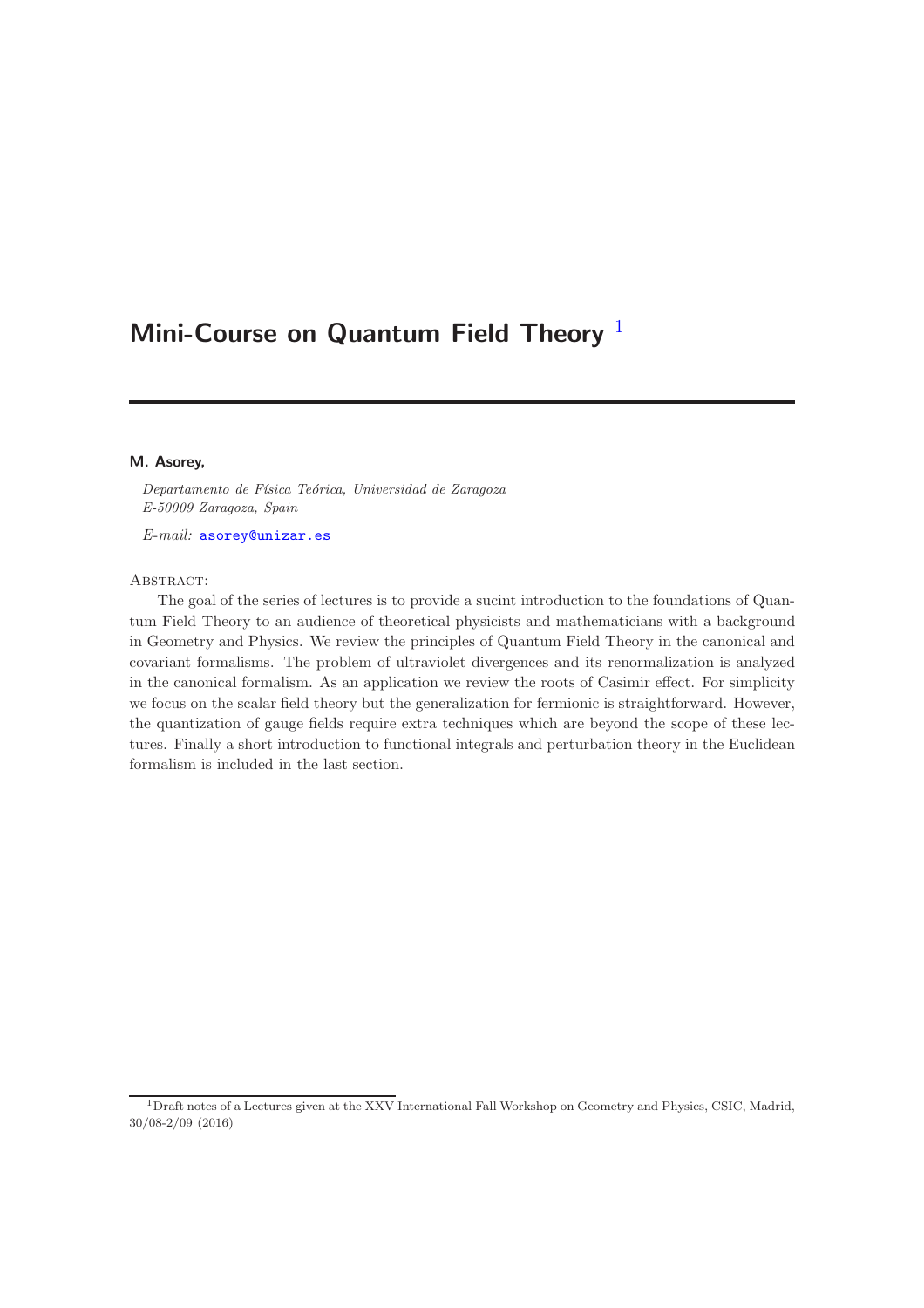# Contents

| 1              | Introduction                                                                                                       | $\mathbf 2$                   |  |
|----------------|--------------------------------------------------------------------------------------------------------------------|-------------------------------|--|
| $\mathbf{2}$   | <b>Quantum Mechanics and Relativity</b><br>Quantum Mechanics<br>2.1<br>2.2<br>Relativity and the Poincaré Group    | 3<br>3<br>$\overline{7}$      |  |
| 3              | <b>Quantum Field Theory</b><br>Canonical Quantization<br>3.1                                                       | $\boldsymbol{9}$<br><b>10</b> |  |
| $\overline{4}$ | The quantum vacuum<br>Renormalization of Vacuum Energy<br>4.1<br>4.2<br>Momentum Operator<br>Casimir effect<br>4.3 | 13<br>14<br>15<br>15          |  |
| 5              | <b>Fields versus Particles</b><br>Fock space<br>5.1<br>Wick theorem<br>5.2                                         | 17<br>18<br><b>20</b>         |  |
| 6              | <b>Fields</b> in Interaction<br>Renormalization of excited states<br>6.1                                           | 20<br>21                      |  |
| $\overline{7}$ | Covariant approach<br>Euclidean approach<br>7.1<br>Functional integral approach<br>7.2                             | 22<br>24<br>25                |  |
| 8              | What is beyond                                                                                                     | 27                            |  |
|                | A Casimir Effect                                                                                                   | 28                            |  |
|                | <b>B</b> Gaussian Measures                                                                                         | 29                            |  |
|                | C Peierls brackets                                                                                                 | 32                            |  |
|                | References<br>33                                                                                                   |                               |  |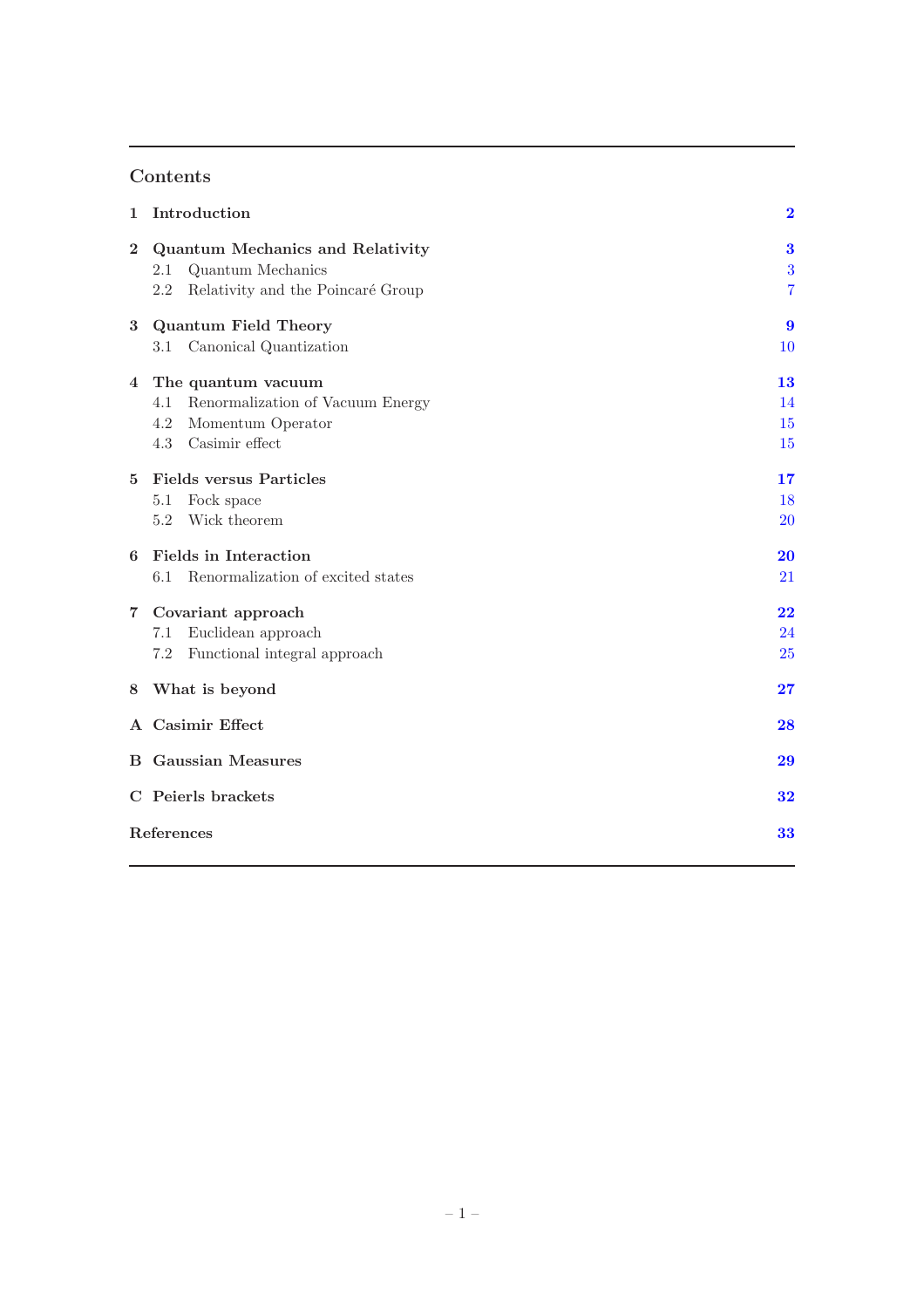## <span id="page-2-0"></span>1 Introduction

Quantum Field Theory (QFT) is the current paradigm of Fundamental Physics. It arises from the convolution of Quantum Physics and Relativity, the two major theoretical revolutions of the XX century physics. The search for a theory of quantum fields started right after the discovery of Quantum Mechanics, but the ultraviolet problem postponed the formulation of a consistent theory till the end of the World War II. The main problem was solved in perturbation theory by the renormalization of vacuum energy, masses, charges, fundamental fields and other couplings. One further step in the formulation of the theory beyond perturbation theory was achieved by Wilson's renormalization group approach a quarter of a century later.

It is usually considered that there were *only* two conceptual revolutions in XX century physics: the theory of relativity and the quantum theory. It is not quite true, the formulation of QFT required also a radical deep conceptual change in the relations between theory and observations that might be considered as a third major revolution of physics. The need of renormalization of ultraviolet (UV) divergences required a *dramatic* solution (a la Planck): the parameters which appear in the Lagrangian do not coincide with those associated with observations. Moreover the parameters of the Lagrangian of interacting field theories become divergent when the UV cutoff is removed, while the physical parameters remain finite in that limit.

The first attempts to quantize field theories were initiated one year after the discovery of quantum mechanics by Heisenberg, Born, and Jordan for free fields. One year later in 1927 Dirac introduced quantum electrodynamics (QED), the first quantum theory of interacting quantum fields. The quantization of relativistic field theories was initiated by Jordan and Pauli one year later.

However, the development of the theory was suddenly stopped by the appearance of ultraviolet divergences. The situation was so desperate that Heisenberg noted in 1938 that the revolutions of special relativity and of quantum mechanics were associated with fundamental dimensional parameters: the speed of light, c, and Planck's constant, h. These delineated the domain of classical physics. He proposed that the next revolution be associated with the introduction of a fundamental unit of length, which would delineate the domain in which the concept of fields and local interactions would be applicable.

Dirac was even more pessimistic. He wrote in last paragraph of the forth edition of his book on the Principles of Quantum Mechanics: Parece ser que hemos seguido hasta donde es posible el desarrollo lógico de las ideas de la mecánica cuántica tal y como se conocen hoy en día. Teniendo en cuenta que las dificultades son de carácter muy profundo y únicamente pueden ser superadas por un cambio drástico de los fundamentos de la teoría, probablemente tan drástico como el paso de la teoría de las órbitas de Bohr a la mecánica cuántica actual.

The resolution of the renormalization problem required two decades to be solved by Bethe, Feynman, Schwinger and Tomonaga

After the resolution of this problem QED became a powerful predictive theory for atomic physics and provided results which matched the experimental values with the major accuracy ever found in physics. The QED prediction for the magnetic dipole moment of the muon

$$
(g_{\mu} - 2)_{\text{theor.}} = 233\ 183\ 478\ (308) \times 10^{-11},\tag{1.1}
$$

fits impressively well with the experimentally measured value

$$
(g_{\mu} - 2)_{\text{exp.}} = 233\ 184\ 600\ (1680) \times 10^{-11}.
$$
 (1.2)

However, in the late fifties is was remarked that the renormalization of the theory has another UV catastrophe due to the appearance of a singular pole in the effective electric charge of the electron. The phenomenon know as Landau pole motivated that the majority of particle physicists consider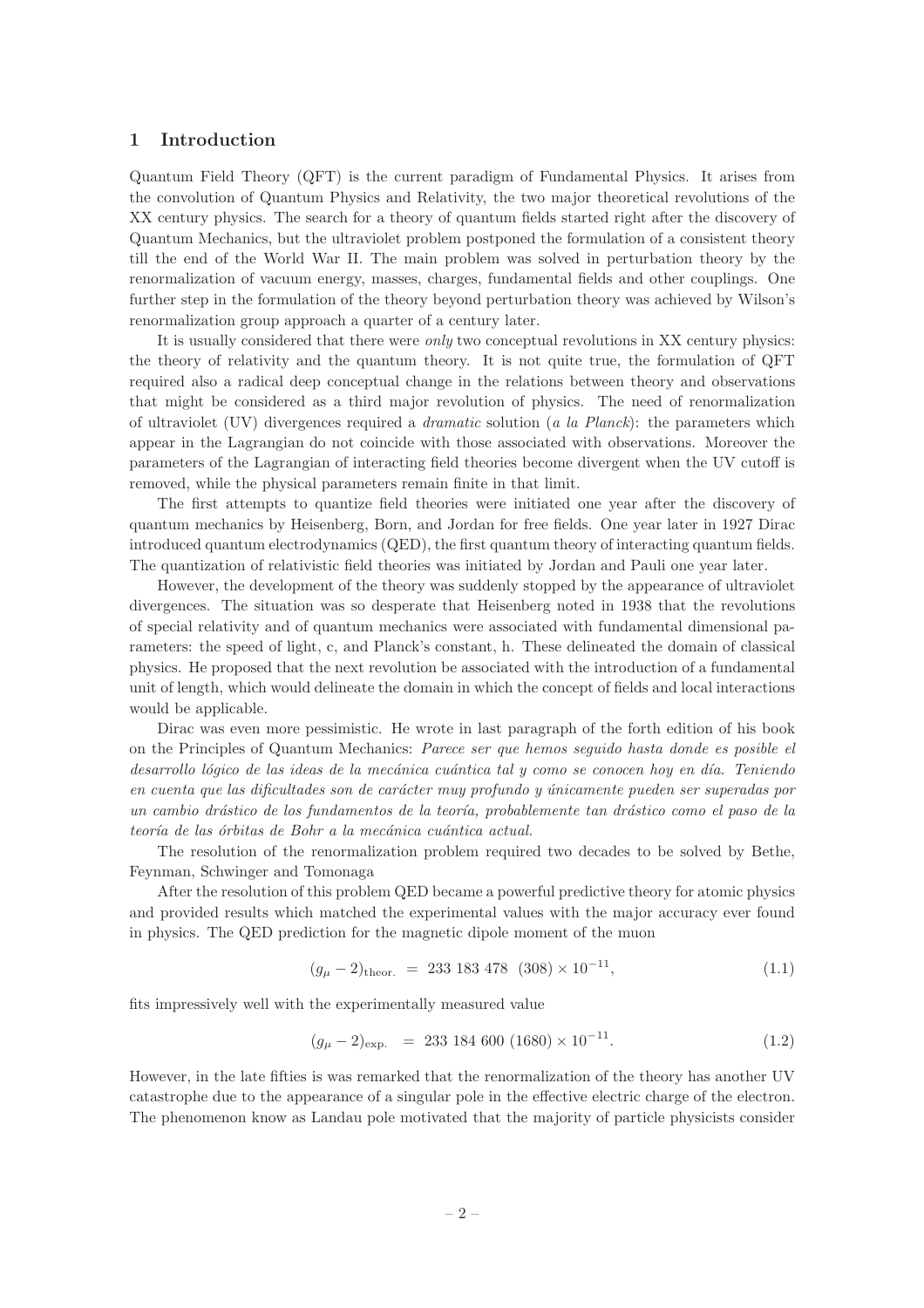that quantum field theory was not a suitable theory for weak and strong interactions of the newly discovered elementary particles.

However, with the discovery of the theory of gauge fields and the formulation of the Standard Model of particle physics the perspective radically changed and today quantum field theory is the basic framework of Fundamental Physics.

•What are the essential features of quantum field theory which make it so special?

First, it provides a framework where the theory of relativity and the quantum theory become consistently integrated out.

Sometimes field theory is identified with particle theory. This is not absolutely correct. Field theory is a framework which goes beyond particle physics. In fact there are field theories where there is no particle interpretation of any of the states of the theory.

But the most successful field theories admit a particle interpretation. That means that there are states which can be correctly interpreted as local particle states and in those cases field theory provides a causal framework for particle interactions where action at a distance is replaced by local field interactions. Although this is also achieved by classical field theory, the difference with the classical theory resides on the fact that in the quantum theory the interaction between the particles can be interpreted as a creation and destruction of messenger particles process. The association of forces and interactions with particle exchange is one of the most interesting features of QFT.

The particles which appear in field theory are very special: they are all identical. This means that the electrons in the earth is the same as the electrons in alpha Centauri because they are excitations of the same electron field in QED.

Another essential characteristic of relativistic field theories is that when the field theory admits particle states they are accompanied by antiparticle states, i.e. the theory requires the existence of antiparticles. This interesting property is also a source of the ultraviolet problems of the theory.

• What are the mathematical tools of quantum field theory?

As G. Gamow remarked the first two revolutions had at their disposal the required mathematical tools: In their efforts to solve the riddles of Nature, physicists often looked for the help of pure mathematics, and in many cases obtained it. When Einstein wanted to interpret gravity as the curvature of four-dimensional, continuum space-time, he found waiting for him Riemann's theory of curved multidimensional space. When Heisenberg looked for some unusual kind of mathematics to describe the motion of electrons inside of an atom, noncommutative algebra was ready for him. However, the revolution of QFT was lacking an appropriate mathematical tool. The theory of distributions to deal with singularities in a rigorous way was formulated by L. Schwartz in the late forties.

The fact that the quantum fields involve distributions is behind the existence of UV divergences which in the quantum field theory require renormalization.

The goal of the series of lectures is to summarize the foundations of QFT in the Fall Workshop of Geometry and Physics. The focus is to provide some insights of the theory of quantum fields to an audience with a solid mathematical background. However, due to the tight schedule the level of mathematical rigor will be softened. I will follow a path between the standards level fixed by von Neumann y Dirac in their approaches to quantum mechanics.

## <span id="page-3-1"></span><span id="page-3-0"></span>2 Quantum Mechanics and Relativity

#### 2.1 Quantum Mechanics

A quantum theory is defined by a space of states which are projective rays of vectors  $|\psi\rangle$  of a Hilbert space  $H$ . The physical observables are Hermitian operators in this Hilbert space. In any quantum system, there is an special observable, the Hamiltonian  $H(t)$ , which governs the time evolution of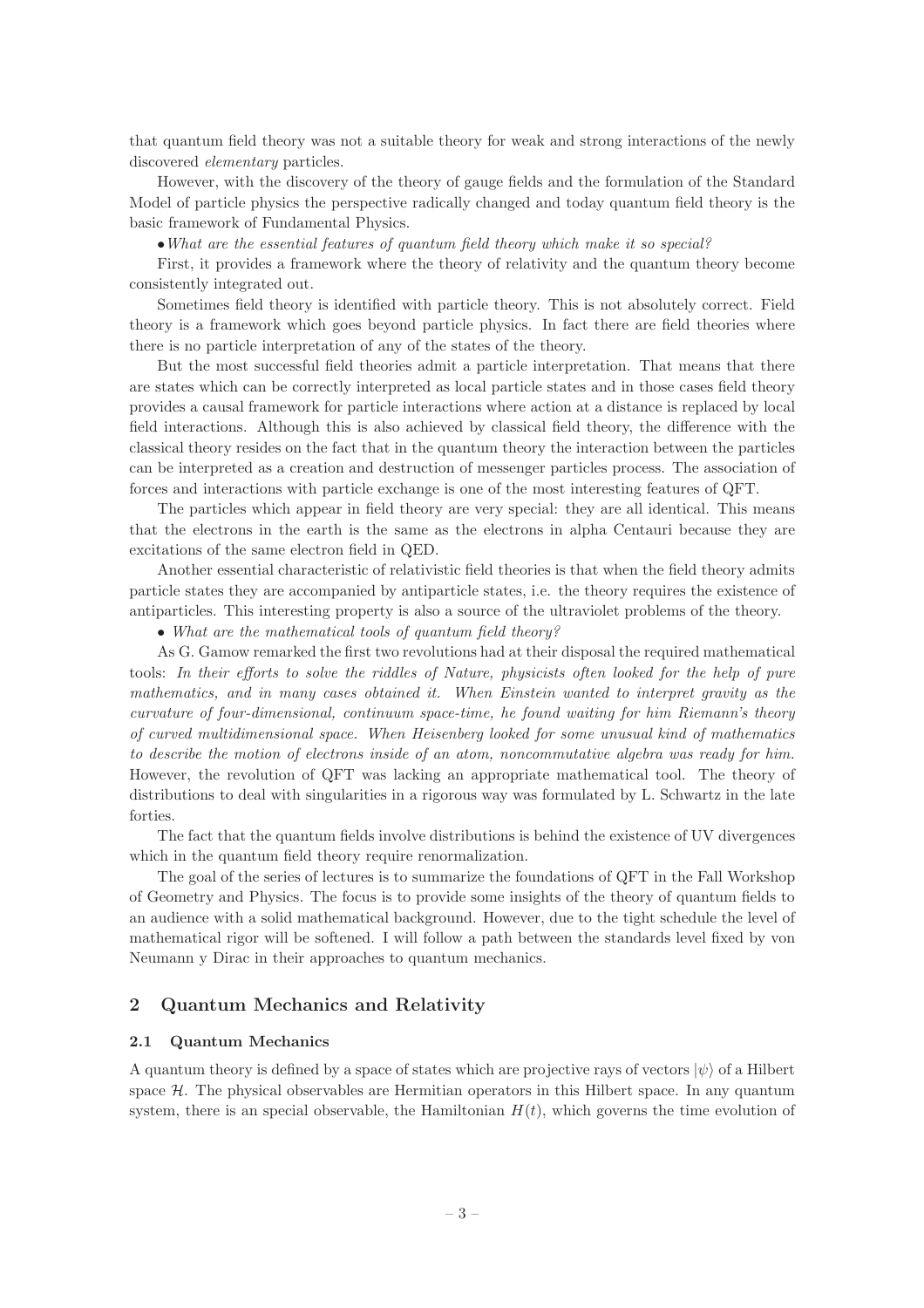the quantum states by the first order differential equation

$$
i\partial_t|\psi(t)\rangle = H(t)|\psi(t)\rangle
$$

The symmetries of a quantum system are unitary operators  $U$  which commute with the Hamiltonian of the system. In the particular case that the Hamiltonian  $H(t)$  is time independent the unitary group defined by

$$
U(t) = e^{itH}
$$

is as symmetry group, i.e.  $[U(t), H] = 0$ , and defines the dynamics of the quantum system,

$$
|\psi(t)\rangle = U(t)|\psi(t)\rangle.
$$

Some interesting cases of quantum systems are those who arise from the canonical quantization of classical mechanical systems. The archetype of those systems is the harmonic oscillator. Let us analyse this case in some detail because it will be useful to understand its generalization to field theory.

## Classical Harmonic Oscillator

The Lagrangian of an harmonic oscillator is

$$
L = \frac{1}{2}m\dot{x}^2 - \frac{1}{2}m\omega^2 x^2.
$$
\n(2.1)

The Euler-Lagrange equations give rise to the classical Newton's equation of motion

<span id="page-4-0"></span>
$$
\ddot{x} = -\omega^2 x. \tag{2.2}
$$

The solution of  $(2.2)$  in terms of the initial Cauchy conditions  $(x(0), \dot{x}(0))$  is

<span id="page-4-1"></span>
$$
x(t) = x(0)\cos\omega t + \frac{\dot{x}(0)}{\omega}\sin\omega t
$$
\n(2.3)

$$
= \frac{1}{2} \left[ x(0) + i \frac{\dot{x}(0)}{\omega} \right] e^{-i\omega t} + \frac{1}{2} \left[ x(0) - i \frac{\dot{x}(0)}{\omega} \right] e^{i\omega t}.
$$
 (2.4)

Upon Legendre transformation

$$
p = m\dot{x},\tag{2.5}
$$

and the Poisson bracket structure,

<span id="page-4-2"></span>
$$
\{x, x\} = \{p, p\} = 0; \quad \{x, p\} = 1 \tag{2.6}
$$

one obtains the Hamiltonian of the harmonic oscillator

$$
H = \frac{1}{2m}p^2 + \frac{1}{2}m\omega^2 x^2,
$$
\n(2.7)

and the corresponding Hamilton equations of motion

$$
\dot{x} = \{x, H\} = \frac{p}{m}, \qquad \dot{p} = \{p, H\} = -m\omega^2 x \tag{2.8}
$$

are equivalent to Newton's equations [\(2.2\)](#page-4-0).

In field theory is very convenient to use the coherent variables

$$
a = \sqrt{\frac{m\omega}{2}}x + \frac{i}{\sqrt{2m\omega}}p; \qquad a^* = \sqrt{\frac{m\omega}{2}}x - \frac{i}{\sqrt{2m\omega}}p,\tag{2.9}
$$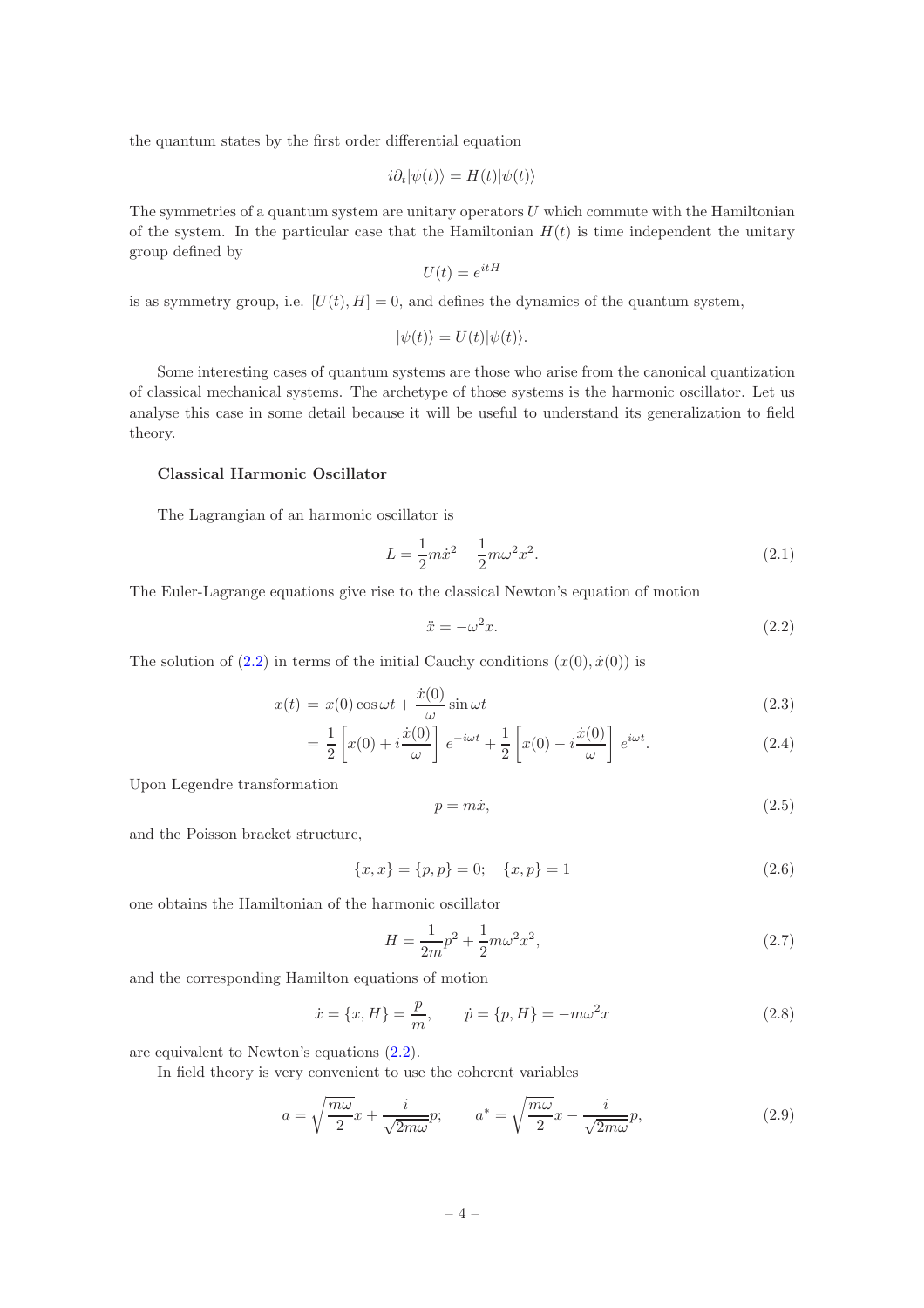in terms of which time evolution becomes

$$
a(t) = a(0) e^{-i\omega t},
$$
\n(2.10)

which gives  $(2.4)$ ,

$$
x(t) = \frac{1}{\sqrt{2m\omega}} \left( a(t) + a^*(t) \right) = \frac{1}{\sqrt{2m\omega}} \left( a(0) e^{-i\omega t} + a^*(0) e^{i\omega t} \right). \tag{2.11}
$$

#### The Quantum Harmonic Oscillator

The canonical quantization prescription proceeds by mapping the classical observables, position x and momentum p into operators in a Hilbert space H and replacing the Poisson bracket  $\{\cdot,\cdot\}$  by a commutator of operators  $i[\cdot, \cdot]$ , i.e.

$$
\{x, p\} = 1 \Rightarrow [\hat{x}, \hat{p}] = i \mathbb{I},\tag{2.12}
$$

where we assume that the Planck constant  $\hbar = 1$ .

The Hamiltonian is given by

$$
\hat{H} = \frac{1}{2}\omega[\hat{p}^2 + \hat{x}^2],
$$
  

$$
\hat{H} = \omega(a^\dagger a + \frac{1}{2}),
$$
\n(2.13)

which reads as

in terms of creation and annihilation operators

$$
a = \sqrt{\frac{m\omega}{2}}\hat{x} + \frac{i}{\sqrt{2m\omega}}\hat{p}; \qquad a^{\dagger} = \sqrt{\frac{m\omega}{2}}\hat{x} - \frac{i}{\sqrt{2m\omega}}\hat{p}.
$$
 (2.14)

Now, because of the conmutation relations

$$
[H, a\dagger] = \omega a\dagger \qquad [H, a] = -\omega a \qquad [a, a\dagger] = 1,
$$

we have that for any eigenstate  $|E\rangle$  of the Hamiltonian  $\hat{H}$ ,  $\hat{H}|E\rangle = E|E\rangle$  there are two more eigenstates  $a^{\dagger}$  |*E* $\rangle$  and  $a$ |*E* $\rangle$ , because

$$
Ha^{\dagger}|E\rangle = a^{\dagger}H|E\rangle + \omega a^{\dagger}|E\rangle = (E + \omega)a^{\dagger}|E\rangle
$$
  

$$
H a|E\rangle = a H|E\rangle - \omega a|E\rangle = (E - \omega)a|E\rangle.
$$

Since,  $\langle \psi | H | \psi \rangle = \omega \langle \psi | a^{\dagger} a + \frac{1}{2} \mathbb{I} | \psi \rangle = (\omega + \frac{1}{2}) ||a \psi \rangle ||^2 \ge 0$  the ladder of quantum states have to end before the energy  $E$  becomes negative. The only possibility to avoid this is by the existence of a final ground state such that  $a|E_0\rangle = 0$ . But then, the energy of this ground state  $H|E_0\rangle = \frac{1}{2}\omega|E_0\rangle$ is non-vanishing, unlike the energy of the classical vacuum configuration which vanishes. The nontrivial value of the quantum vacuum energy has remarkable consequences for the physics of the vacuum in the quantum field theory.

We shall denote from now on ground state  $|E_0\rangle$  by  $|0\rangle$ . Higher energy states are obtained by applying the creation operator  $a^{\dagger}$  to the ground state  $|0\rangle$  by

<span id="page-5-0"></span>
$$
|n\rangle = \frac{1}{\sqrt{(n+1)!}} (a^{\dagger})^n |0\rangle; \qquad H|n\rangle = (n+\frac{1}{2})\,\omega |n\rangle \tag{2.15}
$$

for any positive integer  $n \in \mathbb{N}$ . The state  $|n\rangle$  has unit norm, i.e.  $\| |n\rangle\|^2 = 1$  and satisfies that

$$
a|n\rangle = \sqrt{n}|n-1\rangle.
$$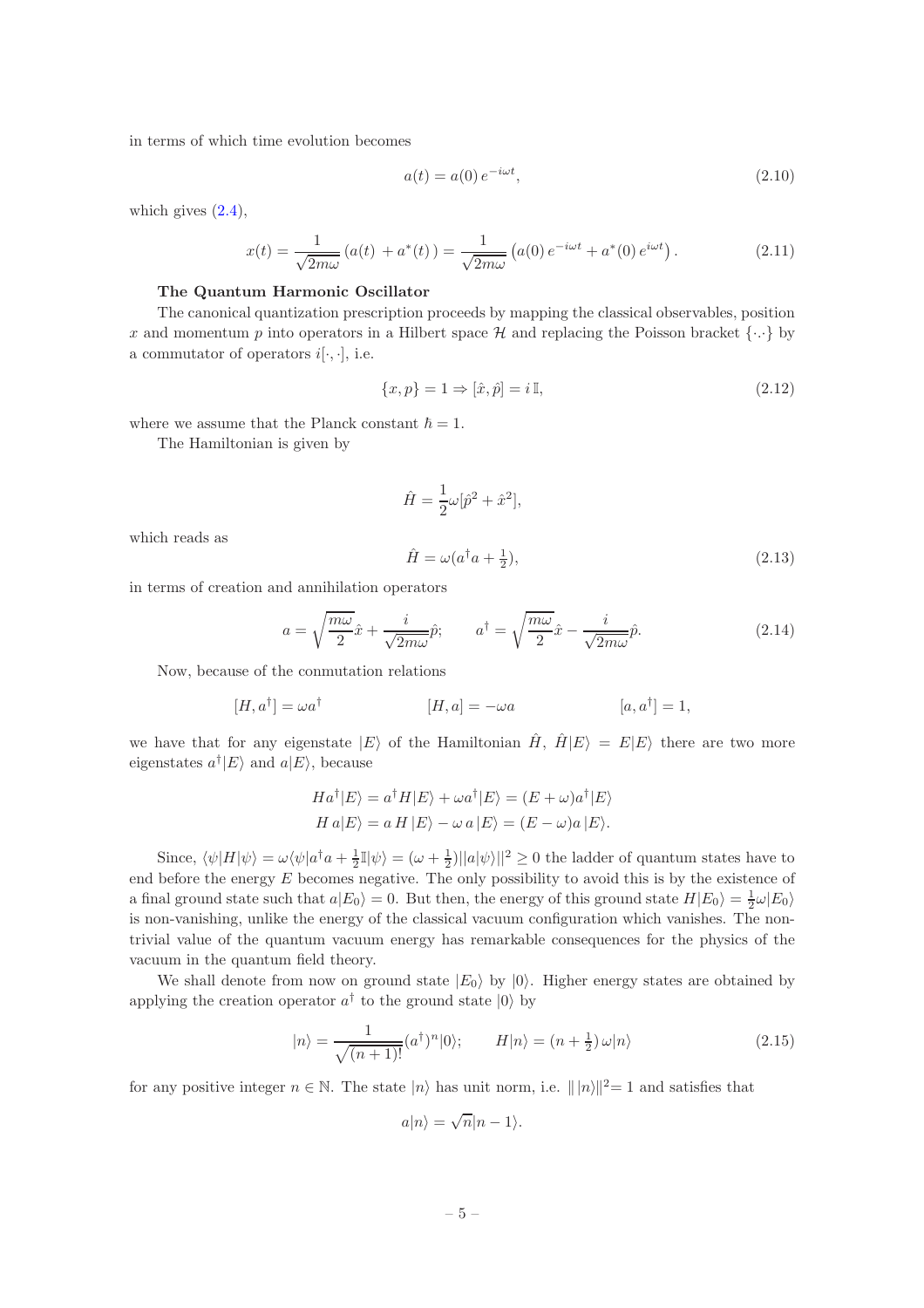In the harmonic oscillator the fundamental observables are the position  $x$  and the momentum p. Since by the quantization prescription  $\hat{x}$  and  $\hat{p}$  do not commute, the space of states has to be infinite-dimensional. Moreover, since any other operator  $O$  that commutes with both fundamental operators  $[\hat{p}, O] = [\hat{x}, O] = 0$  has to be proportional to the identity  $O = cI$ , and the projector  $\mathbb{P}$  to the subspace spanned by the states  $|n\rangle$  commutes with  $\hat{x}$  and  $\hat{p}$  ( $[\hat{p}, \mathbb{P}] = [\hat{x}, \mathbb{P}] = 0$ ) it follows that  $\mathbb{P} = cI$ . This implies that the subspace spanned by the vectors  $|n\rangle$  is complete, i.e. does coincide with the whole Hilbert space  $H$ .

Although the principles of quantum mechanics are identical for all quantum system and all separable Hilbert spaces are isomorphic, different systems can be distinguished by their algebra of observables. In the particular case of the harmonic oscillator the belonging of the position  $\hat{x}$  and the momentum  $\hat{p}$  operators to the algebra of observables not only implies that the Hilbert space is infinite dimensional, but also that it can be identified with the space of square integrable functions  $L^2(\mathbb{R})$  of the position (Schrödinger representation) or momentum (Heisenberg representation).

In the Schrödinger representation the ground state reads

$$
\langle x|0\rangle = \sqrt{\frac{\omega}{\pi}}e^{-\frac{1}{2}\omega x^2}
$$

The position and momentum operator are given by

$$
\hat{x}\psi(x) = x\psi(x); \qquad \hat{p}\psi(x) = -i\partial_x\psi(x).
$$

The Hamiltonian reads

$$
\hat{H} = -\frac{1}{2m}\frac{d^2}{dx^2} + \frac{1}{2}m\omega^2 x^2,
$$
\n(2.16)

and the creation and destruction operators are

$$
a = \frac{1}{\sqrt{2m\omega}} \left( \frac{d}{dx} + m\omega x \right); \qquad a^{\dagger} = \frac{1}{\sqrt{2m\omega}} \left( -\frac{d}{dx} + m\omega x \right). \tag{2.17}
$$

.

It is easy to check that the excited states [\(2.15\)](#page-5-0) are given by

$$
\langle x|n\rangle = H_n(x)e^{-\frac{1}{2}\omega x^2}.
$$

in terms of the Hermite polynomials

$$
H_n(x) = e^{\frac{1}{2}\omega x^2} \frac{1}{\sqrt{(n+1)!}} (a^{\dagger})^n e^{-\frac{1}{2}\omega x^2}.
$$

The generalization for multidimensional harmonic oscillators is straightforward. If we have *n*-harmonic oscillators of frequencies  $\omega_i$  and masses  $m_i$ ;  $i = 1, 2, \dots n$ . The position and momentum operators are given in the Schrödinger representation by

$$
\hat{x_i}\psi(\mathbf{x}) = x_i\psi(\mathbf{x}); \qquad \hat{p_i}\psi(\mathbf{x}) = -i\partial_i\psi(\mathbf{x}),
$$

where  $\mathbf{x} = (x_1, x_2, \dots, x_n) \in \mathbb{R}^n$ . They satisfy the canonical commutation relations

$$
[\hat{x_i}, \hat{p_j}] = i\delta_{ij}.
$$

The Hamiltonian is

$$
\hat{H} = -\sum_{i=1}^{n} \frac{1}{2m_i} \left( \partial_i^2 + m\omega_i^2 x_i^2 \right),
$$
\n(2.18)

and in terms the creation and destruction operators

$$
a_i = \frac{1}{\sqrt{2m_i\omega_i}} \left( \partial_i + m_i \omega_i x_i \right); \qquad a^\dagger = \frac{1}{\sqrt{2m_i\omega_i}} \left( -\partial_i + m_i \omega_i x_i \right).
$$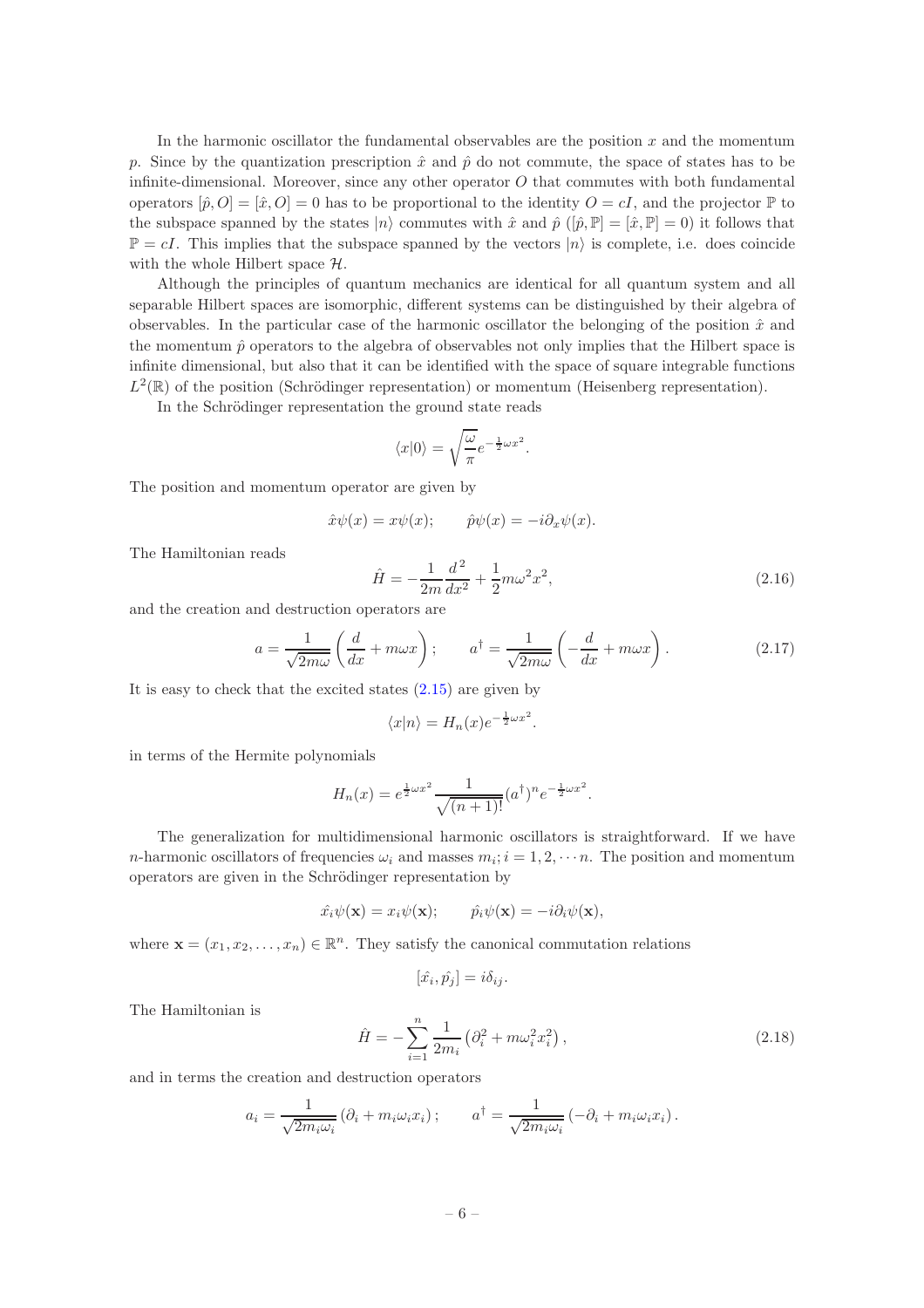reads

$$
\hat{H} = \sum_{i=1}^{n} \omega_i (a_i^{\dagger} a_i + \frac{1}{2}),
$$
\n(2.19)

The ground state

$$
\langle \mathbf{x} | 0 \rangle = \left( \prod_{i=1}^n \sqrt{\frac{\omega_i}{\pi}} \right) e^{-\frac{1}{2} \sum_{i=1}^n \omega_i x_i^2},
$$

has an energy given by the sum of the ground state energies of the different harmonic modes

$$
E_0 = \frac{1}{2} \sum_{i=1}^n \omega_i.
$$

It is easy to check that the excited states [\(2.15\)](#page-5-0) are given by

$$
\langle \mathbf{x}|n_1, n_2, \dots, n_n \rangle = \left( \prod_{i=1}^n H_{n_i}(x_i) \right) e^{-\frac{1}{2} \sum_{i=1}^n \omega_i x_i^2}.
$$

<span id="page-7-0"></span>in terms of the Hermite polynomials  $H_{n_i}$ ,  $i = 1, 2, ..., n$ .

## 2.2 Relativity and the Poincaré Group

The Einstein theory of Relativity is based on the unification of space and time into a fourdimensional Minkowski space-time  $\mathbb{R}^4$  equiped with the Lorentzian metric of signature  $(+, -, -, -)$ 

$$
dx^{2} = dx_{0}^{2} - dx_{1}^{2} - dx_{2}^{2} - dx_{3}^{2} = \sum_{\mu=0}^{3} \eta_{\mu\nu} dx_{\mu} dx_{\nu},
$$
\n(2.20)

where  $x_0 = ct$  denotes the time-like coordinate and

$$
\eta_{\mu\nu} = \begin{pmatrix} 1 & 0 & 0 & 0 \\ 0 & -1 & 0 & 0 \\ 0 & 0 & -1 & 0 \\ 0 & 0 & 0 & -1 \end{pmatrix}
$$
 (2.21)

the Minkowski metric. From now on we shall assume that the speed of light  $c$  is normalized to unit.



Figure 1. Light cone an causal structure of space-time.

The geodesic which connects two points  $x, y$  of Minkowski space-time is a straighline in  $\mathbb{R}^4$  and the Minkowski distance between the two points is

$$
d(x,y) = (y_0 - x_0)^2 - (y_1 - x_1)^2 - (y_2 - x_2)^2 - (y_3 - x_3)^2,
$$
\n(2.22)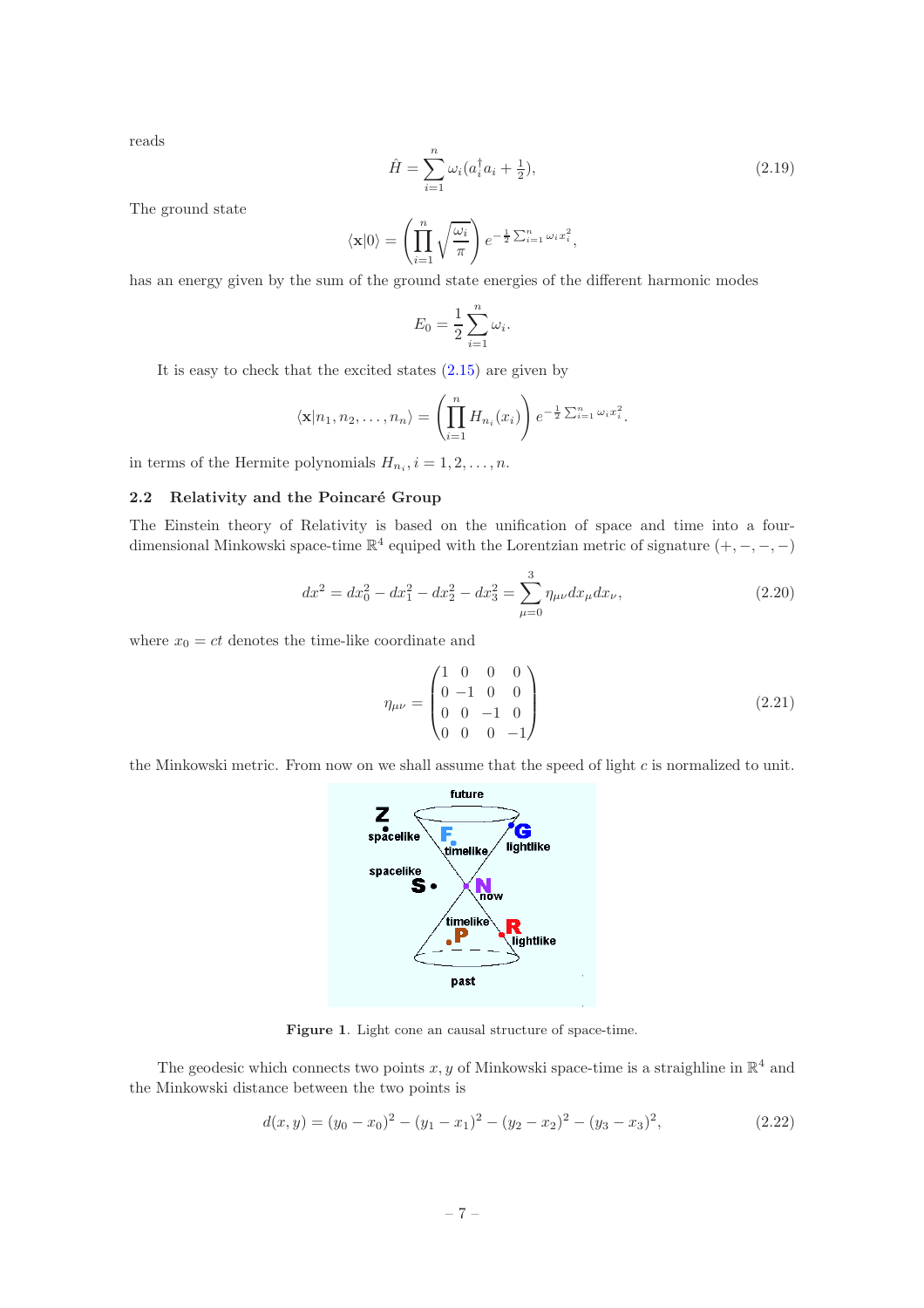When this distance vanishes the geodesic line represents the trajectory of a light ray connecting the two points.

The line connecting two points x, y is time-like if  $d(x, y) > 0$ ; space-like if  $d(x, y) > 0$ ; lightlike if  $d(x, y) = 0$ ; Two points x, y are causally separated iff  $d(x, y) \geq 0$ ; and spatially separated iff  $d(x, y) < 0$ ; A causal line connecting x, y is future oriented if  $y_0 - x_0 > 0$ ; past oriented if  $y_0 - x_0 < 0$ ;

The space-time symmetries of a relativistic theory are space-time translations,

$$
x' = x + a
$$

space rotations, e.g.

<span id="page-8-0"></span>
$$
x^{\prime \mu} = \Lambda^{\mu}_{\nu} x^{\nu}, \qquad \Lambda^{\mu}_{\nu} = \begin{pmatrix} 1 & 0 & 0 & 0 \\ 0 & \cos \theta & \sin \theta & 0 \\ 0 & -\sin \theta & \cos \theta & 0 \\ 0 & 0 & 0 & 1 \end{pmatrix}, \text{ with } 0 \le \theta \le 2\pi
$$
 (2.23)

and Lorentz transformations, e.g.

<span id="page-8-1"></span>
$$
x^{\prime \mu} = \Lambda^{\mu}_{\nu} x^{\nu}, \qquad \Lambda^{\mu}_{\nu} = \begin{pmatrix} \gamma & -\gamma v & 0 & 0 \\ -\gamma v & \gamma & 0 & 0 \\ 0 & 0 & 1 & 0 \\ 0 & 0 & 0 & 1 \end{pmatrix}, \text{ with } \gamma = \sqrt{1 - v^2}
$$
(2.24)

which are linear transformations which leave the Minkowski metric invariant

$$
\eta_{\mu\nu} = \Lambda^{\sigma}_{\mu} \eta_{\sigma\tau} \Lambda^{\tau}_{\mu}.
$$

There are some extra discrete symmetries which play an important role in field theory. They are generated by time reversal,

$$
(\mathbf{x},t)\to(\mathbf{x},-t)
$$

and parity

$$
(\mathbf{x},t)\to(-\mathbf{x},t),
$$

which differ from those of  $(2.23)$ ,  $(2.24)$ . The whole group of space-time symmetries is the Poincar e group which contains all these continuous and discrete symmetries

$$
\mathcal{P} = ISO(3, 1) = \{ (\Lambda, a); \Lambda \in O(3, 1), a \in \mathbb{R}^4 \}.
$$

The first attempts to make compatible the quantum theory with the theory of relativity where based on covariant equations like the Maxwell equation of classical electrodynamics. This lead to the discovery of Klein-Gordon equation for scalar fields and the Dirac equation for spinorial fields. E. Wigner introduced a completely different approach. If the quantum theories are defined in a Hilbert space and the relativity is based on Poincaré group he conjectured that elementary quantum particles as the most elementary quantum system must support irreducible representations of the Poincaré group. This program was achieved by Wigner and Mackey and the results is the simplest irreducible representations are characterized by two numbers which represent the mass  $m\mathbb{R}_+$  and the spin  $s \in \mathbb{N}/2$  of the particle. The case of spin zero correspond to a scalar fields satisfying the Klein-Gordon equation.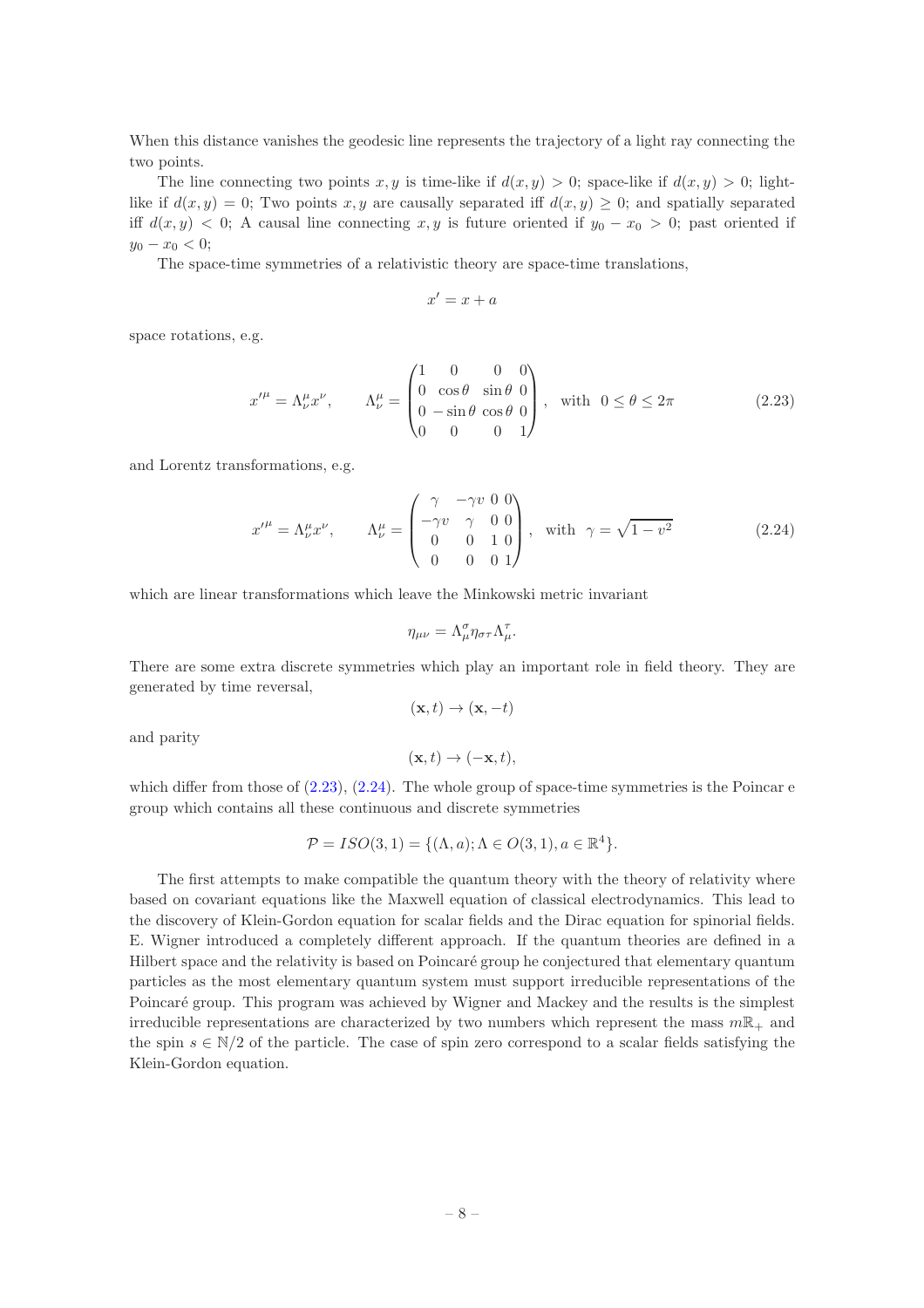## <span id="page-9-0"></span>3 Quantum Field Theory

The most interesting case of field theory is that which concerns relativistic fields. The compatibility of quantum theories with the theory of relativity is not immediate. The first attempts to formulate a quantum dynamics compatible with the theory of relativity lead to puzzling theories full of paradoxes, like the Klein paradox, which arises in the dynamics defined by Klein-Gordon or Dirac equations. The solution to those puzzles comes from the quantization of classical field theories.

A quantum field theory is a quantum theory which is relativistic invariant and where there is an special type of quantum operators which are associated to the classical fields.

In the case of a real scalar field  $\phi$  a consistent theory should satisfy the following principles.

- 1. Quantum principle: The space of quantum states is the space of rays a separable Hilbert space  $\mathcal{H}$ .
- 2. Unitarity: There is a (anti)unitary representation  $U(\Lambda, a)$  of the Poincaré group in  $\mathcal{H}$ , where time reversal is represented as an anti-unitary operator  $U(T)$ .
- 3. Spectral condition: The spectrum of generators of space time translations  $P_{\mu}$  is contained in the forward like cone

$$
\bar{V}_{+} = \{p_{\mu}; p^{2} \ge 0, p_{0} \ge 0\}.
$$
\n(3.1)

- 4. Vacuum state: There is a unique vacuum state  $\Psi_0 \in \mathcal{H}$ , with  $P_\mu \Psi_0 = 0$ .
- 5. Field Theory (real boson): For any classical field f in the space  $\mathcal{S}(\mathbb{R}^3)$  of fast decreasing smooth  $C^{\infty}(\mathbb{R}^3)$  functions <sup>[1](#page-9-1)</sup> there is field operator  $\phi(f)$  in H which satisfies that  $\phi(f) = \phi(f)^{\dagger}$ . The field operator can be considered as the smearing by  $f$  of a fundamental field operator  $\phi(x)$

$$
\phi(f) = \int d^3 \mathbf{x} f(\mathbf{x}) \phi(x). \tag{3.2}
$$

The subspace spanned by the vectors  $\phi(f_1)\phi(f_2)\cdots\phi(f_n)|0\rangle$  for arbitrary test functions  $f_1, f_2, \dots f_n \in \mathcal{S}(\mathbb{R}^3)$  is a dense subspace of  $\mathcal{H}$ .

• 6. Poincaré covariance: Let  $\tilde{f} \in \mathcal{S}(\mathbb{R}^4)$  be a test function defined in Minkowski space-time and

$$
\phi(\tilde{f}) = \int_{\mathbb{R}^4} d^4x \, \phi(x) \tilde{f}(x),\tag{3.3}
$$

where  $\phi(x) = \phi(\mathbf{x}, t) = e^{itP_0} \phi(\mathbf{x}) e^{-itP_0}$ . Then,

$$
U(\Lambda, a)\phi(\tilde{f})U(\Lambda, a)^{\dagger} = \phi(\tilde{f}_{(\Lambda, a)})^2,
$$
\n(3.4)

where

$$
\tilde{f}_{(\Lambda,a)}(x) = \tilde{f}(\Lambda^{-1}(x-a))\tag{3.5}
$$

• 7. (Bosonic) Local Causality: For any  $f, g \in \mathcal{S}(\mathbb{R}^3)$  the corresponding field operators  $\phi(f), \phi(g)$ commute, [3](#page-9-3)

$$
[\phi(f), \phi(g)] = 0. \tag{3.6}
$$

<span id="page-9-1"></span><sup>&</sup>lt;sup>1</sup>In the case of massless fields the test function has to be of compact support, i.e.  $f \in \mathcal{D}(\mathbb{R}^3) = C_0^{\infty}(\mathbb{R}^3)$ 

<sup>&</sup>lt;sup>2</sup>For higher spin fields the Poincaré representation satisfies  $U(\Lambda, a)\phi(f)U(\Lambda, a)^{\dagger} = S(\Lambda)^{-1}\phi(f_{(\Lambda, a)})$ , where S is a linear n-dimensional representation of Lorentz group and  $\phi$  is a field with n-components

<span id="page-9-3"></span><span id="page-9-2"></span><sup>&</sup>lt;sup>3</sup>In the fermionic case the commutator  $[\cdot, \cdot]$  is replaced by an anticommutator  $\{\cdot, \cdot\}$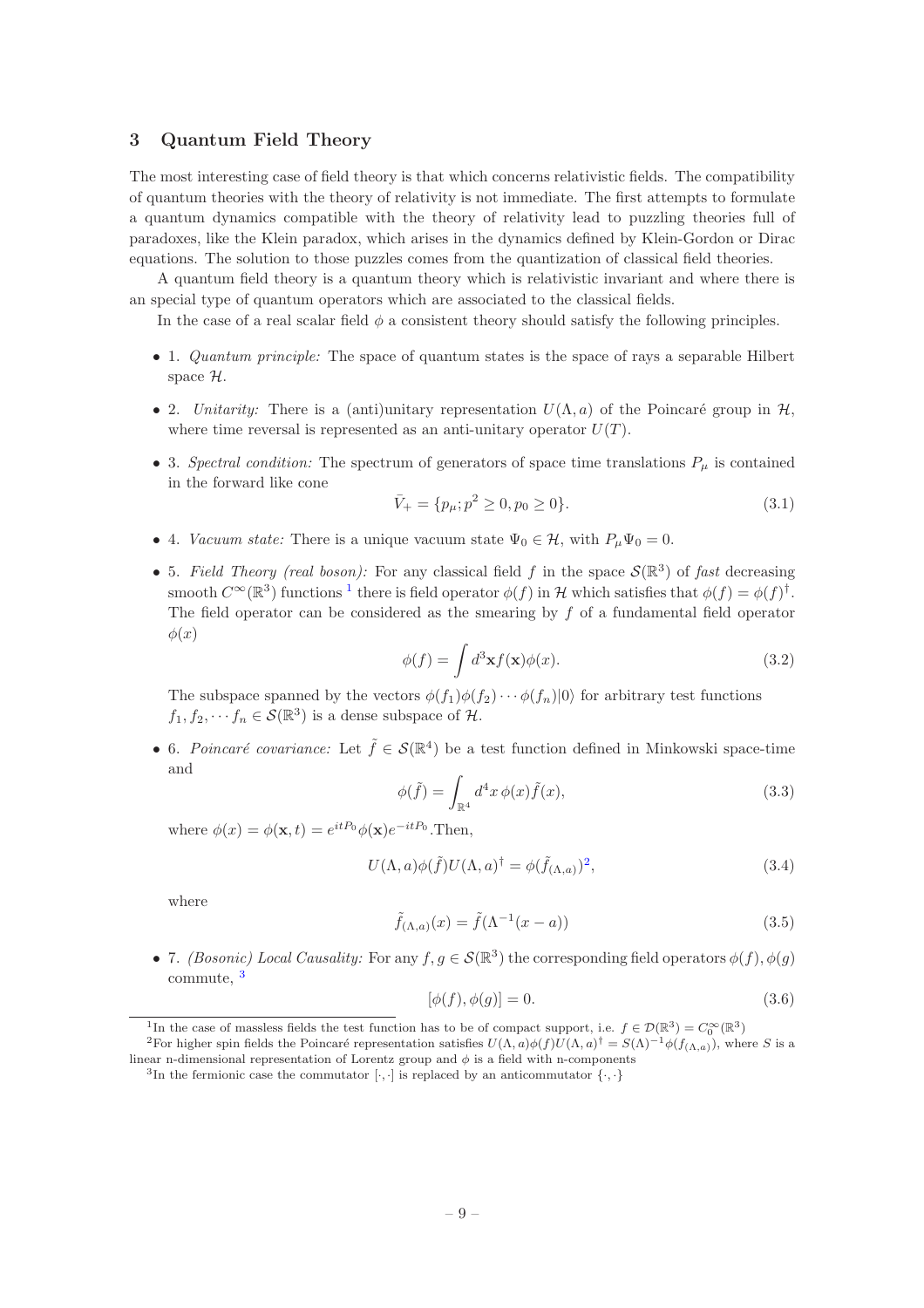## <span id="page-10-0"></span>3.1 Canonical Quantization

As in the case of quantum mechanics there are special cases where the quantum field theory arises from the quantization of a classical field theory.

Let us consider a scalar real field  $\phi$  in Minkowski space-time  $\mathbb{R}^4$ . The classical field theory is given according to the variational principle from the stationary field configurations  $\phi(x)$  of the classical action functional

$$
S[\phi(x)] \equiv \int d^4x \mathcal{L}(\phi, \partial_\mu \phi) = \int d^4x \left(\frac{1}{2}\partial_\mu \phi \partial^\mu \phi - V(\phi)\right). \tag{3.7}
$$

The equations of motion are obtained, thus, from the Euler-Lagrange equations

$$
\partial_{\mu} \left[ \frac{\delta \mathcal{L}}{\delta(\partial_{\mu} \phi)} \right] - \frac{\delta \mathcal{L}}{\delta \phi} = 0 \qquad \Longrightarrow \qquad \Box \phi + \frac{\delta V}{\delta \phi} = 0, \tag{3.8}
$$

where  $\Box = \partial_\mu \partial^\mu$ . Notice that the Poincaré invariance of the action implies the Poincaré invariance of the equations of motion.

The quantization is usually formulated in the Hamiltonian formalism. Thus, it is necessary to start from the classical canonical formalism. Let  $M$  be the configuration space of square integrable classical fields at any fixed time (e.g.  $t = 0$ ),

<span id="page-10-1"></span>
$$
\mathcal{M} = \left\{ \phi(\mathbf{x}) = \phi(\mathbf{x}, 0); \parallel \phi \parallel^{2} = \int d^{3} \mathbf{x} \ |\phi(\mathbf{x}, 0)|^{2} < \infty \right\}.
$$
\n(3.9)

The Legendre transformation maps the tangent space  $T\mathcal{M}$  into the cotangent space  $T^*\mathcal{M}$ , fixing the value of the canonical momentum

$$
\pi = \frac{\delta \mathcal{L}}{\delta \dot{\phi}} = \dot{\phi},\tag{3.10}
$$

from the Lagrangian

$$
L = \int d^3 \mathbf{x} \left( \frac{1}{2} \dot{\phi}^2 - \frac{1}{2} (\nabla \phi)^2 - V(\phi) \right), \tag{3.11}
$$

where  $\dot{\phi} = \partial_t \phi$ . The corresponding Hamiltonian is given by

$$
H = \int d^3 \mathbf{x} \left(\frac{1}{2}\pi^2 + \frac{1}{2}(\nabla\phi)^2 + V(\phi)\right),\tag{3.12}
$$

In the case of a free massive theory with mass  $m, V(\phi) = \frac{1}{2}m^2\phi^2$  and the Hamiltonian reads

<span id="page-10-2"></span>
$$
H = \frac{1}{2} \left( \| \pi \|^{2} + \| \nabla \phi \|^{2} + m^{2} \| \phi \|^{2} \right), \tag{3.13}
$$

where we have used the  $L^2(\mathbb{R}^3)$  norm introduced in [\(3.9\)](#page-10-1).

In this case the classical vacuum solution is unique  $\phi = 0$ . However, in the massless case  $m = 0$ the vacuum is degenerated, because and constant configuration  $\phi =$  cte is a solution with finite energy, although such configurations in the massive case have infinity energy.

The symplectic structure of  $T^{\ast} \mathcal{M}$ 

$$
\omega = \int d^3 \mathbf{x} \, d\pi \wedge d\phi \tag{3.14}
$$

induces a Poisson structure in the space of functionals of  $T^*\mathcal{M}$ . Given two local functionals  $\mathcal{F}(\phi,\pi)$ ,  $\mathcal{G}(\phi,\pi)$  of the canonical variables

$$
\mathcal{F}(\phi,\pi) = \int d^3 \mathbf{x} \ F(\phi,\pi), \qquad \mathcal{G}(\phi,\pi) = \int d^3 \mathbf{x} \ G(\phi,\pi). \qquad (3.15)
$$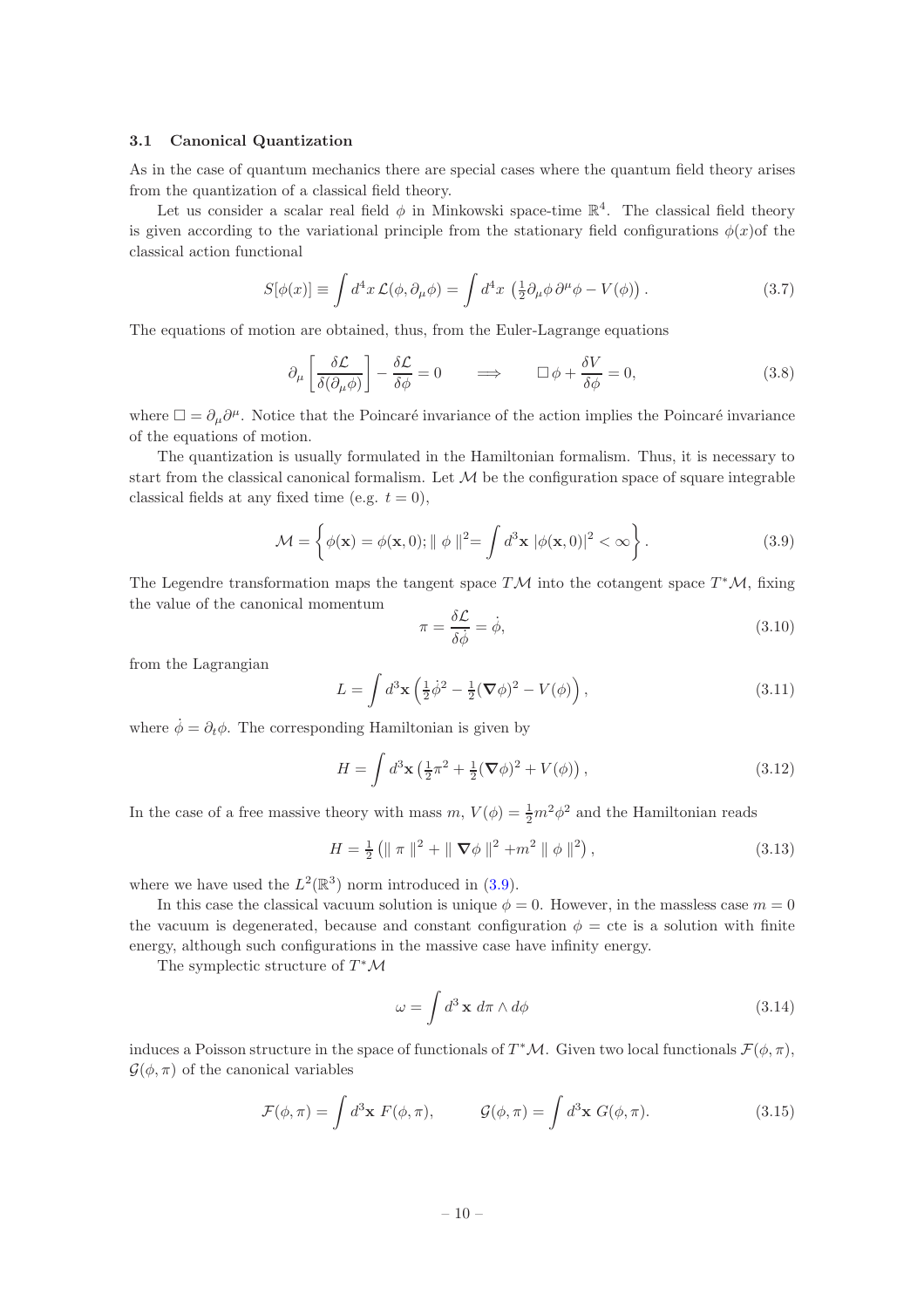Their Poisson bracket is defined by

<span id="page-11-0"></span>
$$
\{\mathcal{F}, \mathcal{G}\} \equiv \int d^3 \mathbf{x} \left[ \frac{\delta F}{\delta \phi} \frac{\delta G}{\delta \pi} - \frac{\delta F}{\delta \pi} \frac{\delta G}{\delta \phi} \right],\tag{3.16}
$$

where the functional derivative  $\frac{\delta}{\delta \phi}$  is given by

$$
\frac{\delta F}{\delta \phi} = \frac{\delta \mathcal{F}}{\delta \phi} - \partial_{\mu} \left[ \frac{\delta \mathcal{F}}{\delta (\partial_{\mu} \phi)} \right]. \tag{3.17}
$$

The Poisson brackets of fundamental fields are

$$
\{\phi(\mathbf{x}_1), \phi(\mathbf{x}_2)\} = \{\pi(\mathbf{x}_1), \pi(\mathbf{x}_2)\} = 0,
$$
  

$$
\{\phi(\mathbf{x}_1), \pi(\mathbf{x}_2)\} = \delta^3(\mathbf{x}_1 - \mathbf{x}_2).
$$
 (3.18)

because of the basic rules of functional derivation

$$
\frac{\delta\phi(\mathbf{x}_1)}{\delta\phi(\mathbf{x}_2)} = \delta^3(\mathbf{x}_1 - \mathbf{x}_2); \qquad \frac{\delta\pi(\mathbf{x}_1)}{\delta\pi(\mathbf{x}_2)} = \delta^3(\mathbf{x}_1 - \mathbf{x}_2). \tag{3.19}
$$

The appearance of delta functions in the Poisson structure of the fields reflects the fact that a mathematically sound analysis of field theory requires the use of distributions. This will be even more necessary for the quantum fields. Thus, it is convenient to consider smeared field functionals. Given a classical function f which might be more regular that the  $L^2(\mathbb{R}^3)$  fields (e.g.  $f \in \mathcal{S}(\mathbb{R}^3)$ ) for massive fields, or  $f \in \mathcal{D}(\mathbb{R}^3)$  for massless fields) the smeared fields are defined by the images of the linear functional

$$
\phi(f) = \int d^3 \mathbf{x} f(\mathbf{x}) \phi(x); \qquad \pi(f) = \int d^3 \mathbf{x} f(\mathbf{x}) \pi(x) \tag{3.20}
$$

in  $L^2(\mathbb{R}^3)$ .

The Poisson structure can be expressed in terms of smeared fields  $\phi(f)$  as

$$
\{\phi(f_1), \phi(f_2)\} = \{\pi(f_1), \pi(f_2)\} = 0,\{\phi(f_1), \pi(f_2)\} = (f_1, f_2)
$$
\n(3.21)

where  $(\cdot, \cdot)$  denotes the Hilbert product of  $L^2(\mathbb{R}^3)$ .

By choosing an orthonormal Hilbert basis of test functions  $f_n$  in  $L^2(\mathbb{R}^3)$  we can get a discrete representation of the Poisson structure,

$$
\{\phi_n, \phi_m\} = \{\phi_n, \phi_m\} = 0; \quad \{\phi_n, \pi_m\} = \delta_{mn}
$$
\n(3.22)

where  $\phi_n = \phi(f_n)$  and  $\pi_n = \pi(f_n)$ .

In that representation the Hamiltonian operator [\(3.13\)](#page-10-2) becomes

$$
H = \frac{1}{2} \sum_{n=0}^{\infty} \pi_n^2 - \frac{1}{2} \sum_{n,m=0}^{\infty} \Delta_{mn} \phi_m \phi_n + \frac{1}{2} m^2 \sum_{n=0}^{\infty} \phi_n^2,
$$
 (3.23)

where

$$
\Delta_{mn} = (f_m, \Delta f_n) = (f_m, \nabla^2 f_n). \tag{3.24}
$$

In this representation it is clear that the system describes an infinity of coupled harmonic oscillators. The way of disentangling the coupling is to find the normal modes, i.e. to choose of basis of test functions  $f_n$  where the interaction operator  $\Delta$  is diagonal. The normal modes are plane waves which do not belong to  $L^2(\mathbb{R}^3)$ . For such a reason it is convenient to introduce an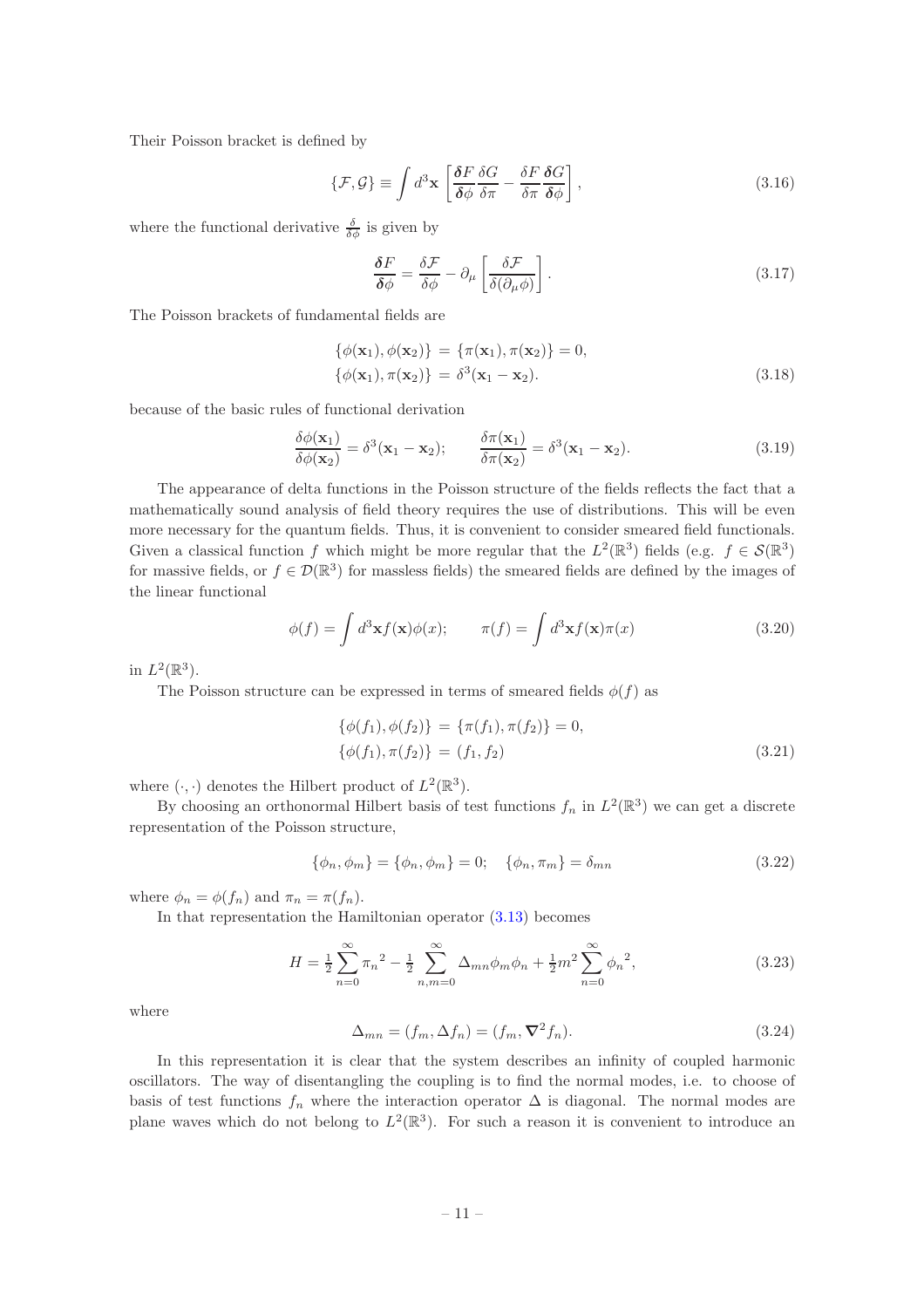infrared regulator, i.e. to consider the system in a finite volume. There are physical reason why this method is sensible. In the quantum case there will appear a series of divergences of two types: ultraviolet (UV) divergences, which are due to short range singularities dues to to the local products of distributions, and infrared (IR) divergences which are dues to the infinity volume of space. Both need to be regularized and renormalized as we will see later in these lectures. In this perspective the introduction of a finite volume can be considered as a regulator of IR divergences. Poincar´e invariance will be recovered in the limit of infinite volume at the very end.

We shall consider mostly the torus  $T^3$  compactification of  $(\mathbb{R}^3)$ , The normal modes in this case are normalizable plane waves,

$$
f_{\mathbf{n}}^{+}(\mathbf{x}) = \frac{1}{2}(f_{\mathbf{n}}(\mathbf{x}) + f_{\mathbf{n}}(\mathbf{x})^{*}); \quad f_{\mathbf{n}}^{-}(\mathbf{x}) = -\frac{i}{2}(f_{\mathbf{n}}(\mathbf{x}) - f_{\mathbf{n}}(\mathbf{x})^{*}) \qquad \mathbf{n} \in \mathbb{Z}_{+}^{3}.
$$
 (3.25)

with

<span id="page-12-1"></span>
$$
f_{\mathbf{n}}(x) = \frac{1}{(2\pi)^{\frac{3}{2}}} e^{i2\pi \mathbf{n} \cdot x/L}.
$$
\n(3.26)

where  $\mathbf{n} \in \mathbb{Z}^3$ ,  $\mathbf{n} \cdot \mathbf{x} = n_1 x_1 + n_2 x_2 + n_3 x_3$  and L is the length of each side of the torus, i.e.  $\mathbf{x} \in [0, L]^3$ . The normal modes diagonalize the Hamiltonian because

$$
\Delta f_{\mathbf{n}}^{\pm}(x) = -\frac{2\pi}{L}(\mathbf{n} \cdot \mathbf{n}) f_{\mathbf{n}}^{\pm}(x). \tag{3.27}
$$

However, it is more convenient to use the complex modes  $f_n$ , provided that in the mode expansion the fields

$$
\phi(\mathbf{x}) = \sum_{\mathbf{n} \in \mathbb{Z}^3} \phi_n f_\mathbf{n}(\mathbf{x}),\tag{3.28}
$$

the coefficients  $\phi_n = \phi(f)$  satisfy the reality conditions  $\phi_n^* = \phi_{-n}$  in order guarantee the reality of the fields  $\phi^* = \phi$ 

In terms of the complex modes the Hamiltonian is diagonal

$$
H = \frac{1}{2} \sum_{\mathbf{n} \in \mathbb{Z}^3} \left( |\pi_{\mathbf{n}}|^2 + (|\frac{2\pi \mathbf{n}}{L}|^2 + m^2) |\phi_{\mathbf{n}}|^2 \right),\tag{3.29}
$$

and it is evident that the system [\(4.4\)](#page-14-1) describes an infinity of harmonic oscillators with frequencies

$$
\omega_{\mathbf{n}} = \sqrt{|\frac{2\pi \mathbf{n}}{L}|^2 + m^2}.\tag{3.30}
$$

Canonical quantization maps classical fields into operators in a Hilbert space  $\mathcal{H}$  satisfying the commutation relations obtained by replacing Poisson brackets by commutators

$$
\{\cdot, \cdot\} \Longrightarrow i\left[\cdot, \cdot\right],\tag{3.31}
$$

which can be realized in the Schrödinger representation on space of functionals of  $\mathcal M$  by

<span id="page-12-2"></span>
$$
\hat{\pi}(\mathbf{x}) = -i \frac{\delta}{\delta \phi(\mathbf{x})}; \qquad \hat{\phi}(\mathbf{x}) = \phi(\mathbf{x}). \tag{3.32}
$$

The corresponding quantum Hamiltonian is

<span id="page-12-0"></span>
$$
\hat{H} = \frac{1}{2} \left( \| \hat{\pi} \|^{2} + \| \nabla \phi \|^{2} + m^{2} \| \phi \|^{2} \right),
$$
\n(3.33)

In terms of smeared functions the Schrödinger representation of the momentum operator

$$
\hat{\pi}(f) = -i \int d^3 \mathbf{x} f(\mathbf{x}) \frac{\delta}{\delta \phi(\mathbf{x})},\tag{3.34}
$$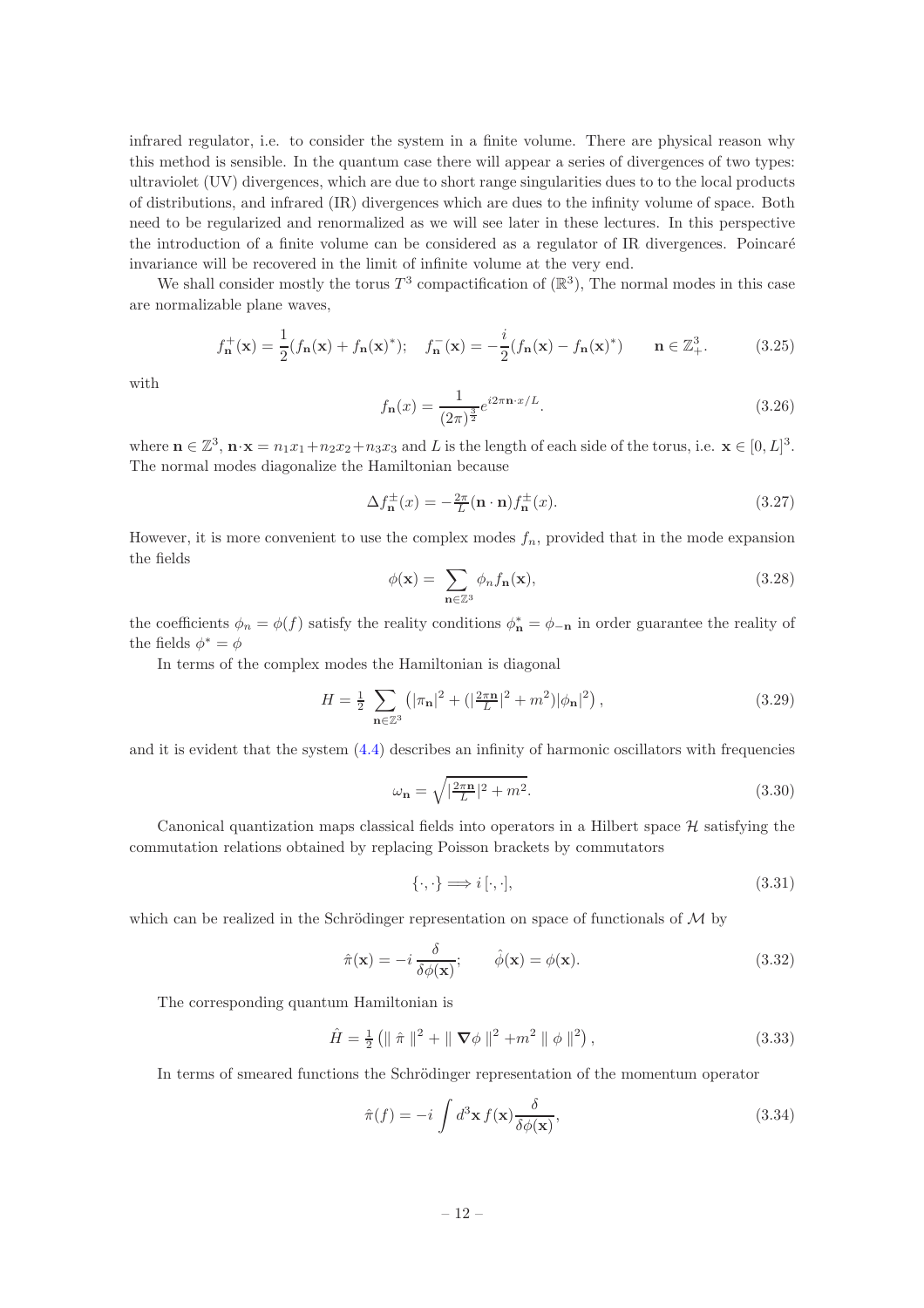becomes just a Gateaux derivative operator (see P. Michor lectures)

<span id="page-13-1"></span>
$$
\hat{\pi}(f)\mathcal{F}(\phi) = -i \lim_{s \to 0} \frac{1}{s} \left( \mathcal{F}(\phi + sf) - \mathcal{F}(\phi) \right). \tag{3.35}
$$

For any orthonormal basis of test functions  $f_n$  in  $L^2(\mathbb{R}^3)$  we have that for classical fields  $\phi \in L^2(\mathbb{R}^3)$ 

$$
\phi(\mathbf{x}) = \sum_{n=0}^{\infty} \phi_n f_n(\mathbf{x}),\tag{3.36}
$$

where  $\phi_n = \phi(f_n)$ . Moreover, since by linearity  $\phi(f) = \sum_{n=0}^{\infty}$  $n=0$  $\phi_n f_n$ 

$$
\hat{\pi}(\mathbf{x})\mathcal{F}(\phi) = -i \frac{\delta}{\delta\phi(\mathbf{x})}\mathcal{F}\left(\sum_{n=0}^{\infty} \phi_n f_n(\mathbf{x})\right)
$$
\n(3.37)

and from [\(3.35\)](#page-13-1) it follows that

$$
\hat{\pi}(f_n) = -i \, f_n \frac{\delta}{\delta \phi_n}.\tag{3.38}
$$

In the plane wave basis the quantum Hamiltonian

$$
\hat{H} = \frac{1}{2} \sum_{\mathbf{n} \in \mathbb{Z}^3} \left( \frac{\delta}{\delta \phi_{-\mathbf{n}}} \frac{\delta}{\delta \phi_{\mathbf{n}}} + \omega_{\mathbf{n}}^2 |\phi_{\mathbf{n}}|^2 \right),\tag{3.39}
$$

<span id="page-13-0"></span>again corresponds to an infinity of harmonic oscillators with frequencies  $\omega_{\mathbf{n}}$ .

## 4 The quantum vacuum

The advantage of the diagonal structure of the quantum Hamiltonian in the plane wave basis is that it facilitates the analysis of its spectrum.

In particular the ground state known in QFT as vacuum state is given by

<span id="page-13-2"></span>
$$
\Psi_0 = \prod_{\mathbf{n} \in \mathbb{Z}^3} \frac{1}{\sqrt{2\pi}} e^{-\frac{1}{2}\omega_{\mathbf{n}} |\phi_{\mathbf{n}}|^2} = \exp\left\{-\frac{1}{2} \sum_{\mathbf{n} \in \mathbb{Z}^3} \left(\omega_{\mathbf{n}} |\phi_{\mathbf{n}}|^2 + \log 2\pi\right)\right\}
$$
(4.1)

Indeed,

$$
\hat{H}\Psi_0 = E_0\Psi_0,\tag{4.2}
$$

where the vacuum energy

$$
E_0 = \frac{1}{2} \sum_{\mathbf{n} \in \mathbb{Z}^3} \omega_{\mathbf{n}} \tag{4.3}
$$

is half the divergent sum of all normal modes frequencies. This appearance of this divergence is a genuine quantum effect which is induced by the fact the lowest energy (zero-point energy) of each quantum oscillator is non-vanishing. The divergence is generated by the large momentum  $n$ (ultraviolet) modes. The vacuum energy is the first quantity of the quantum theory which presents UV divergences.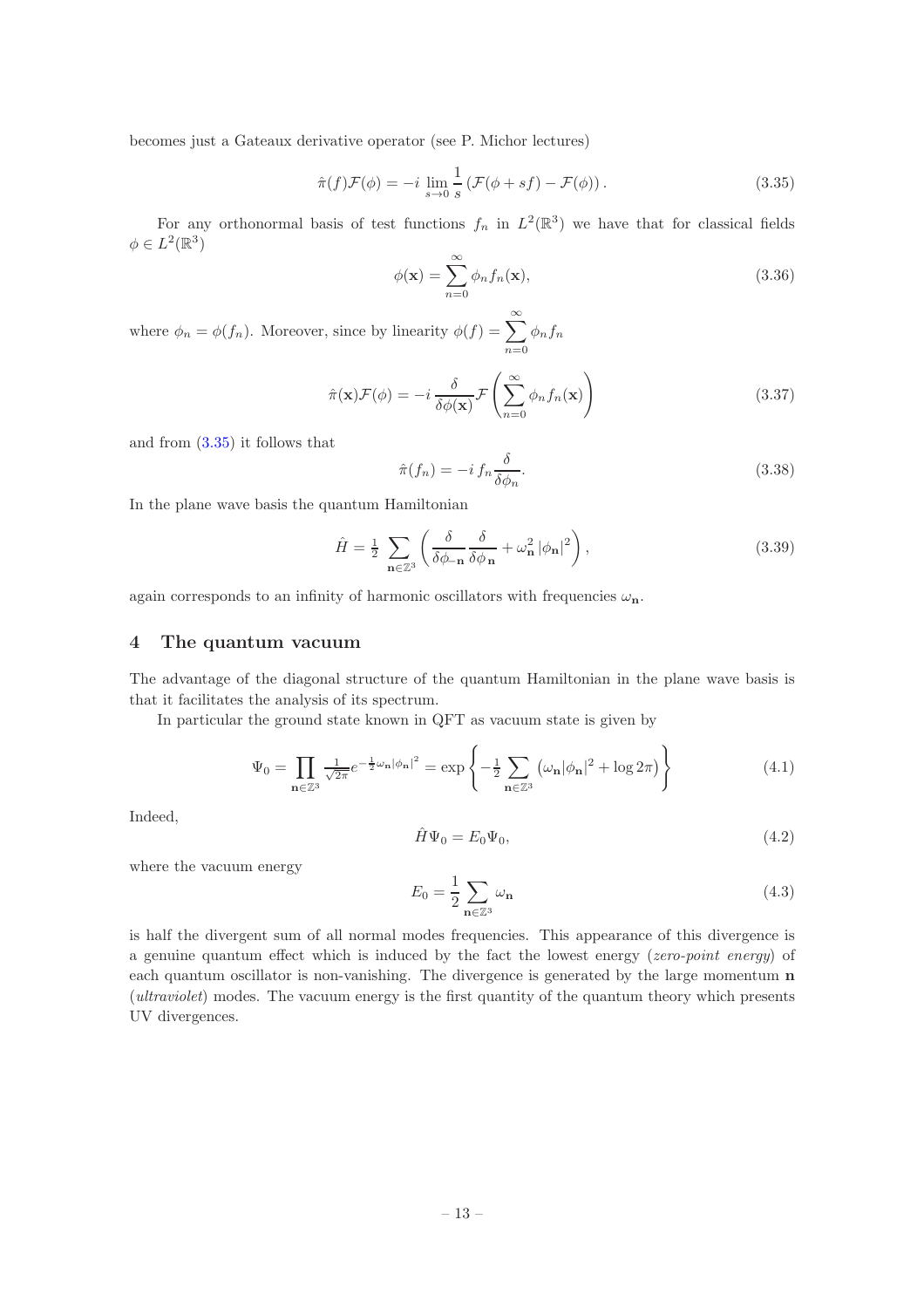### <span id="page-14-0"></span>4.1 Renormalization of Vacuum Energy

The appearance of UV divergences postponed the formulation of quantum field theories for two decades. The solution of the UV puzzle came from the renormalization program. The main idea behind the renormalization program is the disassociation of the fundamental observables like the quantum Hamiltonian and the observed quantities.

To implement the renormalization program we need a previous step which is known a regularization. In this step we introduce a modification of all fundamental (bare) operators depending on a UV scale parameter  $\Lambda$  in a way the it becomes a well defined operator with a finite spectrum, e.g. by cutting the infinite sum in [\(4.6\)](#page-14-2) to a finite sum The modification disappears in the limit  $\Lambda \to \infty$  where we recover the original divergent expressions. The second step consist in physical modification of the fundamental observables by absorbing the sources of divergences into the physical parameters like masses, charges, couplings or energy scales of the theory in a way that the they remain finite in the  $\Lambda \to \infty$ .

To illustrate the implementation of the renormalization mechanism let us consider the case of the Hamiltonian operator of the free field theory [\(3.33\)](#page-12-0).

The regularization can be introduced in different ways. Let us consider two different methods

• Sharp momentum cut-off

<span id="page-14-1"></span>
$$
\hat{H}_{\Lambda} = \frac{1}{2} \sum_{\mathbf{n} \in \mathbb{Z}^3}^{\omega_{\mathbf{n}} < \Lambda} \left( \frac{\delta}{\delta \phi_{-\mathbf{n}}} \frac{\delta}{\delta \phi_{\mathbf{n}}} + \omega_{\mathbf{n}}^2 |\phi_{\mathbf{n}}|^2 \right),\tag{4.4}
$$

• Heat kernel regularization

$$
\hat{H}_{\epsilon} = \frac{1}{2} \sum_{\mathbf{n} \in \mathbb{Z}^3} \left( \frac{\delta}{\delta \phi_{-\mathbf{n}}} \frac{\delta}{\delta \phi_{\mathbf{n}}} + \omega_{\mathbf{n}}^2 e^{-\epsilon \omega_{\mathbf{n}}^2} |\phi_{\mathbf{n}}|^2 \right), \tag{4.5}
$$

which can be related by choosing  $\epsilon = \frac{\sqrt{2}}{\Lambda^2}$ .

There are other methods which include higher derivative terms or lattice discretization of the continuum space, but for simplicity we shall not discuss them in this course.

The renormalization of the fundamental Hamiltonian is obtained by substracting an unobservable constant quantity  $E_0$  in such a way that the observable (*renormalized*) quantum Hamiltonian

<span id="page-14-2"></span>
$$
\hat{H}_{\text{ren}} = \lim_{\Lambda \to \infty} (\hat{H}_{\Lambda} - E_0(\Lambda)),\tag{4.6}
$$

is a well defined quantum operator with a finite energy spectrum.

Even if the renormalization of the Hamiltonian solves the divergency problem, one might wonder about the physical meaning. First, let us analyse the structure of the divergences of vacuum energy.

In the large  $L$  limit the vacuum energy  $E_0$  becomes a good approximation to the Riemann integral

$$
E_0(\Lambda, L) = \frac{1}{2}L^3 \int_{|k| \le \Lambda} \frac{d^3k}{(2\pi)^3} \omega(k) + \mathcal{O}(L\Lambda)
$$
\n(4.7)

Now it becomes clear that the infrared divergence is just due to the infinite volume of the system and translation invariance. However the vacuum energy density

<span id="page-14-3"></span>
$$
\mathcal{E}_0(\Lambda) = \lim_{L \to \infty} \frac{E_0(\Lambda, L)}{L^3} = \frac{1}{2} \int_{|k| \le \Lambda} \frac{d^3 k}{(2\pi)^3} \omega(k) \tag{4.8}
$$

is free of IR divergences. However, the integral [\(4.8\)](#page-14-3) is UV divergent. In the sharp momentum cut-off regularization

$$
\mathcal{E}_0(\Lambda) = \frac{\Lambda^4}{16\pi^2} + \frac{m^2\Lambda^2}{16\pi^2} + \frac{m^4}{64\pi^2} \log \frac{m^2}{\Lambda^2} + \frac{m^4(1 - \log 16)}{128\pi^2} + \mathcal{O}(\frac{1}{\Lambda^2})
$$
(4.9)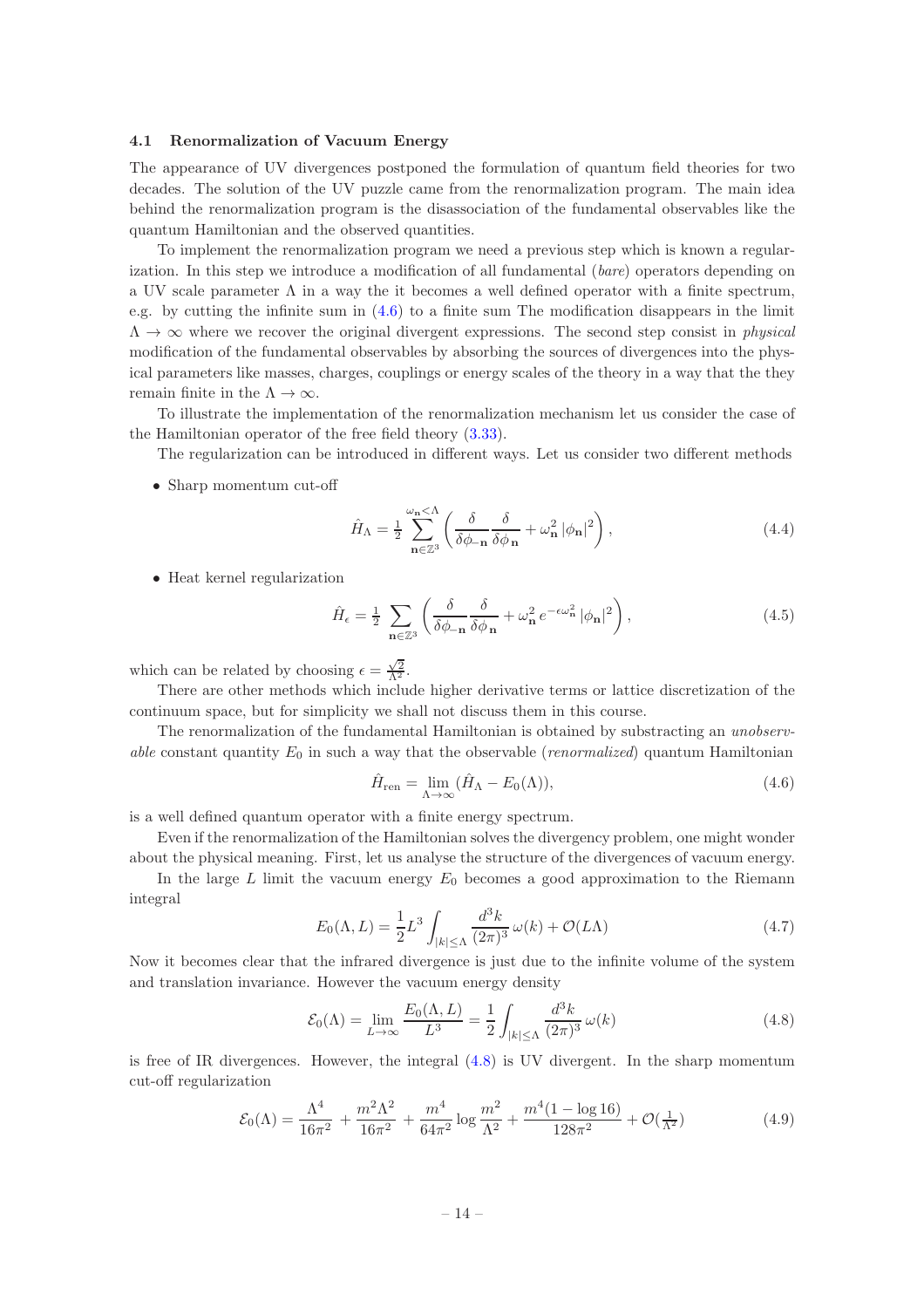in the large  $\Lambda$  limit. Whereas in the heat kernel regularization

$$
\mathcal{E}_0(\Lambda) = \frac{1}{8\pi^2 \epsilon^2} - \frac{m^2}{16\pi^2 \epsilon} + \frac{m^4}{64\pi^2} (2 + \gamma + \log \frac{\epsilon m^2}{4}) + \mathcal{O}(\epsilon)
$$
\n(4.10)

for small values of  $\epsilon = \frac{\sqrt{2}}{\Lambda^2}$ . The leading quartic and logarithmic divergent terms are the same in both regularizations whereas the quadratically divergent term is different.

The source of divergence is of ultraviolet origin because it comes from the integration of  $\omega(\mathbf{k})$ at large values of the momentum. The quantum field theory of free scalar fields is a infinite set of harmonic oscillators, each one labelled by k. Each of these oscillators contribute to the vacuum energy with their zero-point energy,  $\frac{1}{2}\omega(\mathbf{k})$ . This total contribution of zero-points energies to the vacuum energy density gives infinity, since even then there are modes with arbitrary high momentum. This is the ultraviolet origin of this divergence. It appears in any quantum field theory and not only in the free scalar quantum field. It is something intrinsic to the theory of quantum fields.

#### <span id="page-15-0"></span>4.2 Momentum Operator

The generator of space translations is the momentum operator  $\hat{P}_i$ . In the free scalar field theory it is given by

$$
\hat{P}_i = \int d^3 \mathbf{x} \left( \hat{\pi} \partial_i \phi \right), \qquad i = 1, 2, 3,
$$
\n(4.11)

Since the vacuum state is invariant,

$$
\hat{P}_i\Psi_0 = i \int d^3 \mathbf{x} \; \phi \sqrt{\mathbf{\nabla}^2 + m^2} \, \partial_i \phi \Psi_0 = \frac{i}{2} \int d^3 \mathbf{x} \, \partial_i \left( \phi \sqrt{\mathbf{\nabla}^2 + m^2} \, \phi \right) \Psi_0 = 0, \tag{4.12}
$$

which apparently does not require renormalization as the vacuum energy, However, this is too naive. If we write [\(4.13\)](#page-15-2) in terms of the Fourier modes of the field,

<span id="page-15-2"></span>
$$
\hat{P}_i \Psi_0 = \frac{2\pi}{L} \sum_{\mathbf{n} \in \mathbb{Z}^3} (n_i \,\omega_\mathbf{n}) \Psi_0 = 0,\tag{4.13}
$$

we realized that the sum is divergent. However, in the cut-off or heat kernel regularizations the regularized eigenvalues vanish

$$
\hat{P}_i \Psi_0 = \frac{2\pi}{L} \sum_{\mathbf{n} \in \mathbb{Z}^3}^{\left|\omega_{\mathbf{n}}\right| < \Lambda} (n_i \,\omega_{\mathbf{n}}) \Psi_0 = \frac{2\pi}{L} \sum_{\mathbf{n} \in \mathbb{Z}^3} (n_i \,\omega_{\mathbf{n}} e^{-\epsilon \omega_{\mathbf{n}}^2}) \Psi_0 = 0,\tag{4.14}
$$

and, thus, the renormalized value of the vacuum eigenvalue of  $\hat{P}_i$  vanish. This is due to the spherical symmetry of both regularizations. What is remarkable is that in the case of the vacuum energy any choice of the regularization provides a non-vanishing value. In this sense there is a different between the quantum generators of space and time translations, which seems to be not in agreement with the Lorentz symmetry. This is a genuine characteristic of canonical quantization as will be emphasized later in the course.

#### <span id="page-15-1"></span>4.3 Casimir effect

The existence of UV divergences in vacuum energy is not a special property of the scalar field. Any quantum field theory faces the same problem, e.g. the electromagnetic field in quantum electrodynamics or the fields of the Standard Model have UV divergent vacuum energies. We have renormalized the divergences by removing the whole contribution of vacuum energy. However, this does not mean that it is an unphysical quantity. The fact that the vacuum energy can have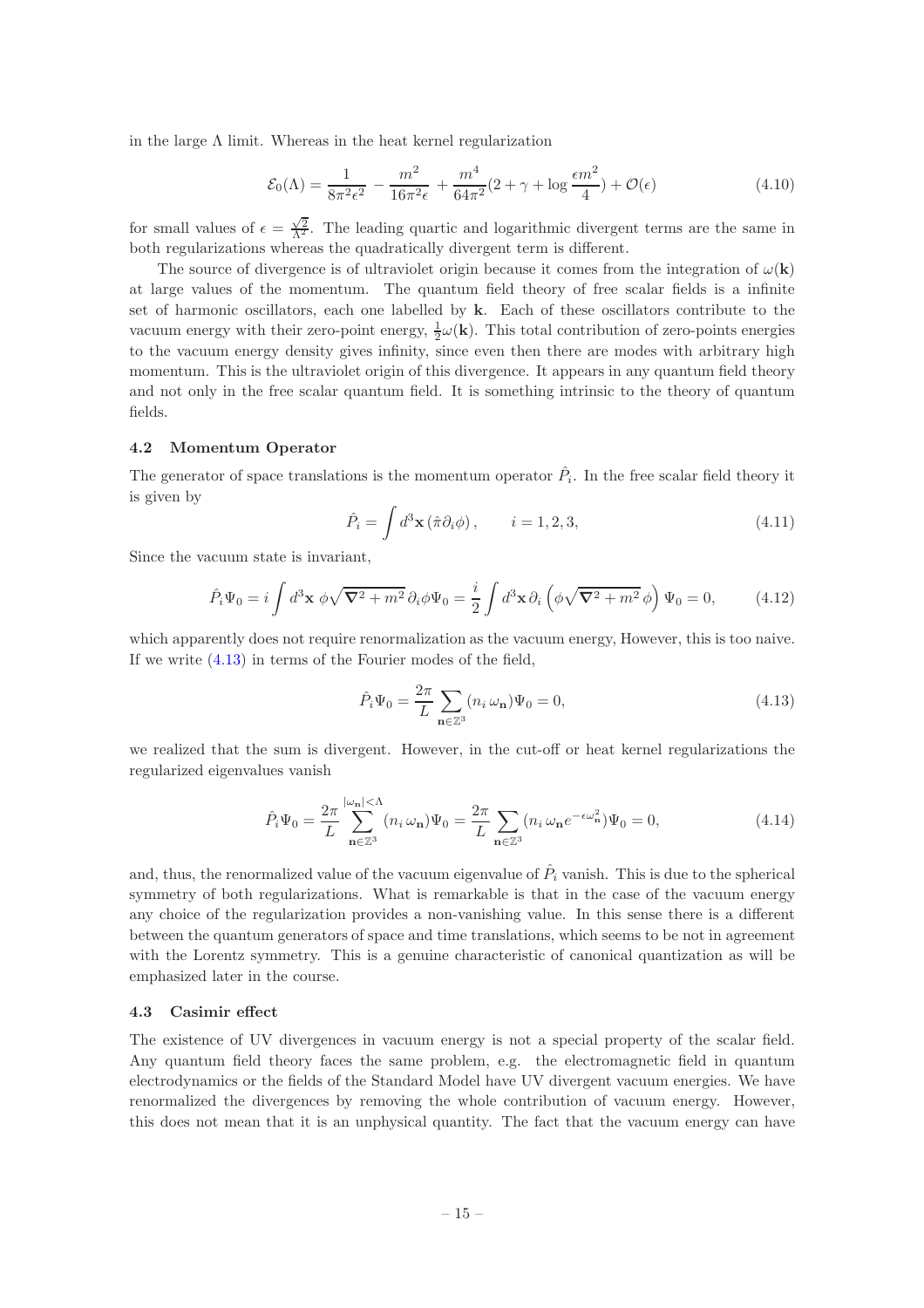observable consequences was first pointed out by H. Casimir in 1948. He remarked that although we can remove a fixed vacuum energy for the free fields, the variation of the vacuum energy under external conditions could be detected and observed.

Consider a pair of infinite, perfectly conducting plates placed parallel to each other at a distance d. The conducting character of the plates implies that the electromagnetic forces vanishes at both plate surfaces. The presence of the plates modifies the vacuum energy in a d-dependent way. If the perturbation increases the vacuum energy with the distance it will induce an attractive force between the plates and this force will be repulsive if the energy decreases with the distance.



Figure 2. Three different domains in the Casimir effect.

The main modification introduced by the plates is the presence of boundary conditions on the classical fields. Since the free electromagnetic field corresponds to photons with two polarizations the electromagnetic vacuum energy is twice the vacuum energy of a massless scalar field with vanishing boundary conditions on the plates. The physical  $\mathbb{R}^3$  space is split into three disjoint domains

$$
\Omega_{I} = \{ \mathbf{x} \in \mathbb{R}^{3}; -\infty < x_{3} \leq \frac{d}{2} \}
$$
\n
$$
\Omega_{II} = \{ \mathbf{x} \in \mathbb{R}^{3}; -\frac{d}{2} < x_{3} \leq \frac{d}{2} \}
$$
\n
$$
\Omega_{III} = \{ \mathbf{x} \in \mathbb{R}^{3}; -\infty < x_{3} \leq \frac{d}{2} \}.
$$

The physical vacuum is the product of the vacua of the different sectors

$$
\psi_0(\phi) = \psi_I(\phi_I) \psi_{II}(\phi_{II}) \psi_{III}(\phi_{III})
$$
\n(4.15)

and the vacuum energy the sum of the vacuum energies of the three domains

$$
E_0 = E_I + E_{II} + E_{III} \tag{4.16}
$$

The calculation of vacuum energy density  $\mathcal{E}_{II} = E_{II}/V_{II}$  can be seen in appendix A and gives the following result using the heat kernel regularization

$$
\mathcal{E}_{II} = \frac{1}{8\pi^2 \epsilon^2} + \frac{1}{16\sqrt{\pi} \epsilon^{\frac{3}{2}}} \frac{1}{d} - \frac{\pi^2}{1440d^4} + \mathcal{O}(\epsilon^{\frac{1}{2}})
$$
(4.17)

In the other cases we only get

$$
\mathcal{E}_I = \frac{1}{8\pi^2 \epsilon^2}, \qquad \mathcal{E}_{III} = \frac{1}{8\pi^2 \epsilon^2} \tag{4.18}
$$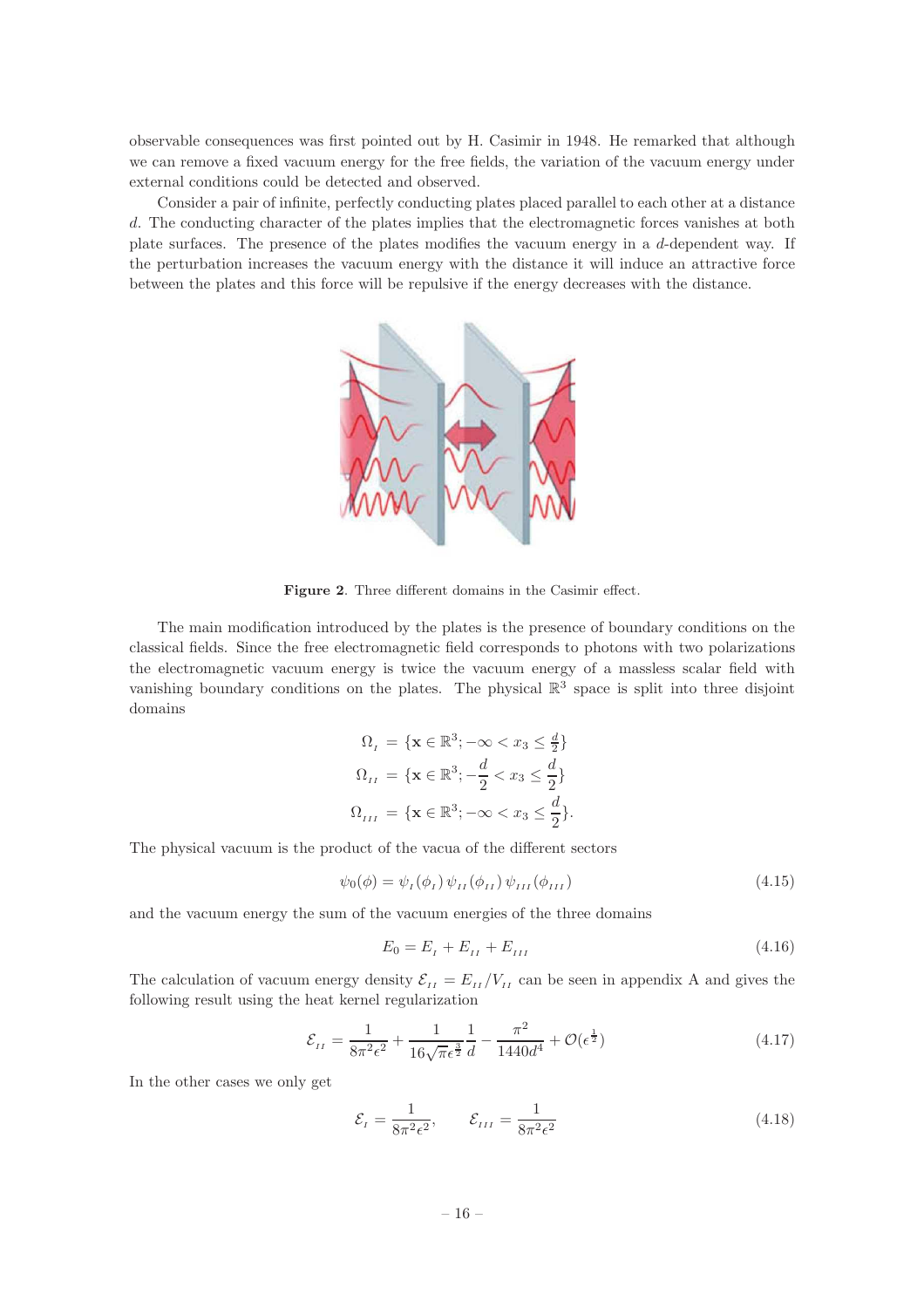because of their infinite transversal size. The common divergent term corresponds to the vacuum density in infinite volume. Thus, it disappears under vacuum energy renormalization. The  $\epsilon^{\frac{3}{2}}$  divergent term between the plates correspond to the selfenergy of the plates and has to be renormalized as well. The remaining renormalized vacuum energy density between the plates is

$$
\mathcal{E}_{II}^{\text{ren}} = -\frac{\pi^2}{1440d^4} \tag{4.19}
$$

<span id="page-17-0"></span>is negative which leads to an attractive force between the plates.

## 5 Fields versus Particles

We have assumed that the field operators act on a separable Hilbert space  $\mathcal H$  without any special properties. In canonical quantization we assumed that the space of quantum states is given by functionals of the configuration space of square integrable classical fields  $\mathcal{M}$  [\(3.9\)](#page-10-1). However, such a space has not a well defined Hilbert product. The reason being that in quantum mechanics the equivalent space of functions of the configuration space is given by the  $L^2$  product in terms of the Lebesgue measure of  $\mathbb{R}^n$ ,  $d^n x$ . However in infinite dimensional Hilbert spaces the equivalent Lebesgue measure is not well defined, because the basic building blocks of hypercubes of size L have infinity volume if  $L > 1$  or zero if  $L < 1$ . Thus, although all operators: the fields  $\phi(f)$ , the Hamiltonian  $\hat{H}$  and momentum operator  $\hat{P}$  are formally selfadjoint with respect to the naive generalization of Lebesgue measure  $\delta\phi$ , the definition of the quantum field theory require a rigourous definition of the the Hilbert product and a redefinition of the physical observables.

The key ingredient is that the naive vacuum state [\(4.1\)](#page-13-2) defines a good measure in the space of functionals on space of classical fields  $M$ . Indeed, the measure defined by

<span id="page-17-1"></span>
$$
\delta\mu(\phi) = \mathcal{N}e^{-(\phi,\sqrt{-\nabla^2 + m^2}\phi)}\delta\phi = \prod_{\mathbf{n}\in\mathbb{Z}^3} \frac{1}{\sqrt{\pi}} e^{-\omega_{\mathbf{n}}\phi_n^2} \delta\phi_n,\tag{5.1}
$$

where  $\mathcal N$  is the normalization factor, which guarantees that the volume of the configuration space is unit. According to Minlos' theorem (see Appendix B)the Gaussian measure  $\delta \mu$  is supported on the space of tempered distributions  $\mathcal{S}'(\mathbb{R}^3)$  in the massive case and on the space of generalized distributions  $\mathcal{D}'$  in the massless case.

The above definition requires a redefinition of all physical physical states and operators by a similarity transformation

$$
\Psi(\phi) \Rightarrow e^{\frac{1}{2}(\phi,\sqrt{-\nabla^2 + m^2}\phi)}\Psi(\phi); \qquad O \Rightarrow e^{\frac{1}{2}(\phi,\sqrt{-\nabla^2 + m^2}\phi)}Oe^{-\frac{1}{2}(\phi,\sqrt{-\nabla^2 + m^2}\phi)}, \tag{5.2}
$$

The field operator  $\phi(f)$  remains unchanged whereas the canonical momentum operator  $\hat{\pi}(f)$ becomes

$$
\hat{\pi}(f) = -i \int d^3 \mathbf{x} f(\mathbf{x}) \left( \frac{\delta}{\delta \phi(\mathbf{x})} - \sqrt{-\nabla^2 + m^2} \phi(x) \right),\tag{5.3}
$$

and are now selfadjoint with respect to the Hilbert product

$$
(\mathcal{F}, \mathcal{G}) = \int_{\mathcal{S}'(\mathbb{R}^3)} \delta \mu(\phi) \, \mathcal{F}(\phi)^* \mathcal{G}(\phi) \tag{5.4}
$$

of  $\mathcal{H} = L^2(\mathcal{S}'(\mathbb{R}^3), \delta\mu).$ 

The vacuum state becomes trivial

$$
\Psi_0 = 1,\tag{5.5}
$$

which now is normalizable with respect to the Gaussian measure [\(5.1\)](#page-17-1), i.e ( $\Psi_0$ ,  $\Psi_0$ ) = 1.

The new renormalized Hamiltonian

$$
\hat{H}_{\text{ren}} = -\int d^3 \mathbf{x} \left( \frac{\delta}{\delta \phi(\mathbf{x})} - 2\sqrt{-\nabla^2 + m^2} \phi(x) \right) \frac{\delta}{\delta \phi(\mathbf{x})},\tag{5.6}
$$

and the excited states are just field polynomials.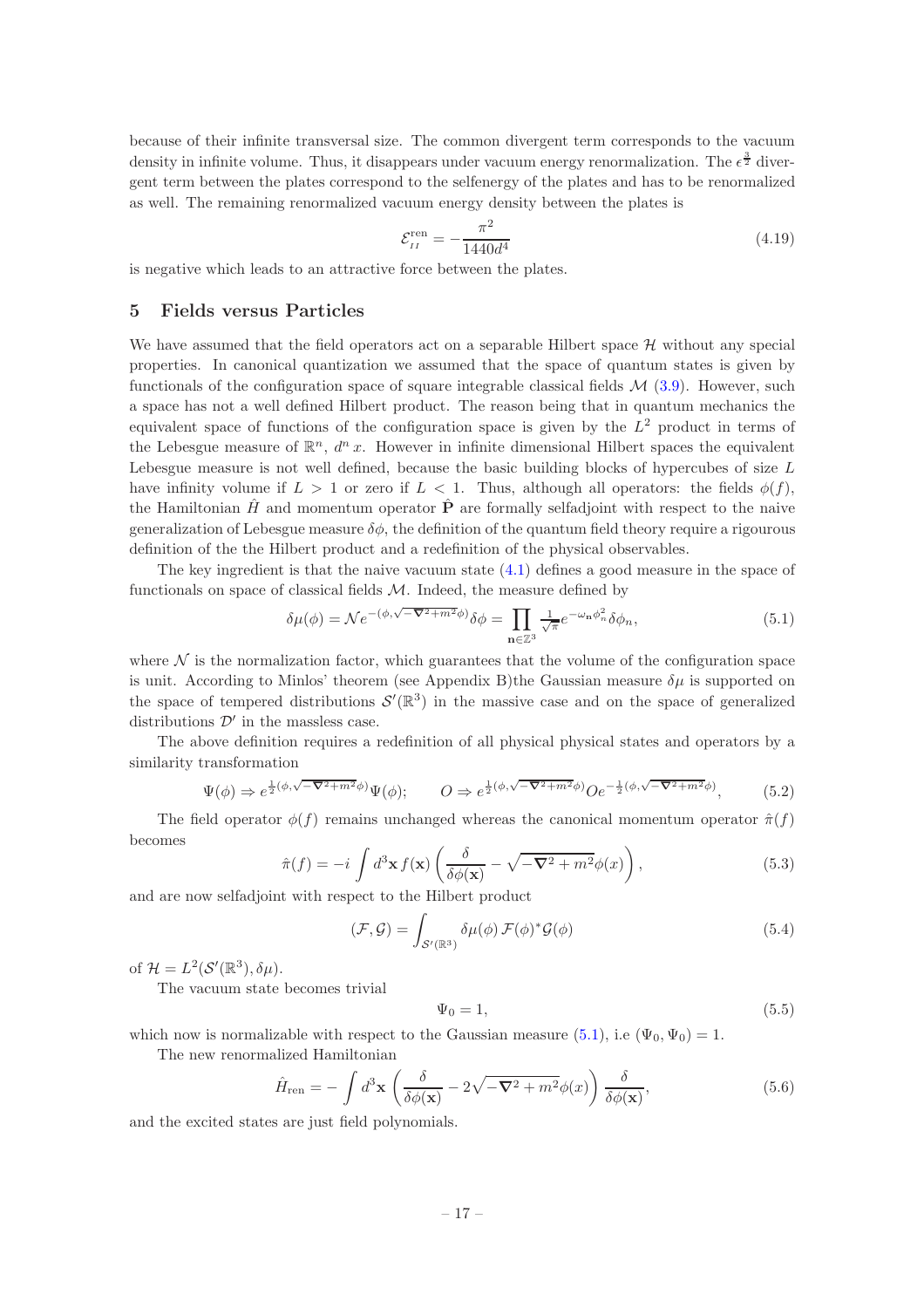## <span id="page-18-0"></span>5.1 Fock space

The space of physical states is generated by polynomials of field operators, e.g.

$$
\mathcal{F}_{(f_1, f_2, \cdots, f_n)} = \phi(f_1)\phi(f_2)\cdots\phi(f_n). \tag{5.7}
$$

The simplest state is a degree zero polynomial: the vacuum state. The degree one monomials

$$
\phi(f) \tag{5.8}
$$

correspond to one-particle states, where  $f$  is the quantum wave packet state of the particle. In mathematical terms one-particle states constitute the dual space of the configuration space of classical fields [4](#page-18-1) . Indeed, the functional

$$
\mathcal{F}_f(\phi) = \phi(f) \tag{5.9}
$$

associated to one-particle states is linear on the space of quantum field  $\phi \in \mathcal{S}'(\mathbb{R}^3)$ . Higher order monomials correspond to linear combinations of quantum states with different number of particles. To pick up only states with a defined number of particles one has to proceed as in the harmonic oscillator case where the eigenstates of the Hamiltonian are given by Hermite polynomials which involve suitable combinations of monomials.

For such a reason to identify physical states with a simple interpretation in terms of particles it is convenient to introduce a coherent state basis. This can be achieved in terms of creation and annihilation operators,

$$
a(f) = \phi(\sqrt{-\nabla^2 + m^2}f) + i\hat{\pi}(f) \qquad a(f)^{\dagger} = \phi(\sqrt{-\nabla^2 + m^2}f) - i\hat{\pi}(f)^{\dagger}.
$$
 (5.10)

It is easy to show that

$$
[a(f), a(g)] = [a(f)^{\dagger}, a(g)^{\dagger}] = 0
$$
\n(5.11)

$$
\left[a(f), a(g)^{\dagger}\right] = 2(f, \sqrt{-\nabla^2 + m^2} g) \tag{5.12}
$$

Using the basis of plane waves  $(3.26)$  we have

$$
\hat{H}_{\mathbf{ren}} = \frac{1}{4} \sum_{\mathbf{n} \in \mathbb{Z}^3} \left( a_{\mathbf{n}}^\dagger a_{\mathbf{n}} + a_{\mathbf{n}} a_{\mathbf{n}}^\dagger \right) - E_0 = \frac{1}{2} \sum_{\mathbf{n} \in \mathbb{Z}^3} a_{\mathbf{n}}^\dagger a_{\mathbf{n}} \tag{5.13}
$$

where  $a(f_n) = a_n$ ,

$$
\hat{\mathbf{P}}_{\mathbf{ren}} = \frac{1}{4} \sum_{\mathbf{n} \in \mathbb{Z}^3} \frac{\mathbf{n}}{\omega_\mathbf{n}} \left( a_\mathbf{n}^\dagger a_\mathbf{n} + a_\mathbf{n} a_\mathbf{n}^\dagger \right),\tag{5.14}
$$

and we can define the number operator as

$$
\hat{N} = \frac{1}{2} \sum_{\mathbf{n} \in \mathbb{Z}^3} \frac{1}{\omega_{\mathbf{n}}} a_{\mathbf{n}}^{\dagger} a_{\mathbf{n}}.
$$
\n(5.15)

The main property of the number operator are its commutation relations with the creation and annihilation operators,

$$
[\hat{N}, a_{\mathbf{n}}] = -a_{\mathbf{n}}, \quad [\hat{N}, a_{\mathbf{n}}^{\dagger}] = a_{\mathbf{n}}^{\dagger}.
$$
\n(5.16)

The creation operators  $a(f)$  can generate by iterative actions on the vacuum a basis of physical states. In particular, the state<sup>[5](#page-18-2)</sup>

$$
|f\rangle = a^{\dagger}(f)|0\rangle \tag{5.17}
$$

<span id="page-18-1"></span><sup>4</sup>This is explains why in the case of gauge fields, where the configuration space of classical gauge fields modulo gauge transformations is a curved manifold, the particle interpretation of quantum states is so difficult

<span id="page-18-2"></span><sup>&</sup>lt;sup>5</sup>We use the Dirac notation, where  $|0\rangle = \Psi_0$  is the vacuum state, and the ket  $|f\rangle$  denotes the state  $a(f)^{\dagger}\Psi_0 =$  $a(f)^{\dagger} |0\rangle$ .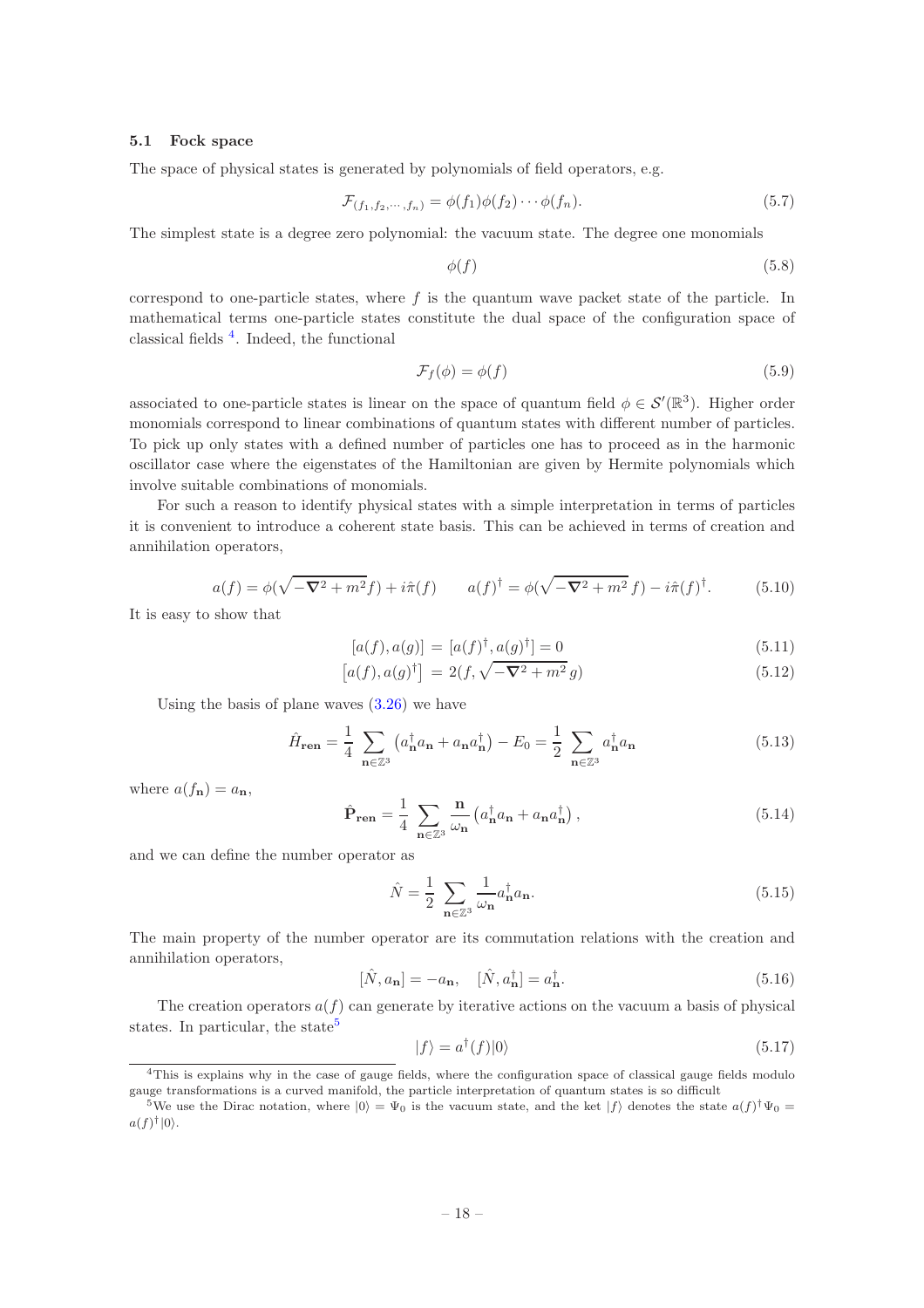can be considered as an one particle state with wave packet f. Indeed, it easy to check that

$$
\hat{N}|f\rangle = |f\rangle \tag{5.18}
$$

The normalization of the creation operators simplifies the identification of the norm of one-particle states,

$$
\langle f|f\rangle = || f ||^2 = \int d^3 \mathbf{x} |f|^2.
$$
\n(5.19)

The completion of the space of one-particle states with this norm is then

$$
\mathcal{H} = L^2(\mathbb{R}^3, \mathbb{C}) = \{f, \| \int f \|^2 < \infty \},\tag{5.20}
$$

which again can be identified with the dual space of the configuration space of classical gauge fields.

The next step are the two particle states. They are of the form

$$
|f_1, f_2\rangle = \frac{1}{\sqrt{2}} a^{\dagger}(f_1) a^{\dagger}(f_2)|0\rangle = \frac{1}{\sqrt{2}} a^{\dagger}(f_2)|f_1\rangle,
$$
\n(5.21)

and satisfy that

$$
\hat{N}|f_1, f_2\rangle = 2|f_1, f_2\rangle. \tag{5.22}
$$

The n-particle states can be identified with

$$
|f_1, f_2, \cdots, f_n\rangle = \frac{1}{\sqrt{n!}} a^{\dagger}(f_1) a^{\dagger}(f_2) \cdots a^{\dagger}(f_n)|0\rangle,
$$
\n(5.23)

because they satisfy that

$$
\hat{N}|f_1, f_2, \cdots, f_n\rangle = n|f_1, f_2, \cdots, f_n\rangle.
$$
\n(5.24)

Now because of the commutation properties of the bosonic field operators, the space of states with n-particles is not the tensor product  $\mathcal{H}^{\otimes n}$  of n Hilbert spaces of one-particle states  $\mathcal{H}$ . Instead it can be identified with the subspace of symmetric states involving  $n$  particles,

$$
{}^{s}\mathcal{H}^{\otimes n} \subset \mathcal{H} \otimes \mathcal{H} \otimes \cdots \otimes \mathcal{H}, \tag{5.25}
$$

of the space of quantum states of n distinguishable particles  $\mathcal{H}^{\otimes n} = \mathcal{H} \otimes \mathcal{H} \otimes \cdots \otimes \mathcal{H}$ . The subspace of symmetric states  ${}^s\mathcal{H}^{\otimes n}$  is the Hilbert space of n identical bosonic particles.

In this sense the bosonic nature of the commutation relations implies the bosonic statistics of the corresponding particles. To some extent this example illustrates the existence of a link between the spin of the fields and the statistics of the corresponding particles. In general, for any field theory the spin-statistics connection follows from the fundamental principles (spin-statistics theorem).

The Fock space is the Hilbert space of all multiparticle bosonic states,

$$
\mathcal{F} = \bigoplus_{n=0}^{\infty} {}^{s} \mathcal{H}^{\otimes n}.
$$
 (5.26)

It is the Hilbert space of the (bosonic) quantum field theory. In the free theory the Hamiltonian  $\hat{H}$ and the number of particles operator  $\tilde{N}$  commute. Thus, the energy levels have a definite number of particles. However, in the presence of interactions this is not longer true, e.g. for

$$
V(\phi) = \frac{1}{2}m^2\phi^2 + \frac{\lambda}{4!}\phi^4
$$

we have that

$$
[\hat{N},V]\neq 0
$$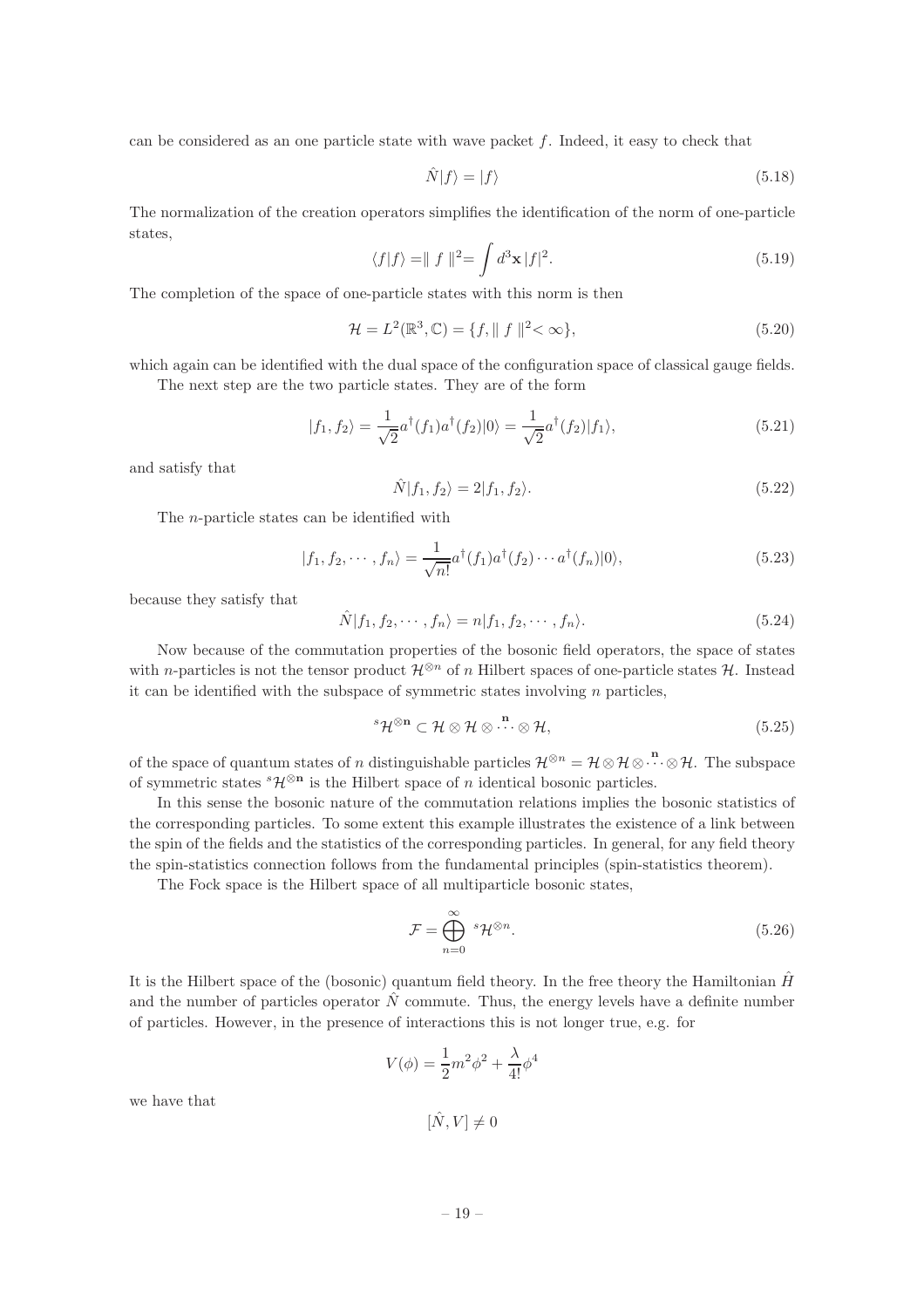which means that the number of particles might change by time evolution. This is one of the novel characteristics of quantum field theory. New process like, decaying of particles, pair creation and photon emission in atoms can occur in the theory. Quantum field theory in a natural way describe such a processes in an accurate manner.

Although we have identified the Fock structure of the space of quantum states with a number of particles stratification, the notion of particle is secondary and it is just the quantum field who is fundamental. The explanation of why two particles are identical come from the fact that they are generated by the same field, which permeates the whole Universe. In this way we understand why the particles coming in cosmic rays from far Galaxies are identical to the same particles on earth. The link is the quantum field. Moreover, there are field theories where the particle composition is unclear. For example in gauge theories, the fundamental fields are quark and gluon fields, but the physical particles are mesons, baryons and glueballs which are bounded composites of quarks and gluons.

## <span id="page-20-0"></span>5.2 Wick theorem

An important consequence of the Gaussian nature of the ground state of a free field theory is the clustering property of the vacuum expectation values of the product of field operators

$$
\langle 0|\phi(f_1)\phi(f_1)\cdots\phi(f_n)|0\rangle = \langle \phi(f_1)\phi(f_1)\cdots\phi(f_n)\rangle = \int \delta\mu \, \phi(f_1)\phi(f_1)\cdots\phi(f_n).
$$

The cluster property is a fundamental characteric of Gaussian measures which gives rise to the Wick theorem which states that

$$
\langle \phi(f_1)\phi(f_2)\cdots\phi(f_n)\rangle = \begin{cases} 0 & \text{for } n = 2m+1 \\ \frac{1}{2!m!} \sum_{\sigma \in S_n} \langle \phi(f_{\sigma(1)})\phi(f_{\sigma(2)})\rangle \cdots \langle \phi(f_{\sigma(2m-1)})\phi(f_{\sigma(2m)})\rangle & \text{for } n = 2m \end{cases}
$$

## <span id="page-20-1"></span>6 Fields in Interaction

The free theory quantized in the previous section shows the basic properties of a relativistic quantum field theory, but the goal is to quantize theories of interacting fields. The procedure is basically the same, but the main difference is that the interacting Hamiltonian is not exactly solvable. For example, let us consider the  $\frac{\lambda}{4!} \phi^4$  theory Hamiltonian

$$
\hat{H} = \frac{1}{2} \left( \| \hat{\pi} \|^{2} + \| \nabla \phi \|^{2} + m^{2} \| \phi \|^{2} + \frac{\lambda}{4!} \| \phi^{2} \|^{2} \right),
$$
\n(6.1)

Using the same quantization rules as in  $(3.32)$  we get a formal quantum Hamiltonian  $\hat{H}$  which is defined in the space of functionals in the space of classical fields  $M$ . However, as we have seen in the case of free fields, the theory need a renormalization.

Using the plane wave basis on a finite torus, we have

$$
\hat{H} = \frac{1}{2} \sum_{\mathbf{n} \in \mathbb{Z}^3} \left( \frac{\delta}{\delta \phi_{-\mathbf{n}}} \frac{\delta}{\delta \phi_{\mathbf{n}}} + \omega_{\mathbf{n}}^2 |\phi_{\mathbf{n}}|^2 + \frac{\lambda}{12} \sum_{\mathbf{n}_1, \mathbf{n}_2 \in \mathbb{Z}^3} \phi_{\mathbf{n}} \phi_{\mathbf{n}_1} \phi_{\mathbf{n}_2} \phi_{-\mathbf{n} - \mathbf{n}_1 - \mathbf{n}_2} \right)
$$
(6.2)

Again the regularization of UV divergences requires the introduction of a regularization, e.g.

<span id="page-20-2"></span>
$$
\hat{H}_{\Lambda} = \frac{1}{2} \sum_{\mathbf{n} \in \mathbb{Z}^3}^{\omega_{\mathbf{n}} < \Lambda} \left( \frac{\delta}{\delta \phi_{-\mathbf{n}}} \frac{\delta}{\delta \phi_{\mathbf{n}}} + \omega_{\mathbf{n}}^2 |\phi_{\mathbf{n}}|^2 + \frac{\lambda}{12} \sum_{\mathbf{n}_1, \mathbf{n}_2 \in \mathbb{Z}^3}^{\omega_{\mathbf{n}_1}, \omega_{\mathbf{n}_2} < \Lambda} \phi_{\mathbf{n}} \phi_{\mathbf{n}_1} \phi_{\mathbf{n}_2} \phi_{-\mathbf{n} - \mathbf{n}_1 - \mathbf{n}_2} \right). \tag{6.3}
$$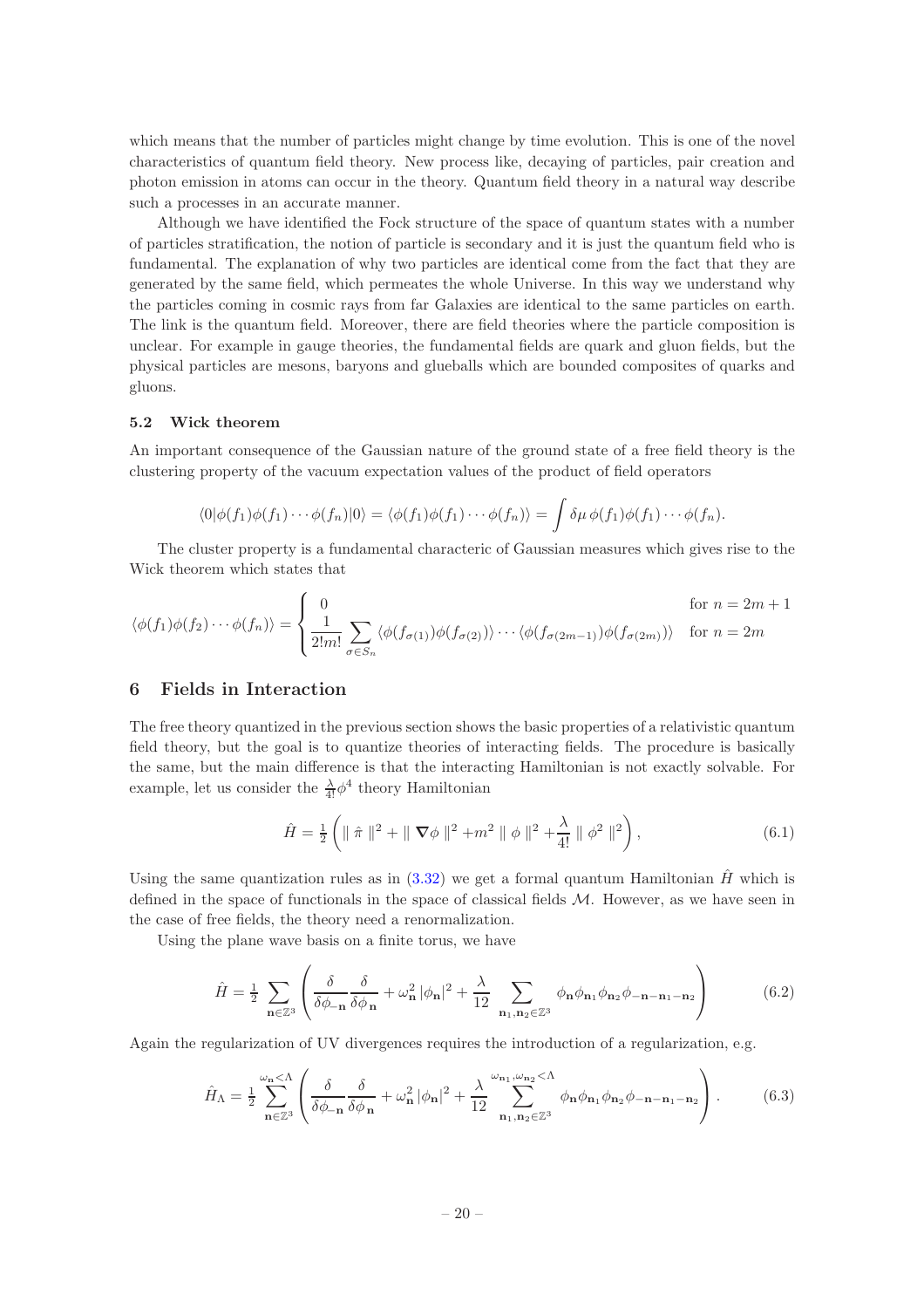The Hamiltonian [\(6.3\)](#page-20-2) can be split into two terms

$$
\hat{H}_{\Lambda} = H_0 + \hat{H}_{\Lambda}^{\text{int}}.\tag{6.4}
$$

The first term

$$
\hat{H}_0 = \frac{1}{2} \sum_{\mathbf{n} \in \mathbb{Z}^3}^{\omega_{\mathbf{n}} < \Lambda} \left( \frac{\delta}{\delta \phi_{-\mathbf{n}}} \frac{\delta}{\delta \phi_{\mathbf{n}}} + \omega_{\mathbf{n}}^2 |\phi_{\mathbf{n}}|^2 \right) \tag{6.5}
$$

is just the Hamiltonian of the free bosonic theory, whereas the second term

$$
\hat{H}_{\Lambda}^{\text{int}} = \frac{\lambda}{4!} \sum_{\mathbf{n}_1, \mathbf{n}_2, \mathbf{n}_3 \in \mathbb{Z}^3}^{\omega_{\mathbf{n}_1}, \omega_{\mathbf{n}_2}, \omega_{\mathbf{n}_3} < \Lambda} \phi_{\mathbf{n}_1} \phi_{\mathbf{n}_2} \phi_{\mathbf{n}_3} \phi_{-\mathbf{n}_1 - \mathbf{n}_2 - \mathbf{n}_3}.
$$
\n(6.6)

contains the interaction terms. The renormalization of  $H_0$  can be performed as in previous section by substracting the vacuum energy of the free theory,

$$
\hat{H}_{\Lambda}^{\text{ren}} = H_0^{\text{ren}} + \hat{H}_{\Lambda}^{\text{int}}.\tag{6.7}
$$

But there are new divergences generated by the interacting terms which require an extra renormalization.

## <span id="page-21-0"></span>6.1 Renormalization of excited states

The easiest way of dealing with the interacting theory is to consider the interacting term  $\hat{H}^{\text{int}}_{\Lambda}$ as a perturbation. In first order of perturbation theory the vacuum energy gets an additional contribution

$$
\Delta E_0 = \langle 0 | \hat{H}_{\text{int}} | 0 \rangle, \tag{6.8}
$$

which by Wick's theorem

$$
\Delta E_0 = \frac{\lambda}{8} \sum_{\mathbf{n}_1, \mathbf{n}_2 \in \mathbb{Z}^3}^{\omega_{\mathbf{n}_1}, \omega_{\mathbf{n}_2} < \Lambda} \langle 0 | \phi_{-\mathbf{n}_1} \phi_{\mathbf{n}_1} | 0 \rangle \langle 0 | \phi_{-\mathbf{n}_2} \phi_{\mathbf{n}_2} | 0 \rangle, \tag{6.9}
$$

gives an extra divergent contribution to the vacuum energy,

<span id="page-21-1"></span>
$$
\Delta E_0 = \frac{\lambda}{128\pi^4} \left( \Lambda^4 - 2\Lambda^2 m^2 (\log \frac{m^2}{2\Lambda^2} - \frac{1}{2}) + m^4 (\log \frac{m^2}{2\Lambda^2} - \frac{1}{2})^2 \right) + \mathcal{O}\left(\frac{m^2}{\Lambda^2}\right),\tag{6.10}
$$

which has to be substracted to renormalize the vacuum energy to zero.

The vacuum energy is not the only divergent quantity of the theory. The energy of one-particle states gets a perturbative correction which is also UV divergent. The energy of the state  $|f_n\rangle = a_n|0\rangle$ in the free theory is  $\omega_n$ . The first order correction to the excited state energy is

$$
\Delta E_{\mathbf{n}} = \langle f_{\mathbf{n}} | \hat{H}_{\text{int}} | f_{\mathbf{n}} \rangle. \tag{6.11}
$$

Using Wick's theorem, a simple calculation shows that

$$
\Delta E_{\mathbf{n}} = \Delta E_0 + \frac{\lambda}{8} \sum_{\mathbf{n}_1, \mathbf{n}_2 \in \mathbb{Z}^3}^{\omega_{\mathbf{n}_1}, \omega_{\mathbf{n}_2} < \Lambda} \langle f_{\mathbf{n}} | \phi_{-\mathbf{n}_1} \phi_{\mathbf{n}_1} | f_{\mathbf{n}} \rangle \langle 0 | \phi_{-\mathbf{n}_2} \phi_{\mathbf{n}_2} | 0 \rangle. \tag{6.12}
$$

Both terms are divergent. The first term corresponds the vacuum energy correction, which is removed by the previous renormalization of vacuum energy  $(6.10)$ . The second term is a new type of UV quadratic divergence. In the sharp momentum cutoff it is given by

$$
\frac{\lambda}{32\pi^2\omega_{\mathbf{n}}}\left(\Lambda^2 - m^2\left(\log\frac{m^2}{2\Lambda^2} - \frac{1}{2}\right)\right). \tag{6.13}
$$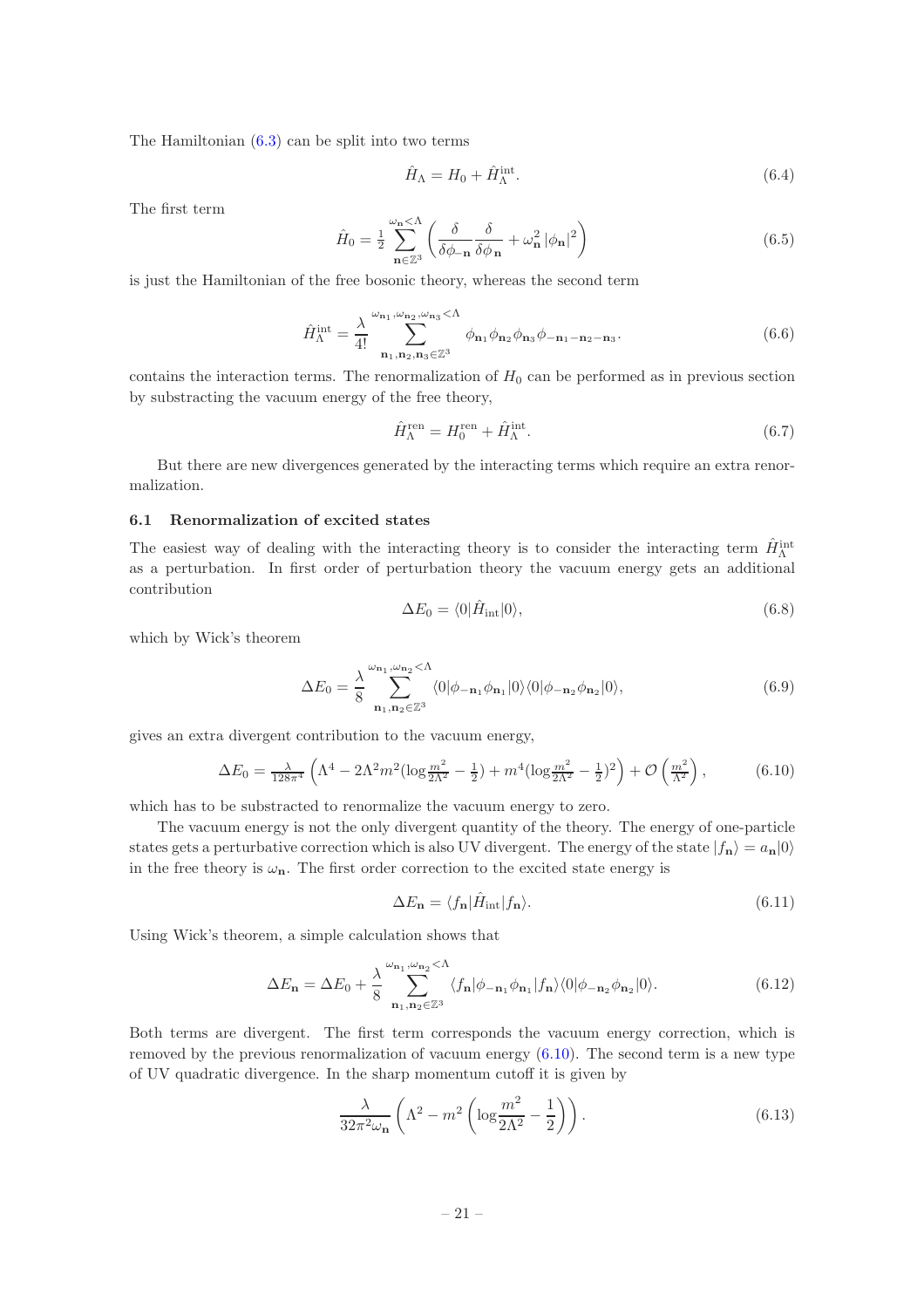The renormalization of the divergence can be absorbed by a renormalization of the mass of the theory. Indeed if we redefine the Hamiltonian of the theory as

$$
\hat{H}_{\text{int}}^{\text{ren}} = \frac{1}{2} \Delta m^2 \sum_{\mathbf{n} \in \mathbb{Z}^3} |\phi_{\mathbf{n}}|^2 + \frac{\lambda}{4!} \sum_{\mathbf{n}_1, \mathbf{n}_2, \mathbf{n}_3 \in \mathbb{Z}^3}^{\omega_{\mathbf{n}_1}, \omega_{\mathbf{n}_2}, \omega_{\mathbf{n}_3} < \Lambda} \phi_{\mathbf{n}_1} \phi_{\mathbf{n}_2} \phi_{\mathbf{n}_3} \phi_{-\mathbf{n}_1 - \mathbf{n}_2 - \mathbf{n}_3},\tag{6.14}
$$

where

$$
\Delta m^2 = -\frac{\lambda}{32\pi^2} \left( \Lambda^2 - m^2 \left( \log \frac{m^2}{2\Lambda^2} - \frac{1}{2} \right) \right),\tag{6.15}
$$

the first order correction to the energy of all one-particle levels is finite. With the above prescription there is no correction to the free value  $\omega_n$ , but we could have renormalized the mass of the theory by a different substraction:  $m^2 \to m^2 - \Delta m^2 + a^2$ . In that case the *renormalized* value of the energy one-particle states will be after resummation of the perturbative series,

$$
\omega_n^r = \sqrt{\mathbf{n}^2 + m^2 + a^2}.
$$

With the above renormalizations of the vacuum energy and mass the theory is finite at first order of perturbation theory. This means that the corrections to the higher energy levels are finite at first order in  $\lambda$ .

We can understand now the physical meaning of the renormalization program. The physical parameters which appear in the classical Lagrangian do not necessary coincide with the corresponding quantum physical parameters. This includes the constant term which can always be added to the classical Lagrangian without changing the dynamics, but determines the vacuum energy of the quantum theory, the mass of the theory m and the coupling constant  $\lambda$ .

Until now we have only renormalized the mass and the vacuum energy. However, in higher orders of perturbation theory new UV divergences appear. They can be absorbed by new renormalizations of the vacuum energy  $E_0$ , the mass  $m^2$ , the coupling constant  $\lambda$  and the field operators  $\ddot{\phi}(f)$ .

However, the proof of consistency of the resulting theory is quite involved and required few decades to be completely achieved. One of the main problems is that in the canonical approach the preservation of the relativistic invariance is not guaranteed. Among other things the use of UV cutoff break Lorentz invariance and one has to prove that the renormalization prescriptions do preserve the relativistic symmetries. In general, it is not obvious that the interacting theory satisfies the general quantum field principles of section 3.

For such a reasons it is convenient to develop a new approach to quantization based on a covariant formalism, where time and space are treated on the same footing.

## <span id="page-22-0"></span>7 Covariant approach

If we consider the Heisenberg representation of quantum operators the field operator evolves according to the Heisenberg law

$$
\phi(\mathbf{x}, t) = U(t)\phi(\mathbf{x})U(t)^{\dagger},\tag{7.1}
$$

and if we consider test functions  $\tilde{f} \in \mathcal{S}(\mathbb{R}^4)$  the smeared operators

$$
\phi(\tilde{f}) = \int_{\mathbb{R}^4} d^4x \phi(\mathbf{x}, t) \tilde{f}(x, t)
$$
\n(7.2)

satisfy that

$$
U(t)\phi(\tilde{f})U(t)^{\dagger} = \phi(\tilde{f}_{(\mathbb{I},t)}),\tag{7.3}
$$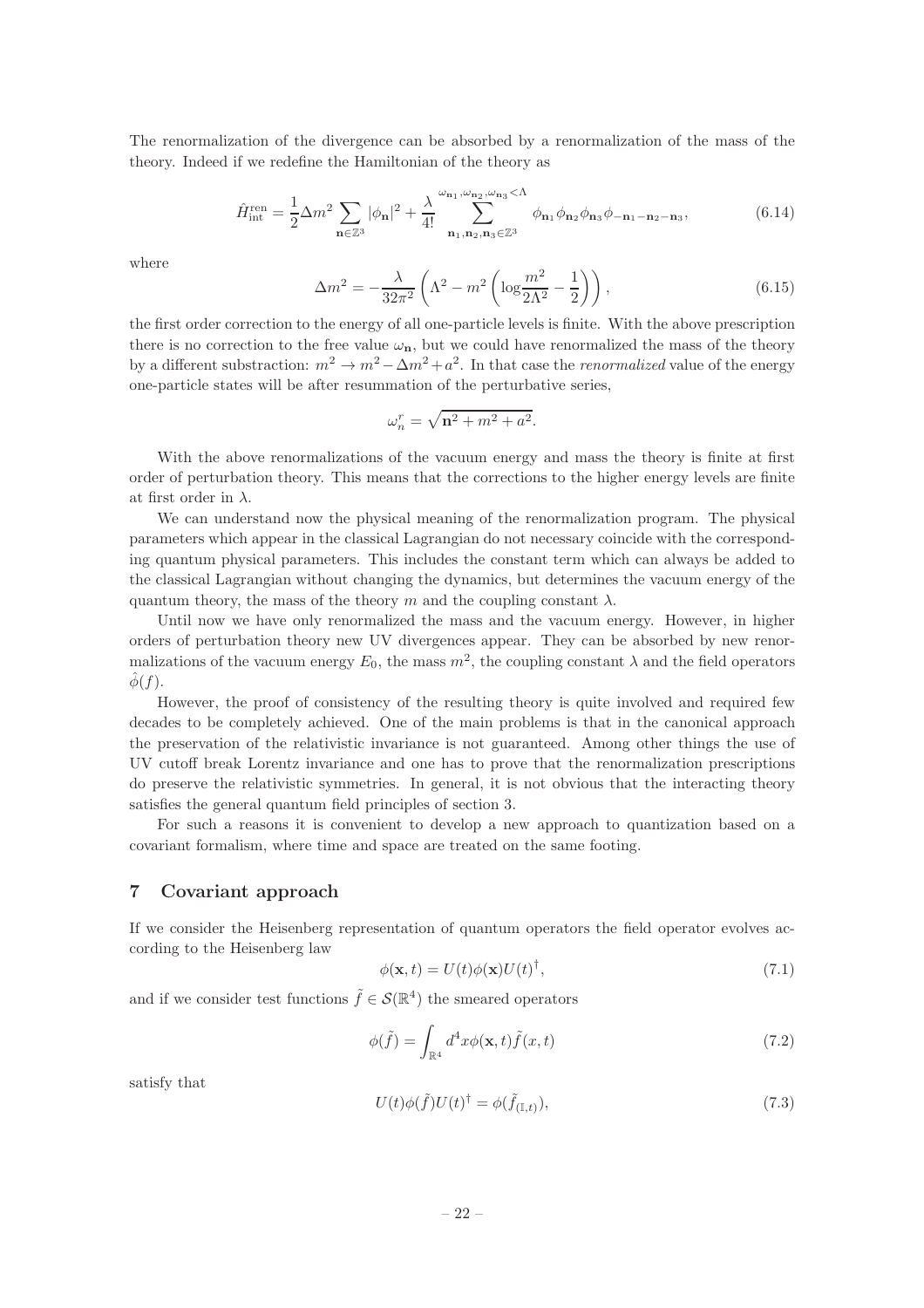where

$$
\tilde{f}_{(\mathbb{I},a)}(x,t) = f(x,t-a). \tag{7.4}
$$

In terms of the new covariant field operators the principles of quantum field theory are similar to the ones introduced in section 3. The only changes affect to the last three principles which read:

- 5. Field Theory (real boson): For any  $f \in \mathcal{S}(\mathbb{R}^3)$  there is field operator  $\phi(\tilde{f})$  in H which satisfies that  $\phi(\tilde{f}) = \phi(\tilde{f})^*$ . The subspace spanned by the vectors  $\phi(f_1)\phi(f_2)\cdots\phi(f_n)|0\rangle$  for arbitrary test functions  $f_1, f_2, \dots, f_n \in \mathcal{S}(\mathbb{R}^4)$  is a dense subspace of  $\mathcal{H}$ .
- 6. Poincaré covariance: For any Poincaré transformation  $(\Lambda, a)$  and classical field test function defined in Minkowski space-time  $\tilde{f} \in \mathcal{S}(\mathbb{R}^4)$

$$
U(\Lambda, a)\phi(\tilde{f})U(\Lambda, a)^{\dagger} = \phi(\tilde{f}_{(\Lambda, a)}),
$$
\n(7.5)

where

$$
\tilde{f}_{(\Lambda,a)}(x) = \tilde{f}(\Lambda^{-1}(x-a)).\tag{7.6}
$$

• 7. *(Bosonic)* Local Causality: For any  $\tilde{f}$ ,  $\tilde{g} \in \mathcal{S}(\mathbb{R}^4)$  whose domains are space-like separated<sup>[6](#page-23-0)</sup> the corresponding field operators  $\phi(\tilde{f}), \phi(\tilde{f})$  commute<sup>[7](#page-23-1)</sup>

<span id="page-23-2"></span>
$$
[\phi(f), \phi(g)] = 0. \tag{7.7}
$$

It is not difficult to show that these principles are satisfied by the free field theory. The only nontrivial test is the calculation of the commutator of free fields  $[\phi(f), \phi(g)]$ . After some simple algebra it can be shown that it is an operator proportional to the identity operator times a real function of f and g which can be estimated by the vacuum expectation value of the operator,

$$
[\phi(f), \phi(g)] = \mathbb{I} \int_{\mathbb{R}^4} d^4x \int_{\mathbb{R}^4} d^4y f(x) \Delta(x - y) g(y) = \mathbb{I} \langle 0 | [\phi(f), \phi(g)] | 0 \rangle \tag{7.8}
$$

where

<span id="page-23-3"></span>
$$
\Delta(x-y) = \int \frac{d^3k}{(2\pi)^3} \frac{1}{2\sqrt{k^2 + m^2}} \left( e^{ik \cdot (x-y)} - e^{-ik \cdot (x-y)} \right),\tag{7.9}
$$

and  $k \cdot (x - y) = \mathbf{k} \cdot (\mathbf{x} - \mathbf{y}) - \sqrt{\mathbf{k} + m^2}(x_0 - y_0)$ . The local causality property [\(7.7\)](#page-23-2) follows from the fact that the causal propagator kernel  $\Delta(x - y)$  vanish for equal times  $x_0 = y_0$ , since the two terms in

$$
\Delta(\mathbf{x} - \mathbf{y}, 0) = \int \frac{d^3k}{(2\pi)^3} \frac{1}{2\sqrt{\mathbf{k}^2 + m^2}} \left( e^{i\mathbf{k} \cdot (\mathbf{x} - \mathbf{y})} - e^{-i\mathbf{k} \cdot (\mathbf{x} - \mathbf{y})} \right) = 0, \tag{7.10}
$$

give the same contributions by flipping the sign of  $k$  in one of them. Although the expression of causal propagator kernel  $\Delta(x - y)$  is relativistic invariant, it seems to be non-covariant. However, it can be written in a covariant form

$$
\Delta(x - y) = D(x - y) - D(y - x),
$$
\n(7.11)

where

$$
D(x - y) = \int \frac{d^4k}{(2\pi)^4} \theta(k_0) \delta(k^2 + m^2) e^{ik \cdot (x - y)}.
$$
 (7.12)

This result shows that the covariant approach to quantization could also be derived from the Peierls covariant classical approach to field theory, replacing Peierls brackets by commutators.

To check that fundamental principles are satisfied in an interacting theory is more difficult, but it can be seen that in perturbation theory it is satisfied even after renormalization.

 $6\tilde{f}, \tilde{g}$  are space-like separated if for any  $x, y \in \mathbb{R}^4$  such that  $\tilde{f}(x) \neq 0$  and  $\tilde{g}(y) \neq 0$ ,  $d(x, y) < 0$ .

<span id="page-23-1"></span><span id="page-23-0"></span><sup>&</sup>lt;sup>7</sup>In the fermionic case the commutator  $[\cdot, \cdot]$  is replaced by an anticommutator  $\{\cdot, \cdot\}$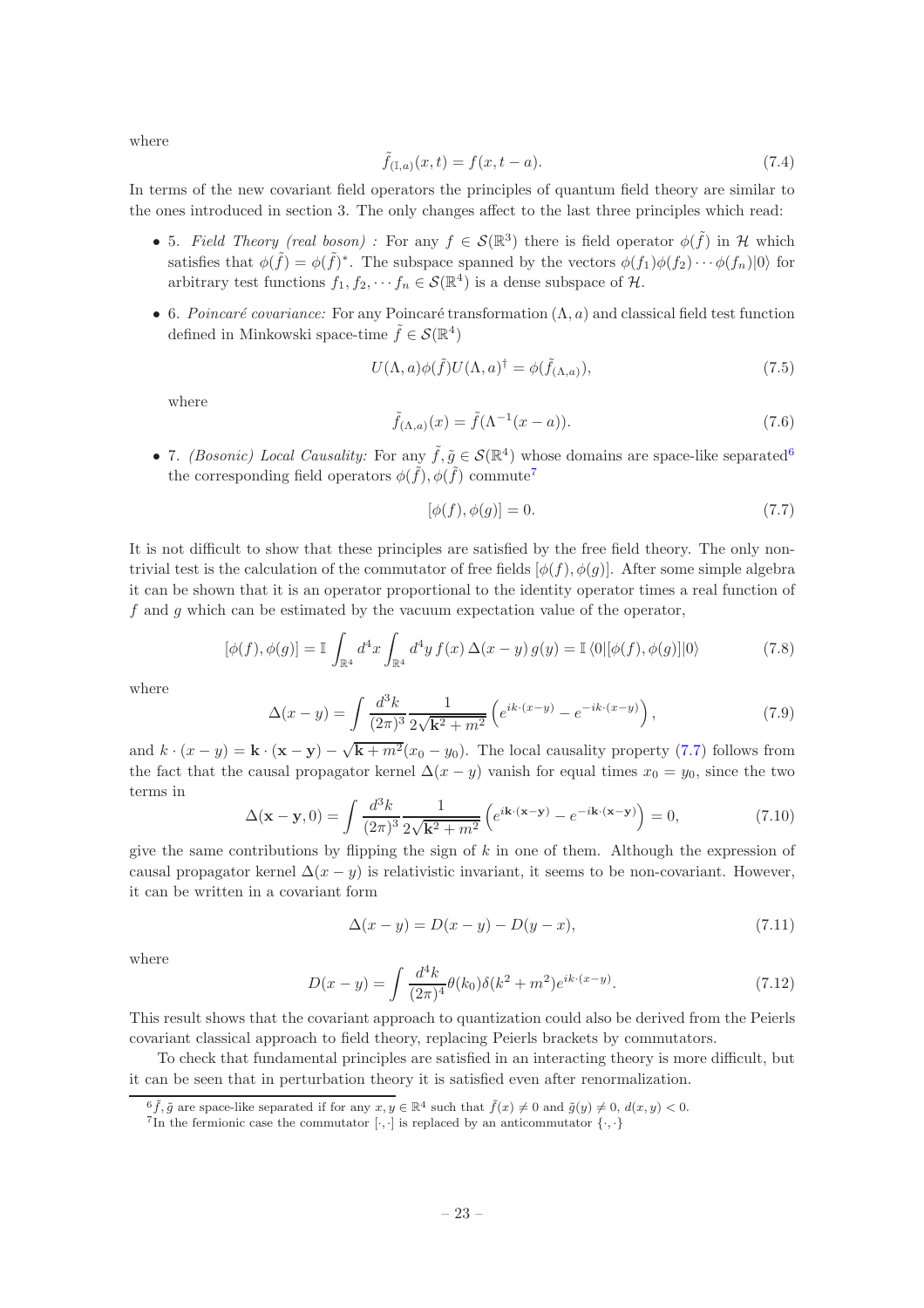## <span id="page-24-0"></span>7.1 Euclidean approach

Working with field operators in the Fock space is hard because they are unbounded operators. For such a reason it is more convenient to consider its expectation values on the different states. Since the full Fock space is generated by the completeness principle by the field operators, it is enough to consider the expectation values of the products of field operators on the vacuum state.

These expectation values are known as Wightman functions

$$
W(\tilde{f}_1, \tilde{f}_2, \dots, \tilde{f}_n) = \langle 0 | \phi(\tilde{f}_1) \phi(\tilde{f}_2) \dots \phi(\tilde{f}_n) | 0 \rangle.
$$
 (7.13)

However the unbounded character of the field operators  $\phi(\tilde{f})$  reflects in the oscillating behavior of the Wightman functions. For such a reason is much more convenient to introduce the Euclidean time analytic extensions of the quantum fields and the corresponding Wightman functions which after analytic continuation become Schwinger functions. Indeed if the consider a Euclidean time  $\tau = it$  the  $\tau$ -evolution of the field operators becomes

$$
\phi_E(\mathbf{x}, \tau) = e^{\tau H} \phi(\mathbf{x}, 0) e^{-\tau H}.
$$
\n(7.14)

The smearing by  $\tilde{f}$  of  $\phi_E(\mathbf{x}, t)$  by a test function defines the Euclidean field operators

$$
\phi_E(\tilde{f}) = \int_{\mathbb{R}^4} d^4x \, \phi_E(\mathbf{x}, t) \tilde{f}(\mathbf{x}, t). \tag{7.15}
$$

Now the vacuum expectation values of products of field operators  $\phi_E(\tilde{f})$  is not always well defined because the Euclidean time evolution is given by hermitian operators  $U_E(\tau) = U(it)$  which define a semigroup instead of a group unlike the case of real time evolution. The hermitian operators  $U_E(\tau)$ are only bounded for positive values of the Euclidean time  $\tau < 0$ . For such a reason the vacuum expectation values of products of field operators  $\phi_E(\tilde{f})$  require some time-ordering of the domains of the test functions. If the supports of the family of functions  $\tilde{f}_i \in \mathcal{S}^{\mathbb{R}^4}$  are ordered, i.e. for any  $x_i$ where  $f(x_i) \neq 0, \tau_1 > \tau_2 > \cdots > \tau_n$ , then

<span id="page-24-2"></span>
$$
S_n(\tilde{f}_1, \tilde{f}_2, \dots, \tilde{f}_n) = \langle 0 | \phi_E(\tilde{f}_1) \phi_E(\tilde{f}_2) \dots \phi_E(\tilde{f}_n) | 0 \rangle \tag{7.16}
$$

is a well defined function and does coincide in that case with the analytic extension of the corresponding Minkowskian vacuum expectation values.

Moreover, it can be extended for multivariable test functions  $\tilde{\mathbf{f}}_n \in \mathcal{S}(\mathbb{R}^{4n})$  defined in  $\mathbb{R}^{4n}$  by

<span id="page-24-1"></span>
$$
S_n(\tilde{\mathbf{f}}_n) = \int_{\mathbb{R}^4} d^4 x_1 \int_{\mathbb{R}^4} d^4 x_2 \dots \int_{\mathbb{R}^4} d^4 x_n \, \phi_E(x_1) \phi_E(x_2) \dots \phi_E(x_n) \tilde{f}_n(x_1, x_2, \dots, x_n), \tag{7.17}
$$

when,  $\tilde{\mathbf{f}}_n$  has support in a time ordered subset of  $\mathbb{R}^{4n}$ , i.e.  $\tilde{f}_n(x_1, x_2, \ldots, x_n) = 0$  if  $x \in \mathbb{R}^{4n}$  does not satisfies one of the inequalities  $\tau_1 > \tau_2 > \cdots > \tau_n$ . In the particular case of  $\tilde{\mathbf{f}}_{\mathbf{n}} = \tilde{f}_1 \tilde{f}_2 \dots \tilde{f}_n$  the expectation value [\(7.17\)](#page-24-1) reduces to [\(7.16\)](#page-24-2). But  $S_n(\tilde{f}_n)$  can be extended for multivariables functions with more general support by analytic extension from the Mikowskian definition.

The interesting thing is that this analytic extension also provides a finite value for the case where the supports are not time-ordered. These analytically extended functions, known as Schwinger functions, although can only be expressed as vacuum expectation values of products of Euclidean fields [\(7.16\)](#page-24-2) when the supports of the the test functions are time-ordered, in practice, because of their symmetry under permutations, can only be calculated in that way.

The quantum field theory can be completely formulated in terms of Schwinger functions and the fundamental principles reformulated in the following way.

Let  $\theta$  be the Euclidean-time reflection symmetry defined by  $\theta(\mathbf{x}, \tau) = \theta(\mathbf{x}, -\tau)$ . The action of  $\theta$ on  $\mathbb{R}^4$  induces a transformation on the classical fields test functions defined by  $\theta \tilde{f}(x) = \tilde{f}(\theta x)$  and in the multivariable test functions  $\tilde{\mathbf{f}}_{n} \in \mathcal{S}$  in a similar way  $\theta \tilde{\mathbf{f}}_{n}(x_1, x_2, \ldots, x_n) = \tilde{\mathbf{f}}_{n}(\theta x_1, \theta x_2, \ldots, \theta x_n)$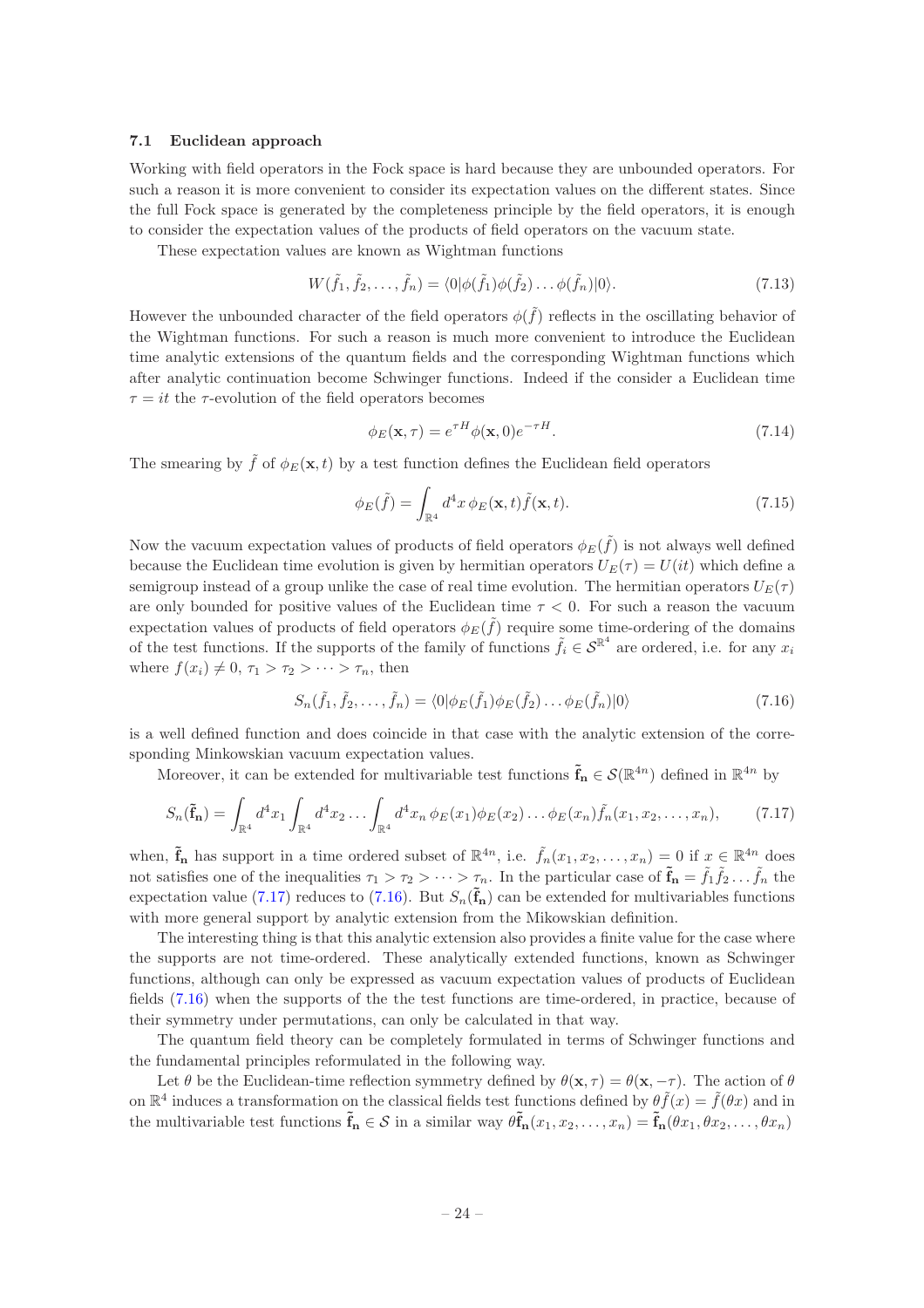• 1. Regularity. The Schwinger functions  $S_n$  are tempered distributions in S, satisfying the reflection reality condition

$$
S_n(\tilde{\mathbf{f}}_n)^* = S_n(\theta \tilde{\mathbf{f}}_n^*)
$$
\n(7.18)

• 2. Permutation Symmetry. The Schwinger functions are symmetric under permutations, i.e.

$$
S_n(\tilde{f}_{\sigma(1)}, \tilde{f}_{\sigma(2)}, \dots, \tilde{f}_{\sigma(n)}) = S_n(\tilde{f}_1, \tilde{f}_2, \dots, \tilde{f}_n)
$$
\n(7.19)

for any permutation  $\sigma \in \mathcal{S}_n$ .

• 3. Euclidean invariance. The Schwinger functions are covariant under Euclidean transformations, i.e.

$$
S_n(\tilde{\mathbf{f}}_{(\mathbf{\Lambda},\mathbf{a}),\mathbf{n}}) = S_n(\tilde{\mathbf{f}}_{\mathbf{n}}) \tag{7.20}
$$

for any Euclidean transformation  $(\Lambda, a) \in E_4 = ISO(4)$ .

• 4. Reflection positivity. For any family of multivariable functions test functions  $\tilde{\mathbf{f}}_{n_i} \in$  $S(R_+^{4n_i}), i = 0, 1, 2, \ldots, n$  the following inequality <sup>[8](#page-25-1)</sup>

$$
\sum_{i,j=0}^{n} S_{n_i+n_j}(\theta \tilde{\mathbf{f}}_{\mathbf{n}_i}^*, \tilde{\mathbf{f}}_{\mathbf{n}_j}) \ge 0
$$
\n(7.21)

holds.

• 5. Cluster property. For any pair of multivariable functions test functions  $\tilde{\mathbf{f}}_n \in S(R^{4n}), \tilde{\mathbf{f}}_m \in$  $S(R^{4m})$ , we have that

$$
\lim_{\sigma \to \infty} S_{n+m}(\tilde{\mathbf{f}}_{\mathbf{n}}.\tilde{\mathbf{f}}_{(\mathbb{I},\sigma),\mathbf{m}}) = S_n(\tilde{\mathbf{f}}_{\mathbf{n}})S_m(\tilde{\mathbf{f}}_{\mathbf{m}}),\tag{7.22}
$$

where  $(\mathbb{I}, \tau)$  is the Euclidean time translation  $(\mathbb{I}, \sigma)(\mathbf{x}, \tau) = (\mathbf{x}, \tau + \sigma)$ .

These Euclidean principles follow from the field theory principles introduced in Section 3. The Euclidean principles 1-3 are a straightforward consequence of the Minkowskian principles. The third Euclidean principle follows from the positivity of the norm of the state

$$
\sum_{i=0}^{n} \phi(\tilde{\mathbf{f}}_{n_i}) |0\rangle \tag{7.23}
$$

Finally the cluster property is a consequence of the uniqueness of the vacuum assumed in the fourth Minkowskian principle.

What is not so evident is to show that from the Euclidean principles one can reconstruct a quantum field theory satisfying the Minkowskian principles. The proof was achieved by Osterwalder and Schrader in the early seventies. We will not elaborate in the proof that can be seen in the books by B. Simon and J. Glimm and A. Jaffe included in the bibliography.

#### <span id="page-25-0"></span>7.2 Functional integral approach

The major advantage of the Euclidean approach is that the Schwinger functions are better behaved that the corresponding Wightman distributions and what is more important they can be derived in most of the cases from functional integration with respect to a probability measure. This also allows by introducing a suitable regularization a systematic numerical approach.

<span id="page-25-1"></span> ${}^8R_+^4 = \{(x,\tau) \in \mathbb{R}^4, \tau \geq 0\}$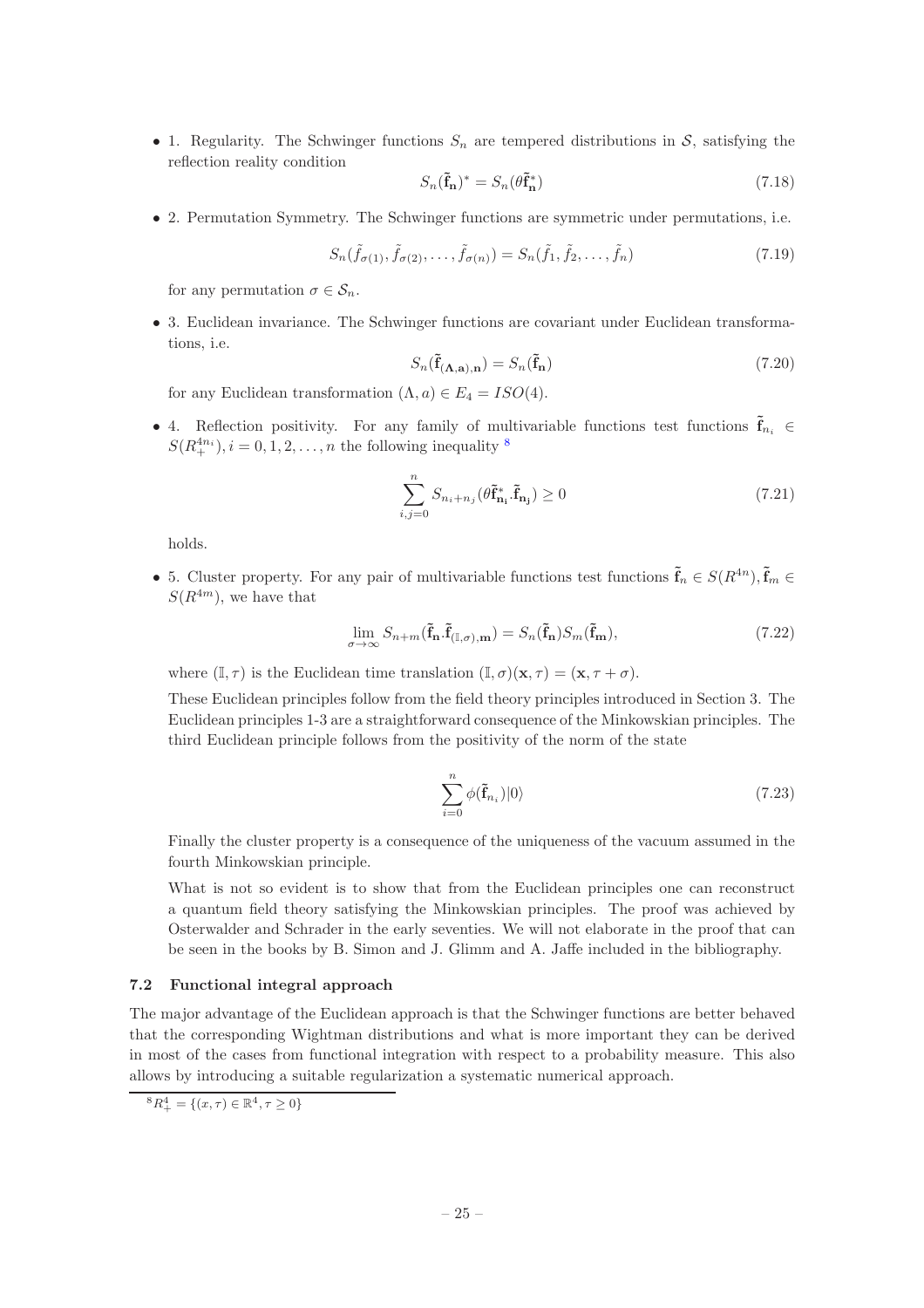The result which was first suggested by K. Symanzik and E. Nelson is that formally speaking the Schwinger functions can be considered as the momentum operators of a functional measure defined in the space of distributions  $\mathcal{S}(R^4)$  defined by the exponential of the Euclidean classical action  $S_E$ , i.e.

$$
S_n(\tilde{f}_1, \tilde{f}_2, \dots, \tilde{f}_n) = \int_{\mathcal{S}'(R^4)} \delta \phi \ e^{-S_E(\phi)} \phi(\tilde{f}_1) \phi(\tilde{f}_2) \dots \phi(\tilde{f}_n) = \tag{7.24}
$$

In the case of free field theory

$$
S_E(\phi) = \frac{1}{2} \parallel \nabla \phi \parallel^2 + \frac{m^2}{2} \parallel \phi \parallel^2 = \frac{1}{2} (\phi, (-\nabla^2 + m^2)\phi)
$$
 (7.25)

and we have that

$$
S_2(\tilde{f}, \tilde{g}) = \int_{\mathcal{S}'(R^4)} \delta \phi \ e^{-S_E(\phi)} \phi(\tilde{f}) \phi(\tilde{g}) = \frac{1}{2} (\tilde{f}, (-\nabla^2 + m^2)^{-1} \tilde{g}) = \int_{\mathcal{S}'(R^4)} \delta \mu_m \phi(\tilde{f}) \phi(\tilde{g}) \tag{7.26}
$$

where  $\delta\mu_m$  is the Gaussian measure defined on  $\mathcal{S}'(R^4)$  with vanishing mean and covariance the operator  $(-\nabla^2 + m^2)^{-1}$ .

It is obvious that this Schwinger function does coincide with the analytic extension of the Wightman function of the free theory. In fact, from the functional integral formulation it is easy to check that the Schwinger functions satisfy the regularity, symmetry and Euclidean covariance principles. Concerning the reflection positivity property it is not so evident. Let us check that this is the case to illustrate the subtleties of the very special Osterwalder-Schrader's property. Let us consider the case of a one-particle states with a complex function  $\tilde{f} \in \mathcal{S}(R_+^4)$ 

$$
S_2(\theta \tilde{f}^*, \tilde{f}) = \int_{S'(R^4)} \delta \phi \, e^{-S_E(\phi)} \theta \phi(\tilde{f})^* \phi(\tilde{f}) = \frac{1}{2} (\theta \tilde{f}, (-\nabla^2 + m^2)^{-1} \tilde{f}). \tag{7.27}
$$

Let us define  $\varphi = (-\nabla^2 + m^2)^{-1} \tilde{f}$ . Since  $\theta$  commutes with  $(-\nabla^2 + m^2)$  we have

<span id="page-26-0"></span>
$$
(\theta \tilde{f}, (-\nabla^2 + m^2)^{-1} \tilde{f}) = (\theta \tilde{f}, \varphi) = ((-\nabla^2 + m^2)\theta \varphi, \varphi).
$$
 (7.28)

and since the support of  $\tilde{f}$  is contained in  $\mathcal{S}(\mathbb{R}^4_+)$ , that of  $\theta\tilde{f}$  is in  $\mathcal{S}(\mathbb{R}^4_-)$ , thus, we can restrict the integral in [\(7.28\)](#page-26-0) to  $\mathcal{S}(\mathbb{R}^4_+),$ 

$$
(\theta \tilde{f}, \varphi) = (\theta \tilde{f}, \varphi)_{-} = ((-\nabla^2 + m^2)\theta \varphi, \varphi)_{-}
$$
\n(7.29)

By the same reason,  $(\theta \varphi, (-\nabla^2 + m^2)\varphi)$ <sub>-</sub> =  $(\theta \varphi, \tilde{f})$ <sub>-</sub> = 0 and

$$
(\theta \tilde{f}, \varphi) = ((-\nabla^2 + m^2)\theta \varphi, \varphi) - (\theta \varphi, (-\nabla^2 + m^2)\varphi) - \tag{7.30}
$$

Integrating by parts one gets

$$
(\theta \tilde{f}, \varphi) = -\int_{\mathbb{R}^3} d^3 \mathbf{x} \, \partial_n \theta \varphi^* \varphi + \int_{\mathbb{R}^3} d^3 \mathbf{x} \, \theta \varphi^* \partial_n \varphi \tag{7.31}
$$

where  $\partial_n \varphi$  denotes the normal derivative of  $\varphi$  at the boundary  $\partial \mathbb{R}_+ = \mathbb{R}^3$  at Euclidean time  $\tau = 0$ of  $\mathbb{R}^4_+$ . Now, at the boundary  $\tau = 0$ ,  $\theta\varphi = \varphi$  and  $\partial_n\theta\varphi = -\partial_n\varphi$ , thus,

$$
(\theta \tilde{f}, \varphi) = 2 \text{Re} \int_{\mathbb{R}^3} d^3 \mathbf{x} \, \theta \varphi^* \partial_n \varphi. \tag{7.32}
$$

Finally, by integrating by parts back we get

$$
\text{Re}\int_{\mathbb{R}^3} d^3 \mathbf{x} \, \theta \varphi^* \partial_n \varphi = (\nabla \varphi, \nabla \varphi)_{-} - (\varphi, -\nabla^2 \varphi)_{-}.\tag{7.33}
$$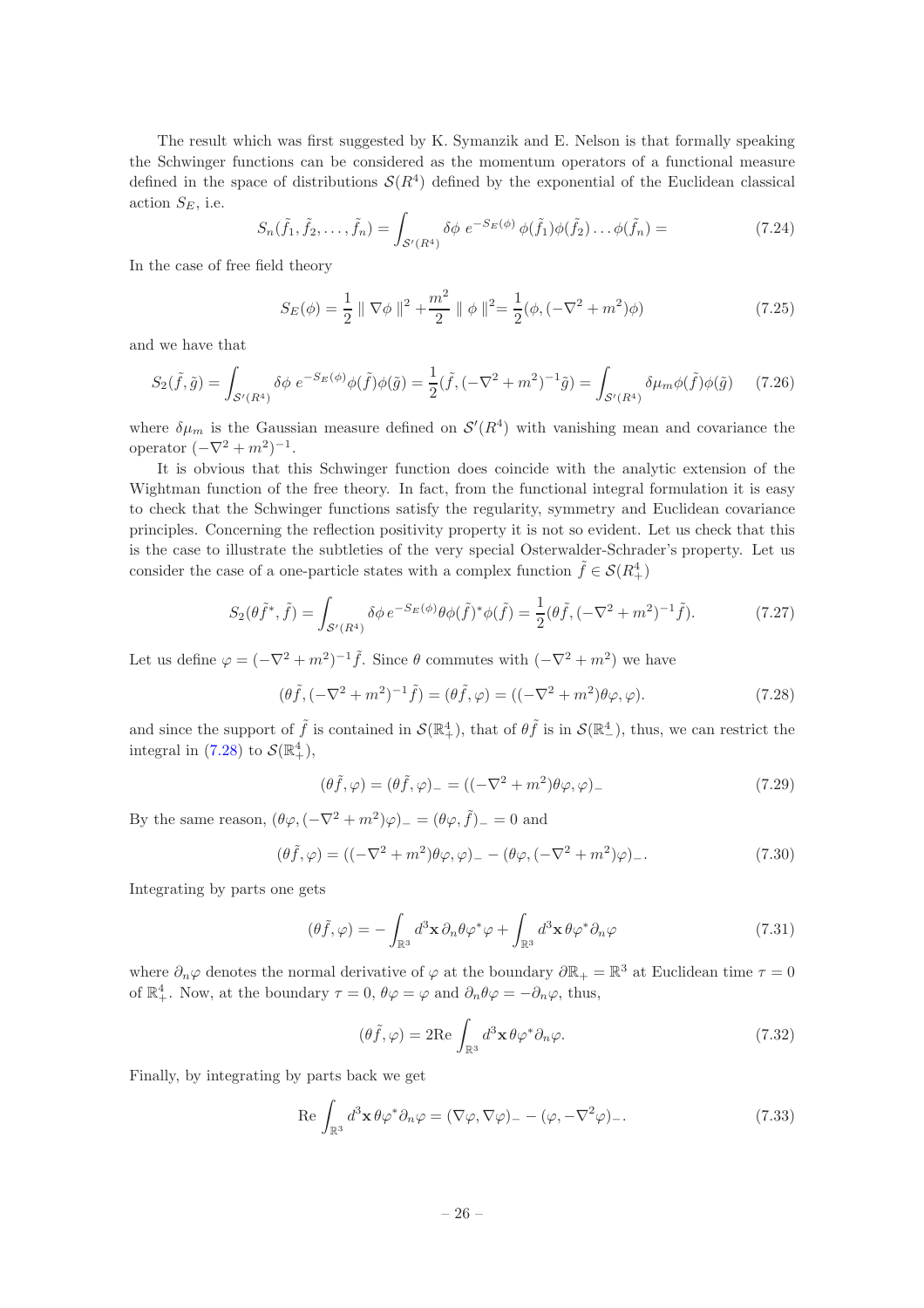and since  $-\nabla^2 \varphi = -\nabla^2(-\nabla^2 + m^2)^{-1}\tilde{f} = \tilde{f} - m^2\varphi$ ,

$$
(\theta \tilde{f}, \varphi) = 2 \| \nabla \varphi \|_{-}^{2} + 2m^{2} \| \varphi \|_{-}^{2} \ge 0.
$$
 (7.34)

The proof of reflection positivity for higher order Schwinger functions follows from Wick theorem in a similar way.

The cluster property of the two-point Schwinger formula follows from the fact that the kernel  $(-\nabla^2 + m^2)^{-1}(x, y)$  vanish in the limit  $||x - y|| \to \infty$ .

In this formalism the functional integral of the interacting theory can be understood as a Riemann-Stieltjes measure with respect to the Gaussian measure of the free theory  $\delta\mu_m$ , i.e.

$$
S_n(\tilde{f}_1, \tilde{f}_2, \dots, \tilde{f}_n) = \int_{S'(R^4)} \delta \mu_m(\phi) \ e^{-V(\phi)} \phi(\tilde{f}_1) \phi(\tilde{f}_2), \dots, \phi(\tilde{f}_n). \tag{7.35}
$$

Perturbation theory is defined just by the Taylor expansion of  $e^{-V(\phi)}$  in power series and the formal commutation of the Gaussian integration with the Taylor sum. In the  $\lambda \phi^4$  case the perturbation theory is defined by

<span id="page-27-1"></span>
$$
S_n(\tilde{f}_1, \tilde{f}_2, \dots, \tilde{f}_n) = \sum_{n=0}^{\infty} \frac{1}{n!} \frac{\lambda^n}{4!^n} \int_{\mathcal{S}'(R^4)} \delta \mu_m(\phi) \, \| \phi^2 \, \|^{2n} \, \phi(\tilde{f}_1) \phi(\tilde{f}_2), \dots, \phi(\tilde{f}_n). \tag{7.36}
$$

In this formalism the UV divergent appear when computing the different terms of [\(7.36\)](#page-27-1) by using Wick's theorem. But the advantage of the covariant formalism is that there the preservation of Poincaré symmetries under renormalization is more transparent.

## <span id="page-27-0"></span>8 What is beyond

From the Euclidean formulation it follows that the functional integral approach is a constructive way of quantizing a field theory. The perturbative expansion [\(7.36\)](#page-27-1) provides a very explicit way of computing Schwinger functions. The ultraviolet divergences that arise there, can be renormalized by absorbing the divergences in the bare parameters of the theory in some cases.

From this point of view the quantum field theories are classified in two classes: theories where the set of parameters of the Lagrangian are enough to absorb all UV divergences and theories where they are not enough. Theories of the first family are called renormalizable whereas those of the second class are unrenormalizable. Of course, only theories of the first type are sensible since with a finite number of parameters they can predict the behavior of all quantum states.

To distinguish between both cases one has to work out the perturbation theory and find a good prescription scheme to renormalize all UV divergences. The best renormalization scheme is the BPHZ scheme, developed by Bogolibov, Parasiuk, Hepp and Zimmerman to provide a rigorous proof to the perturbative renormalization program.

In a heuristic way, one can distinguish the renormalizable theory just by a power counting algorithm. This consist in assigning a physical dimension to the fields under scale transformations in a way that leave the kinetic term of the action scale invariant (dimensionless). In the scalar theory this means that the scalar field  $\phi$  has dimension  $d_{\phi} = 1$ , the same as the space-time derivatives  $\partial_x$ operator. In that way the kinetic term of the action

$$
\frac{1}{2}\parallel\nabla\phi\parallel^2
$$

become dimensionless. The theory is renormalizable by power counting if all the terms of the action have non-positive dimensions. This constraint only allows Poincaré invariant terms like

$$
\frac{m^2}{2} \parallel \phi \parallel^2,
$$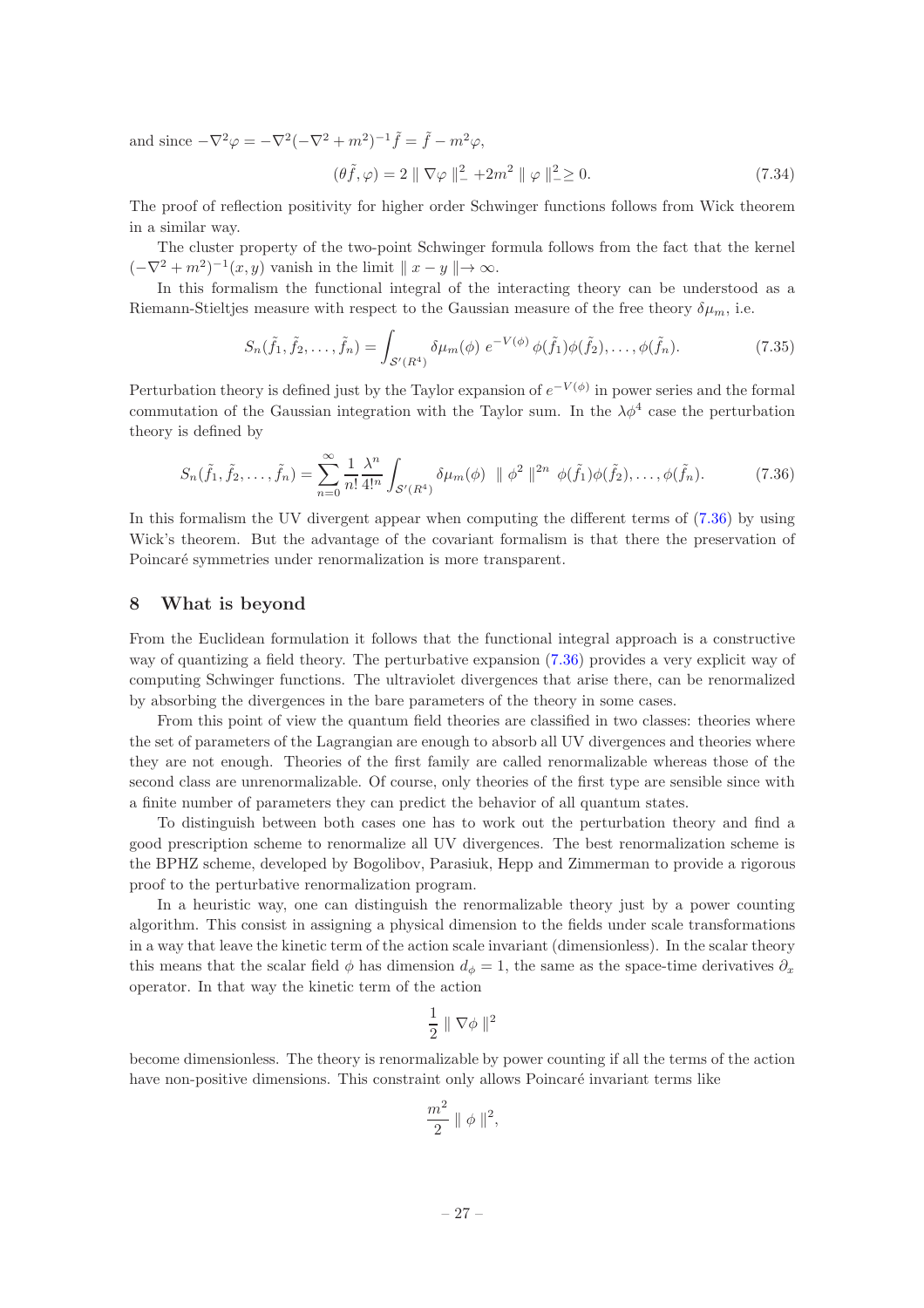which has dimension  $d = -2$ ,

$$
\frac{\sigma}{3!} \int_{\mathbb{R}^4} d^4x \phi(x)^3,
$$
  

$$
\frac{\lambda}{4!} \int_{\mathbb{R}^4} d^4x \phi(x)^4
$$

which has dimension  $d = -2$ , or

which is dimensionless. No other selfinteracting terms give rise to a renormalizable theory. This limitation became very important in model building because it introduces very stringent limitations. The remarkable thing is that Nature has chosen renormalizable models to build the theory of fundamental interactions.

The only fundamental theory which does not satisfy the renormalizability criterium is Einstein theory of Gravitation. In that theory due to diffeomorphism invariance the Einstein term contains and infinity of terms with positive dimensions.

One of the advantages of the covariant approach is that does not requires the existence of a classical Lagrangian. It is enough to have a complete set of Schwinger functions satisfying the fundamental properties 1-5 of a QFT. This opens the possibility of quantum systems which are not defined by quantization of a classical system. There are few examples of that. But also it opens the possibility of having different field theories with the same Schwinger functions. In that case they are quantum-mechanically equivalent although their classical theories are completely different.

In two space-time dimensions, theories which in addition to the fundamental properties 1-5 are conformally invariant, have been analysed and classified without any reference to the corresponding classical systems. In three dimension there has been a recent breakthrough which open the possibility of having similar results. However, in four space-time dimensions the problem is far from a solution.

In the early seventies WIlson developed an interpretation of the renormalization procedure as a non-linear representation of the one-dimensional group of dilations. In the Euclidean formalism using a space-time lattice regularization Wilson mapped the quantum field theory system into a statistical mechanical one. Then, using the properties of second order phase transitions he interpreted the renormalization of a field theory as a limit process near a critical point of the renormalization group associated to the second order phase transition. The Wilson method provided a new nonperturbative approach to quantum field theory which allows a numerical treatment and has been intensively used in quantum chromodynamics.

However, with the Wilson's approach it was also born the possibility to considering QFT as the ultimate theory of Nature. It can be considered as just a successful approximation to the intimate structure of Nature. This approach, known as effective field theory, considers that the range of validity of the quantum field theory has an energy upper bound beyond which the theory does not hold. The limit scale is sometimes associated to the Planck energy scale, but for some theories might be smaller.

In the last three decades to solve the problem of quantizing gravity there have been many attempts which searched for theories with Beyond field theory. From one way or another all these attempts consider the possibility of non-local interactions. The most popular approach the superstring theory. The connection of all the non-local approach with fundamental aspects of Nature has not yet been confirmed by experiments.

## <span id="page-28-0"></span>A Casimir Effect

In the domain  $\Omega_{II}$  between two parallel plates the normal modes of the field  $\phi$  become discrete under Dirichlet boundary conditions

$$
k_3 = \frac{n\pi}{d} \qquad n \in \mathbb{Z}
$$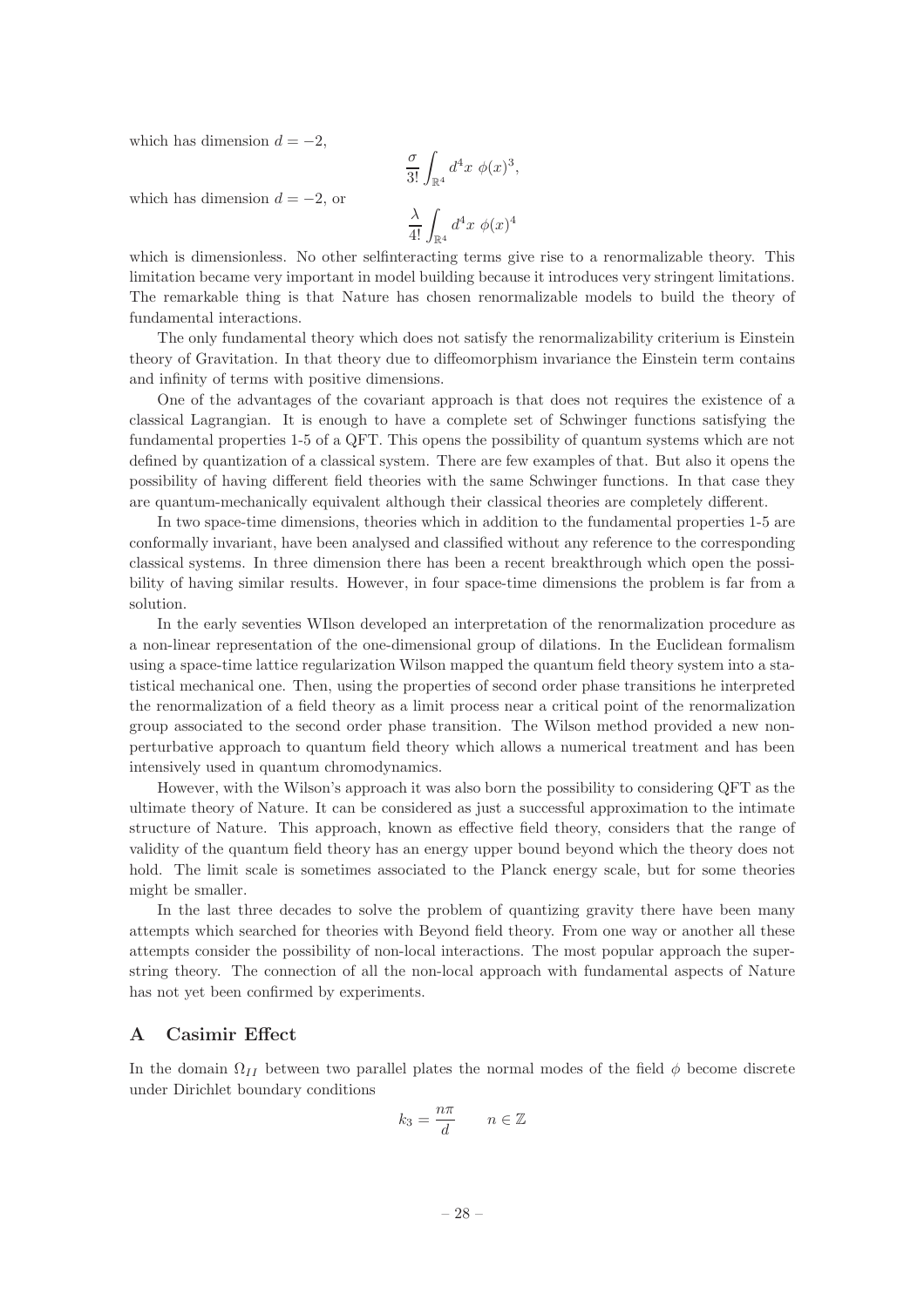whereas  $k_1$  and  $k_2$  remain continuous in  $\mathbb{R}^2$ . For the other two domains  $\Omega_I, \Omega_{III}$  the Fourier modes of the classical field  $\phi$  are continuous, i.e.  $\mathbf{k} \in \mathbb{R}^3$ 

In the heat kernel regularization the vacuum energy density between the plates is

$$
\mathcal{E}_{II} = \frac{1}{2} \int \frac{d^3 \mathbf{k}}{(2\pi)^3} e^{-\epsilon \mathbf{k}^2} \sqrt{\mathbf{k}^2}
$$
\n(A.1)

$$
+\frac{1}{2d} \int_{-\infty}^{\infty} \int_{-\infty}^{\infty} \frac{dk_1 dk_2}{(2\pi)^2} e^{-\epsilon(k_1^2 + k_2^2)} \sqrt{k_1^2 + k_2^2}
$$
\n(A.2)

$$
+ \frac{1}{2d} \sum_{n=1}^{\infty} \int_{-\infty}^{\infty} \int_{-\infty}^{\infty} \frac{dk_1 dk_2}{(2\pi)^2} e^{-\epsilon (k_1^2 + k_2^2 + (\frac{n\pi}{d})^2)} \sqrt{k_1^2 + k_2^2 + (\frac{n\pi}{d})^2}.
$$

The first term is the vacuum energy of the free field and gives

$$
\mathcal{E}^{(1)} = \frac{1}{8\pi^2 \epsilon^2}.
$$
\n(A.3)

The second term corresponds to the selfenergy of the plates and gives

$$
\mathcal{E}^{(2)} = \frac{1}{16\sqrt{\pi}\epsilon^{\frac{3}{2}}} \frac{1}{d}.
$$
\n(A.4)

Finally, to calculate the third term we define the function

<span id="page-29-1"></span>
$$
f(z) = \frac{1}{2\pi} \int_0^\infty k \, dk \, e^{-\epsilon \sqrt{k^2 + \left(\frac{z\pi}{d}\right)^2}} \sqrt{k^2 + \left(\frac{z\pi}{d}\right)^2} = \frac{1}{4\pi} \int_{\left(\frac{z\pi}{d}\right)^2}^\infty d\kappa \, e^{-\epsilon \sqrt{\kappa}} \sqrt{\kappa}.\tag{A.5}
$$

The contribution of the third terms to the vacuum energy can be written as

$$
\mathcal{E}_{II}^{(3)} = \frac{1}{d} \left[ \frac{1}{2} f(0) + \sum_{n=1}^{\infty} f(n) - \int_0^{\infty} dz f(z) \right]
$$
 (A.6)

Using the Euler-MacLaurin formula

$$
\sum_{n=1}^{\infty} f(n) - \int_0^{\infty} dz f(z) = -\frac{1}{2} [f(0) + f(\infty)] + \frac{1}{12} [f'(\infty) - f'(0)]
$$

$$
- \frac{1}{720} [f'''(\infty) - f'''(0)] + \dots
$$
(A.7)

Now the function [\(A.5\)](#page-29-1) satisfies that  $f(\infty) = f'(\infty) = f'''(\infty) = 0$  and  $f'(0) = 0$ , the value of  $\mathcal{E}_{II}$ is determined by  $f'''(0)$ . Computing this term and removing the ultraviolet cutoff,  $\epsilon \to 0$  we find the result

$$
\mathcal{E}^{(3)} = \frac{1}{1440} f'''(0) = -\frac{\pi^2 S}{1440d^4}.
$$
\n(A.8)

# <span id="page-29-0"></span>B Gaussian Measures

Let us consider in  $\mathbb R$  the following Gaussian measure

$$
d\mu_c = \frac{e^{-\frac{x^2}{2c}}}{\sqrt{2\pi c}}dx.
$$
\n(B.1)

The integral of any  $L^1(\mathbb{R})$  function is defined by

$$
\langle f \rangle = \int_{\mathbb{R}} d\mu_c(x) f(x) \tag{B.2}
$$

gets its main contribution from the interval  $(-c, c)$ . The main properties of the Gaussian measure are given by the average of its momenta,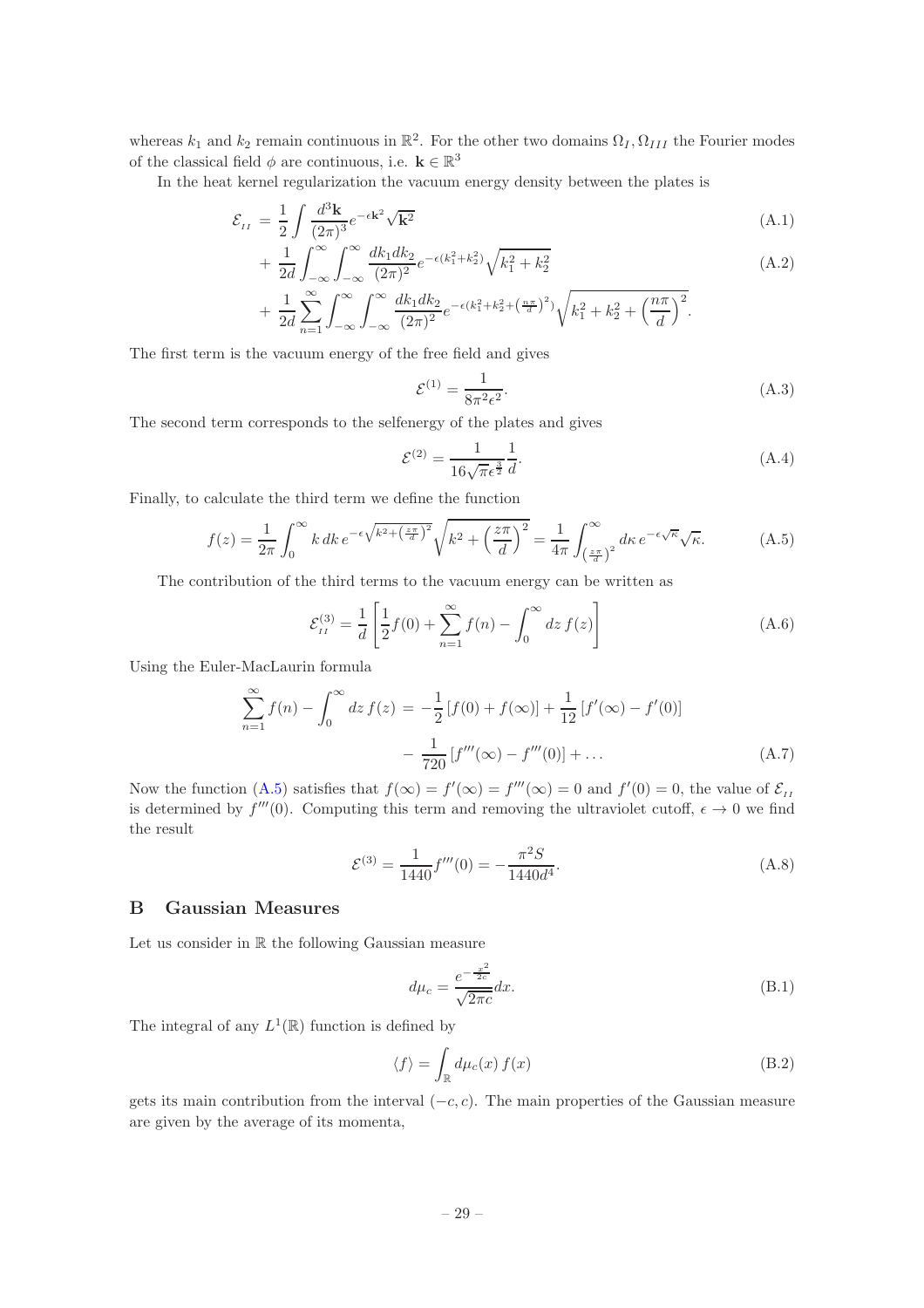- $\langle 1 \rangle_c = 1$
- $\langle x^{2m+1} \rangle_c = 0$
- $\langle x^{2m} \rangle_c = (2m 1)!! \langle x^2 \rangle^m = (2m 1)!! c^{2m}$

The last results is known as Wick's theorem.

There is one special function  $f(x) = e^{ixy}$  whose average is the generating function  $g_c(y)$  of all momenta of the measure

$$
g_c(y) = \langle g_c(y) \rangle_c = e^{-\frac{c}{2}y^2}.
$$
 (B.3)

Indeed, all momenta of the measure can be obtained from the derivatives of the generating function at the origin

$$
\langle x^m \rangle = (-i)^m \frac{d^m}{dy^m} g_c \Big|_{y=0}.
$$
\n(B.4)

The multidimensional generalization is straightforward. Let  $C$  be a positive, symmetric matrix, i.e.

$$
(x, Cy) = (Cx, y), \qquad (x, Cx) > 0). \tag{B.5}
$$

Positivity implies the non-degenerate character of C, det  $C \neq 0$ , which guarantees the existence of the inverse matrix  $C^{-1}$ .

The Gaussian measure is defined by

$$
d\mu_C = \frac{e^{-\frac{1}{2}(\mathbf{x}, C^{-1}\mathbf{x})}}{\sqrt{2\pi \det C}} d^n \mathbf{x}.
$$
 (B.6)

The momenta of the multidimensional Gaussian measure are obtained in terms of the covariance matrix C. Indeed

•  $\langle 1 \rangle_c = 1$ 

$$
\bullet \ \langle x^{i_1} x^{i_2} \dots x^{i_{2m-1}} \rangle_C = 0
$$

$$
\bullet \ \langle x^{i_1} x^{i_2} \dots x^{i_{2m}} \rangle_C = \frac{1}{2^m m!} \sum_{\sigma \in S_{2m}} C_{\sigma(i_1)\sigma(i_2)} C_{\sigma(i_3)\sigma(i_4)} \dots C_{\sigma(i_{2m-1}\sigma(i_{2m}))}
$$

The last formula is Wick's theorem. The derivatives of the generating function i

$$
g_C(\mathbf{y}) = \langle e^{i(\mathbf{x}, \mathbf{y})} \rangle_C = e^{-\frac{1}{2}(\mathbf{y}, C\mathbf{y})}.
$$
 (B.7)

generate the momenta of the Gaussian measure,

$$
\langle x^{i_1} x^{i_2} \dots x^{i_m} \rangle_C = (-i)^m \frac{\partial^m g_C}{\partial_{x^{i_1}} \partial_{x^{i_2}} \dots \partial_{x^{i_m}}}\Big|_{\mathbf{y}=0}.
$$
 (B.8)

## • Gaussian measures in Hilbert Spaces

The above measures can be generalized for infinite dimensional topological vector spaces. The simplest case is the Hilbert space case. Let us consider a be a positive, symmetric, trace class operator C in a Hilbert space  $\mathcal{H}$ :

\n- \n
$$
(x, Cy) = (Cx, y),
$$
\n for any  $x, y \in \mathcal{H}$ \n
\n- \n
$$
(x, Cx) > 0,
$$
\n for any  $x \in \mathcal{H}$ \n
\n- \n
$$
(x, Cx) > 0,
$$
\n for any  $x \in \mathcal{H}$ \n
\n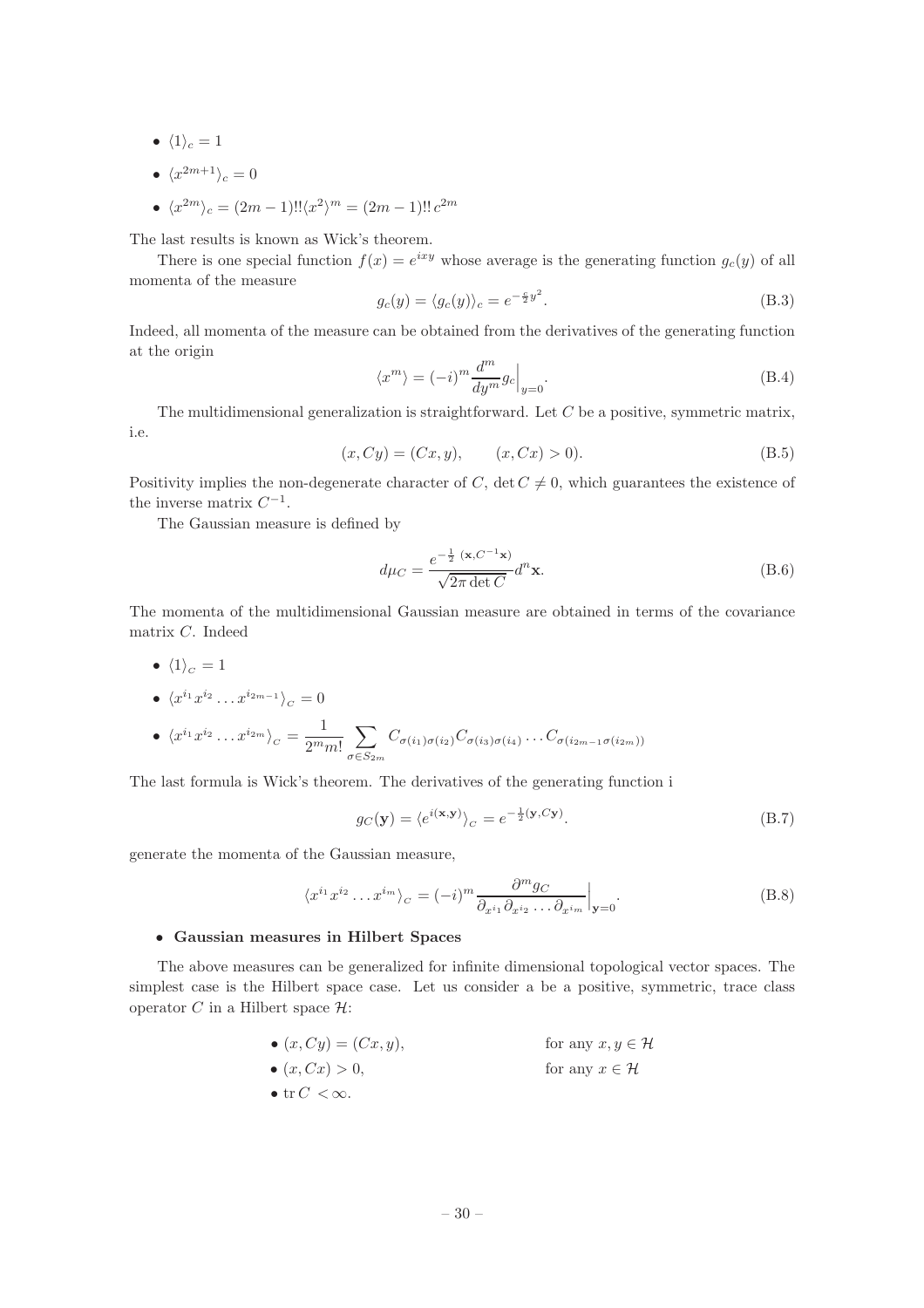Positivity implies the non-degenerate character of  $C$ , which guarantees the existence of the inverse matrix  $C^{-1}$ . Let us assume for concreteness that  $\mathcal{H} = L^2(\mathbb{R}^n, \mathbb{C})$  and

$$
C_s = (-\Delta + m^2)^{-s}
$$

in  $\mathbb{R}^4$  with  $s > 2$ . It easy to check that  $C_s$  is positive, symmetric, trace class operator in  $L^2(\mathbb{R}^n, \mathbb{C})$ .

The Minlos theorem establishes that the measure defined by  $C_s$  is a Borelian probability measure in  $\mathcal{H} = L^2(\mathbb{R}^n, \mathbb{C})$ . The momenta of this Gaussian measure are again obtained in terms of the covariance matrix C,

- $\langle 1 \rangle_c = 1$
- $\langle (g, f_1)(g, f_2) \dots (g, f_{2m-1}) \rangle_c = 0$

• 
$$
\langle (g, f_1)(g, f_2) \dots (g, f_{2m-1} \rangle_C = \frac{1}{2^m m!} \sum_{\sigma \in S_{2m}} (f_{\sigma(1)}, Cf_{\sigma(2)})(f_{\sigma(3)}, Cf_{\sigma(4)}) \dots (f_{\sigma(2m-1)}, Cf_{\sigma(2m)}).
$$

The last formula is the infinite-dimensional version of Wick's theorem. The generating functional is

$$
G_C(f) = \langle e^{i(\mathbf{x}, \mathbf{y})} \rangle_C = \int_{L^2(\mathbb{R}^n, \mathbb{C})} d\mu_C(g) e^{i(f, Cg)} = e^{-\frac{1}{2}(f, Cf)},
$$
\n(B.9)

because its functional derivatives generate the momenta of the measure,

$$
\langle (g, f_1)(g, f_2) \dots (g, f_m) \rangle_C = (-i)^m \frac{\partial^m G_C}{\partial_{f_1} \partial_{f_2} \dots \partial_{f_m}} \Big|_{f=0}.
$$
 (B.10)

However, in field theory the natural covariance are not so regular so one needs to make appeal to another version of Minlos' theorem which applies to covariances which are not of trace class. In this case the space of test functions is *dual* in some sense to the distributions of the space where the measure is supported.

Let  $\mathcal{S}(\mathbb{R}^n)$  the space of fast decreasing smooth  $C^{\infty}(\mathbb{R}^n)$  functions and C a positive, symmetric, bounded operator in  $\mathcal{S}(\mathbb{R}^n)$ . The Minlos theorem states that there is a unique Borelian Gaussian measure with C covariance in the space of tempered distributions  $\mathcal{S}'(\mathbb{R}^n)$ , which is the dual of  $\mathcal{S}(\mathbb{R}^n)$ . The same holds for the space of smooth functions of compact support  $\mathcal{D}(\mathbb{R}^n)$  and its dual  $\mathcal{D}'(\mathbb{R}^n)$ , the space of distributions.

In the first case the generating function

$$
G_C(f) = \langle e^{i(\mathbf{x}, \mathbf{y})} \rangle_C = \int_{\mathcal{S}'(\mathbb{R}^n, \mathbb{C})} d\mu_C(g) e^{i(f,g)} = e^{-\frac{1}{2}(f, Cf)}, \tag{B.11}
$$

is defined only for test functions  $f \in \mathcal{S}(\mathbb{R}^n)$ , whereas in the second case they are on defined for for functions of compact support  $\mathcal{D}(\mathbb{R}^n)$ .

There are two special Gaussian measures which arise in quantum field theory. One defined by the covariance operator

$$
C_0 = (-\nabla^2 + m^2)^{-1/2}
$$

in  $\mathbb{R}^3$  that corresponds to the measure defined by the ground state of a free bosonic field theory. The second is defined by the covariance operators

$$
C_E = (-\Delta + m^2)^{-1}
$$

in  $\mathbb{R}^4$ , which corresponds to the measure given by the Euclidean functional integral of a free bosonic theory. In physical terms  $C_E$  is known as the Euclidean propagator of a scalar field.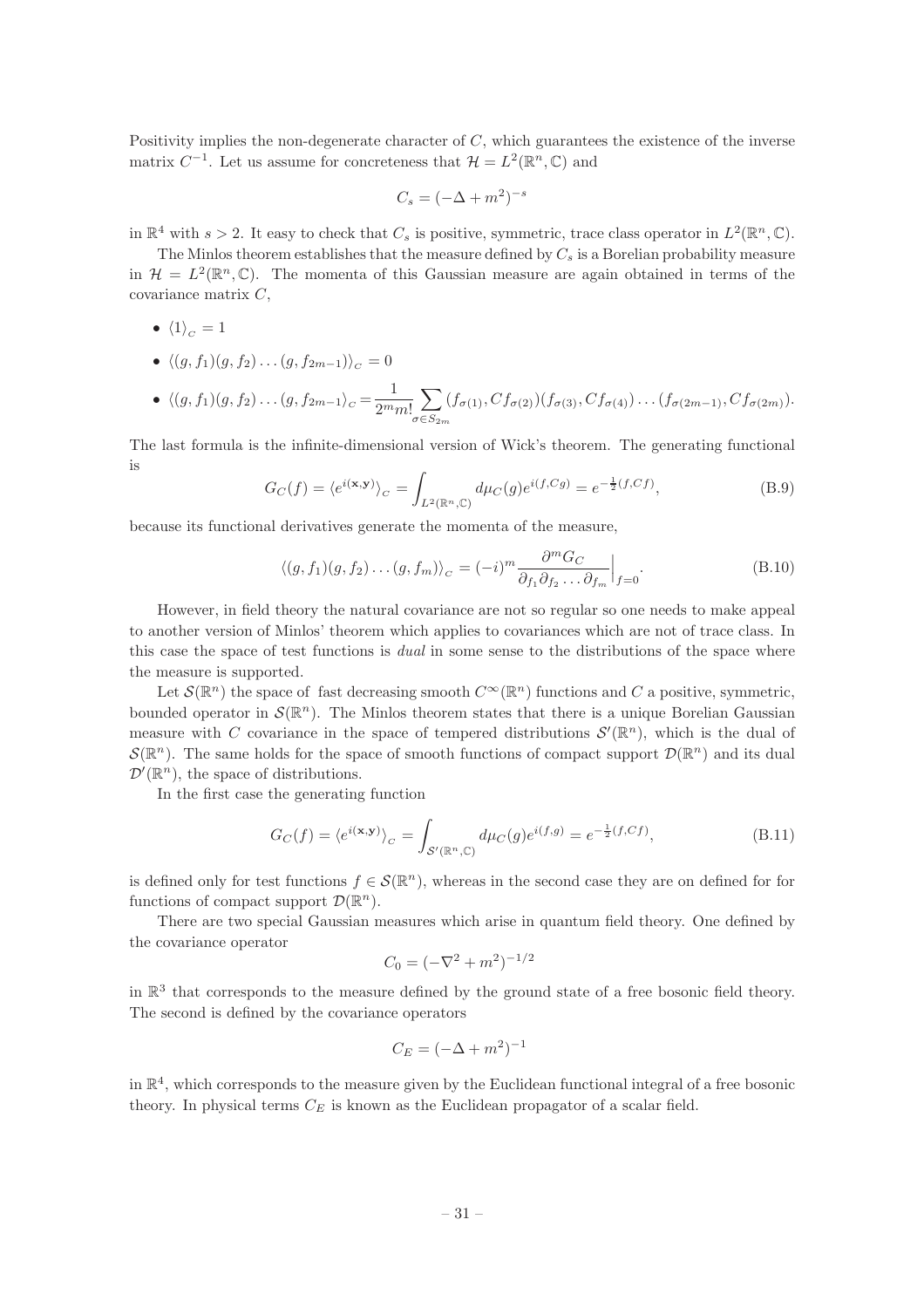## <span id="page-32-0"></span>C Peierls brackets

There is an alternative canonical approach to classical dynamics developed by R. Peierls which allows a relativistic covariant description of classical field theory.

The standard approach uses the Poisson structure based on equal time commutators [\(2.6\)](#page-4-2) [\(3.16\)](#page-11-0). However, in relativistic theories the simultaneity of space separated points is not a relativistic invariant notion. For such a reason R. Peierls introduced an equivalent dynamical approach which explicitly preserves relativistic covariance.

The phase space in classical mechanics  $T^*M$  contains all Cauchy data  $(x, p) \in T^*M$  and a canonical symplectic structure

$$
\omega_0 = \sum_{i=1}^n dx^i \wedge dp^i
$$

that determine the time evolution of the system for any kind of Hamiltonian function  $H(p,q)$ following the Hamilton motion equations

$$
\dot{x} = \{x, H\}, \qquad \dot{p} = \{p, H\}, \tag{C.1}
$$

where  $\{\cdot,\cdot,\cdot\}$  is the Poisson bracket defined by the symplectic form  $\omega_0$ .

Peierls remarks that the phase space can be identified with the trajectories of the system in M induced by any given Lagrangian  $L_0$ . In this sense, the Cauchy data are not fixed at a given initial time but by the trajectories themselves, which illustrates why it is the suitable framework for a covariant formulation.

Next, Peierls introduced a Poisson structure in the space of trajectories in the following way. Given two time-dependent functions A and B in  $TM \times \mathbb{R}$  we can consider two new dynamical systems with Lagrangians  $L_A = L_0 + \lambda A$  and  $L_B = L_0 + \lambda B$ . The trajectories of the new dynamics differ from those of that governed by  $L_0$ . If we compare the deviation of the trajectories with the same asymptotic values at  $t = -\infty$  in the limit  $\lambda \to 0$  we get two new functions on the space of trajectories

$$
D_A B(t) = \lim_{\lambda \to 0} \frac{1}{\lambda} \left[ \int_{-\infty}^t ds B(x_\lambda(s), s) - \int_{-\infty}^t ds B(x_0(s), s) \right],
$$
 (C.2)

In a similar way one can define two new functions by comparing the deviation of the trajectories with the same asymptotic values at  $t = +\infty$ 

$$
G_A B(t) = \lim_{\lambda \to 0} \frac{1}{\lambda} \left[ \int_t^{\infty} ds \, B(x_{\lambda}(s), s) - \int_t^{\infty} ds \, B(x_0(s), s) \right],
$$
 (C.3)

Then, the Peierls brackets  $\{\cdot,\cdot\}_L$  are given by

$$
\{A, B\}_{L_0} = D_A B - \mathcal{A} B. \tag{C.4}
$$

It has been proved by Peierls in 1952 that, when the Lagrangian  $L_0$  is regular it defines a Hamiltonian system, and the above bracket satisfies the following properties

| ${A, B + C}_{L_0} = {A, B}_{L_0} + {A, C}_{L_0}$                          | Distributive  |
|---------------------------------------------------------------------------|---------------|
| ${A, BC}_{L_0} = {A, B}_{L_0}C + B{A, C}_{L_0}$                           | Leibnitz rule |
| ${A, B}_{L_0} = -{B, A}_{L_0}$                                            | Antisymmetry  |
| ${A, {B, C}_{L_0}}_{L_0} = {C, A}_{L_0}, B_{L_0} + {A, B}_{L_0}, C_{L_0}$ | Jacobi        |

and, thus, defines a Poisson structure in the space of classical trajectories.